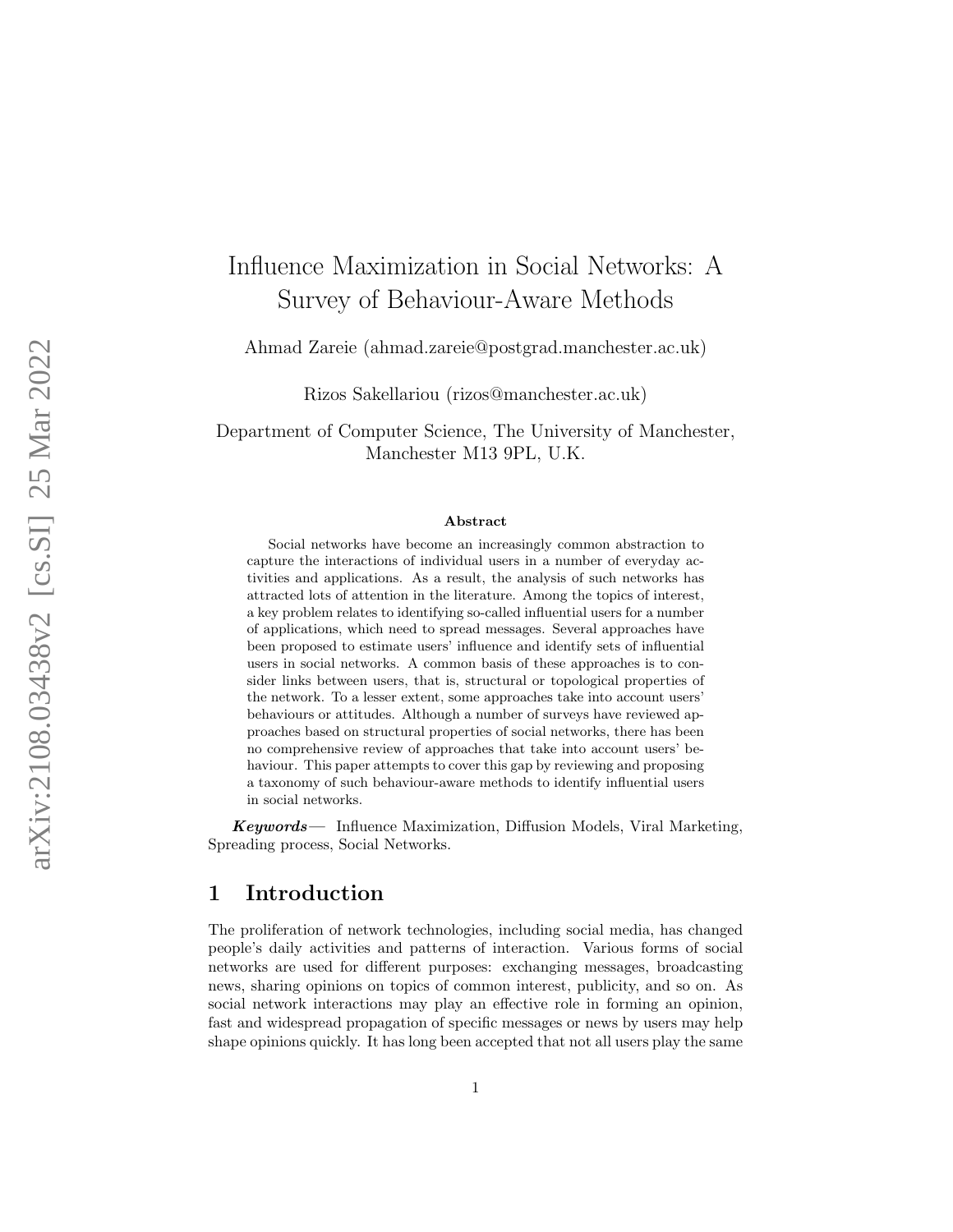role or carry the same gravitas in social networks. Some users may be more vital, active or influential due to their behaviour or friends in the network. So-called influential users play an important role in social networks and can be crucial in helping spread messages quickly and widely. The Influence Maximization (IM) problem is defined as the problem of identifying a set of users in the social network, who can influence broadly and effectively other users. This is known to be a complex problem, particularly as it requires some criterion to measure influence.

The IM problem was firstly studied as an algorithmic problem by Domingos and Richardson [\[31,](#page-29-0) [89\]](#page-34-0) while Kempe, Kleiberg, and Tardos [\[59\]](#page-32-0) were the first to formulate the problem as a discrete optimization problem. The common model to solve the problem is to represent a social network as a graph, whose nodes represent users and edges indicate the relationships between users. Then, different criteria may be specified to measure the influence of users. In some research, user's influence is determined by the network structure, which means that influential users are identified on the basis of topological properties of the graph. In other research, apart from network structure, users' characteristics of behaviour, such as preferences or trustworthiness are taken into account. We term the former behaviour-agnostic as opposed to behaviour-aware for the latter. In behaviour-agnostic approaches, the problem is that there is essentially a structural graph-based approach to identify influential users; differences in their individual behaviour are disregarded. Taking users' behaviour into account can match better everyday realities; this is the strength (and the additional complexity) of behaviour-aware approaches.

Several surveys have reviewed various methods to address the IM problem and discussed different challenges in identifying a set of influential users. A set of surveys [\[43,](#page-30-0) [92,](#page-34-1) [22,](#page-29-1) [56\]](#page-31-0) focuses on specific elements of the problem, such as diffusion models or the simulating spreading process, but without providing a comprehensive review of various methods for IM. Another set of surveys [\[79,](#page-33-0) [88,](#page-34-2) [30\]](#page-29-2) focuses on measures applied to rank each node in terms of its influence. These measures, often derived from the network's structure, are known as centrality measures. The ranking, obtained by centrality measures, can then inform the choice of most influential users. Other surveys focus on the methods aiming to select a set of influential users considering the network as a whole; for example, influential nodes may be chosen so that all parts of a network are covered. In [\[73\]](#page-33-1), the solutions of the IM problem are reviewed from an algorithmic perspective, which relies on diffusion models that simulate the spreading process. Along the same line but using a somewhat different classification is the work in [\[101\]](#page-35-0). Various classifications of methods have been proposed in other surveys [\[3,](#page-27-0) [36,](#page-30-1) [12,](#page-28-0) [114,](#page-36-0) [5\]](#page-27-1). In [\[3\]](#page-27-0), different structural methods are systematically evaluated and compared using a benchmark platform. In [\[36\]](#page-30-1), structural users' influence detection methods are categorized and their advantages and disadvantages are discussed. Another review and classification is given in [\[12\]](#page-28-0), where some behaviour-aware methods related to reputation and trust between users are also discussed. The methods proposed to identify influential users in evolving networks are classified and reviewed in [\[114,](#page-36-0) [45\]](#page-30-2). In [\[5\]](#page-27-1), some variants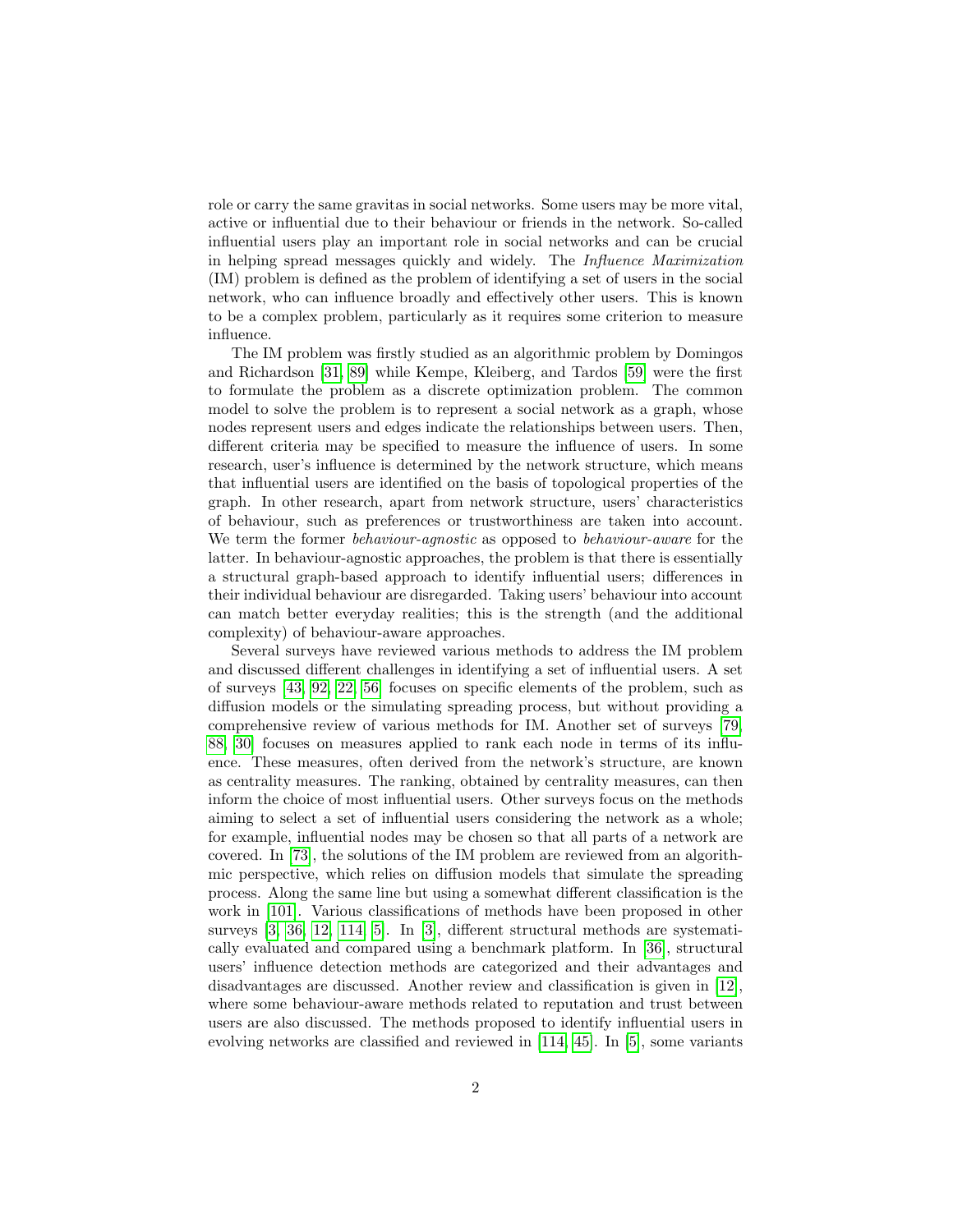of the IM Problem are reviewed and the hardness of the problem under both traditional and parameterized complexity is described.

The main characteristic of all these surveys is that they focus on behaviouragnostic methods. Some behaviour-aware methods are briefly discussed in [\[79,](#page-33-0) [73,](#page-33-1) [88,](#page-34-2) [101,](#page-35-0) [12\]](#page-28-0), but without any in-depth classification or specific focus on behaviour. It is generally true that behaviour-agnostic methods have a longer history in tackling the IM problem; this may explain why they dominate in current work. However, the starting point of behaviour-aware methods is a more realistic formulation of the IM problem. As such, behaviour-aware methods have the potential to deliver solutions of higher relevance to real-world situations. Yet, behaviour-aware methods have not been considered in any previous survey as a class on their own, that is, as a separate family of solutions deserving its own fine-grained classification. This paper addresses this gap.

In view of the above, the contributions of this paper can be described as follows:

- A proposal to categorize existing methods to solve the IM problem into behaviour-agnostic and behaviour-aware.
- A taxonomy and a detailed review of behaviour-aware methods for the IM problem.
- A discussion of challenges for the IM problem from a behaviour-aware perspective.

The rest of the paper is organized as follows. Some basic concepts of social networks and the influence maximization problem are introduced in Section [2.](#page-2-0) An overview of our taxonomy is also given in this section. Section [3](#page-6-0) covers a comprehensive overview of behaviour-aware methods for IM. Challenges and future research directions are finally presented in Section [4.](#page-25-0)

# <span id="page-2-0"></span>2 Preliminaries

# <span id="page-2-1"></span>2.1 Problem Description

Figure [1](#page-3-0) gives an overview of the IM problem. Somebody (say an organisation) intends to run a campaign to spread a message, advertisement, news or idea through a social network. They formulate a query to identify a set of influential users that can help spread a specific message with specific features, preferences or constraints. For example, a company may consider advertising a new model of car for sale in a special exhibition; they may target users with an age greater than 18, who are located in the vicinity of the exhibition and they may have a limited budget. This can be formulated in the query as targets, geographical preference and budget constraint. Social network sites typically provide data in relation to users' information and relationships between users. Relevant user information may include shopping history, rate history, opinion, interests, geographical location and so on. Relationship may indicate some connection, such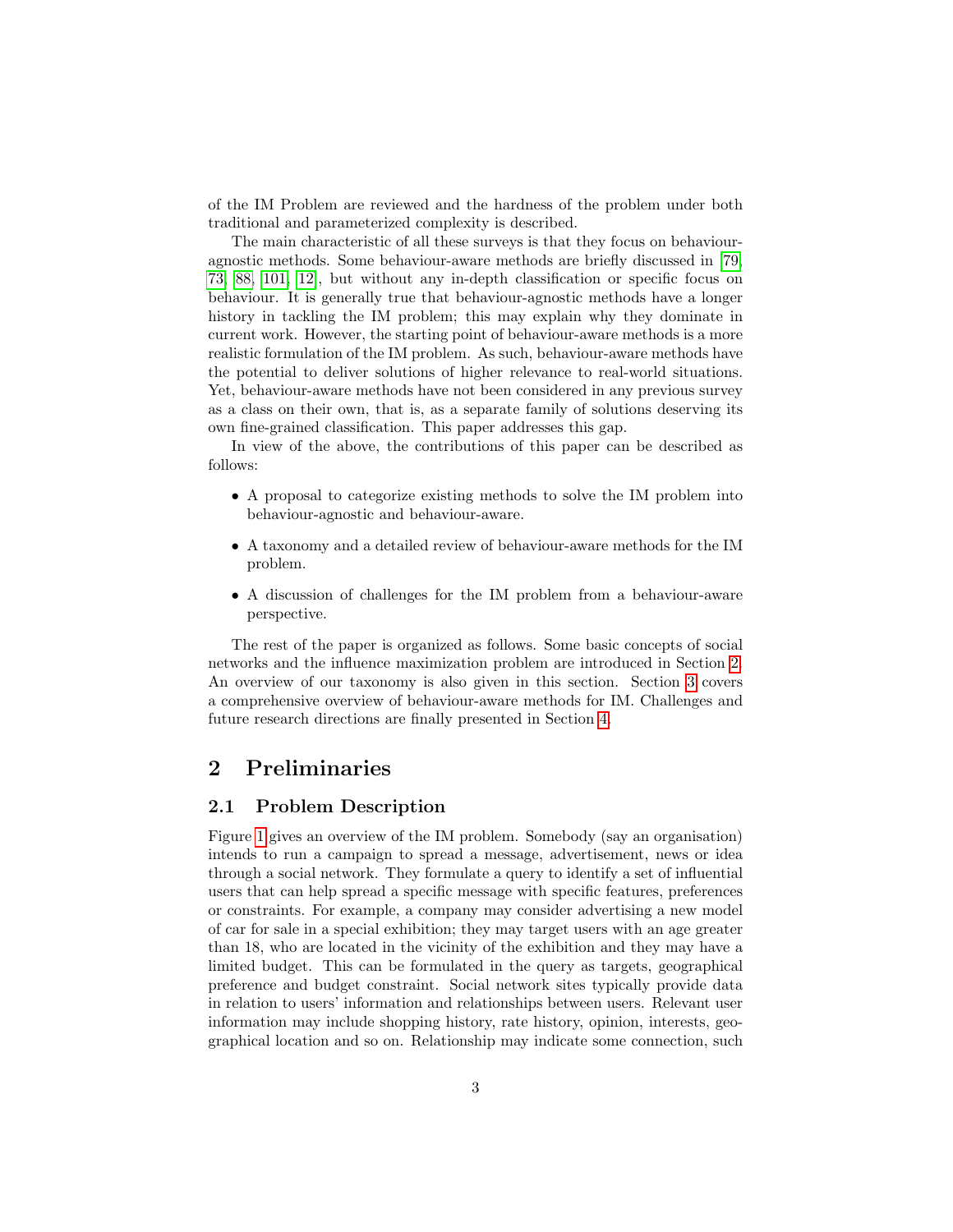as friendship or common interests, between a pair of users. According to the information provided by social network sites and in line with the query formulated, influence maximization aims to identify a set of influential users as initial spreaders, known as a seed set, to spread the message and maximize the total number of users who are influenced. The users who are influenced are called influenced users or active users. A formal model of the IM problem is given next.



<span id="page-3-0"></span>Figure 1: Overview of the Influence Maximization problem.

First, an organisation formulates a query to define a message, its features and related information. The query is generally modelled as  $Q = (M, AM, B)$ . M denotes the content of the message which may relate to news, an advertising slogan, an opinion, an event, and so on. AM shows the different features of the message, such as topics of a product, location of an event and so on. B may be the budget for propagation that can be the number of seeds, some discount for seeds to give an incentive to propagate a message, or remuneration to a network owner (or third-party service provider) to identify influential users and initiate a spreading process.

Second, given the features of the query, information provided by social network sites is used to model the social network; this step may be done by the owners of the network or by some third-party service providers. A social network is modelled as a graph  $G = (V, E, BV, BE)$ , with users and the relationships between them represented by nodes  $V$  and edges  $E$ , respectively. If there is a relationship between two nodes  $v_i$  and  $v_j$ , it is shown by the edge  $e_{ij}$ ; two nodes that are connected by an edge are considered as neighbours. BV denotes the different behaviours of users such as location, interests, opinions and so on. BE denotes the different features of the relationship between a pair of nodes indicated by the edges, such as trust, spread probability (also called as influence or activation probability), or common interests. Depending on the nature of relationships in the network, in some cases (for example, to represent the follow relationship in Twitter), the edges are considered as directed relationships, i.e.  $e_{ij} \neq e_{ji}$ , while in some other cases (for example, to represent friendship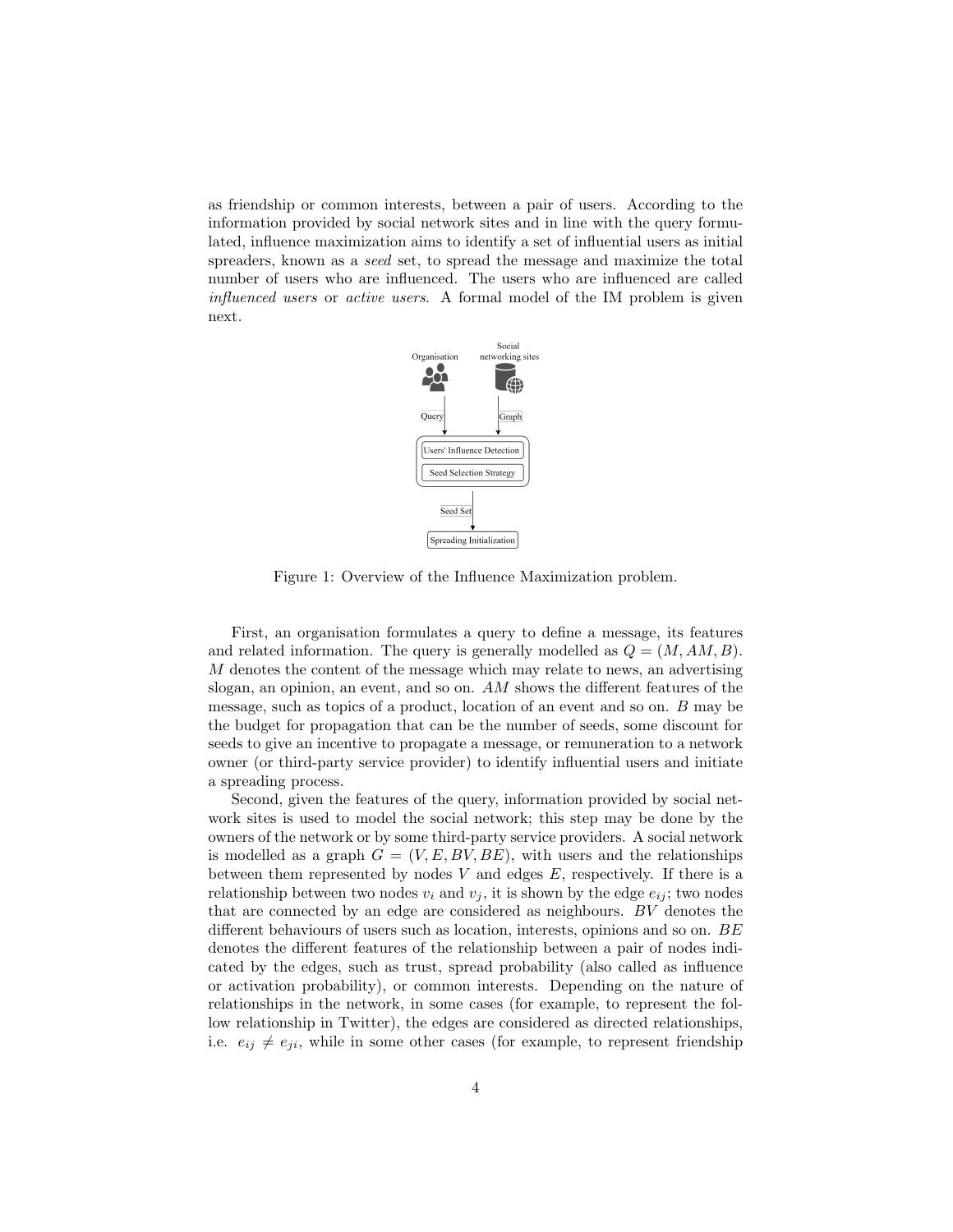in Facebook) the relationship between nodes is regarded as bi-directional, and the graph is considered as undirected, i.e.  $e_{ij} = e_{ji}$ . In general, a social graph contains no cycles, i.e.  $e_{ii} \notin E$ .

Third, according to the query  $Q$  and graph  $G$ , the influence of each node is detected and a strategy is applied to select a set of influential nodes as seeds based on the budget associated with the query. Finally, the spreading process is initialized using the set of seeds to propagate the message.

The third step above, that is the selection of a set of influential nodes, is the core of the influence maximization problem. This needs to detect the influence of each node and select a set of influential nodes so that the influence of the spreading process is maximized. Given the information formulated in the query and provided by social network sites, a strategy is adopted to detect the influence of nodes and select a set of seeds.

In what follows, an overview of the methods applied in the literature to detect the influence of a user/a set of users is presented and the general framework of the influence maximization problem is formally defined.

### 2.2 Influence Detection

Different methods have been described in the literature to detect the influence of a user or a set of users. This paper groups these methods into the following four families.

- Centrality measures determine the influence of each node in the social graph based on topological properties. Different centrality measures have been proposed and extended to determine the influence of nodes. Degree [\[35\]](#page-30-3), betweenness [\[34\]](#page-30-4), closeness [\[90\]](#page-34-3), entropy-based [\[117\]](#page-36-1), h-index [\[78\]](#page-33-2), extended h-index [\[116\]](#page-36-2) and k-shell [\[60\]](#page-32-1) are some centrality measures that can be used. In behaviour-aware methods, both topological properties and behavioural information are applied to determine the centrality of each node.
- Simulation of the spreading process can be used to determine the influence of each node and select a set of influential nodes. Different diffusion models have been proposed to simulate the spreading process in the real world. Cascade models [\[19,](#page-28-1) [40\]](#page-30-5) and threshold models [\[15,](#page-28-2) [41\]](#page-30-6) are the models that have been applied widely.

The Independent Cascade (IC) model [\[59\]](#page-32-0) is a well-known cascade model, which has been used to determine the influence (spreading ability) of a seed set S. In this model, spreading happens in consecutive timestamps; each node can be in either active or inactive state during the spreading process. The nodes in S are initially considered as active and all other nodes are set to inactive. At each timestamp  $t$ , each user activated in step  $t - 1$  has a chance to activate each of its inactive neighbours with an activation probability p. This process iterates until no new nodes become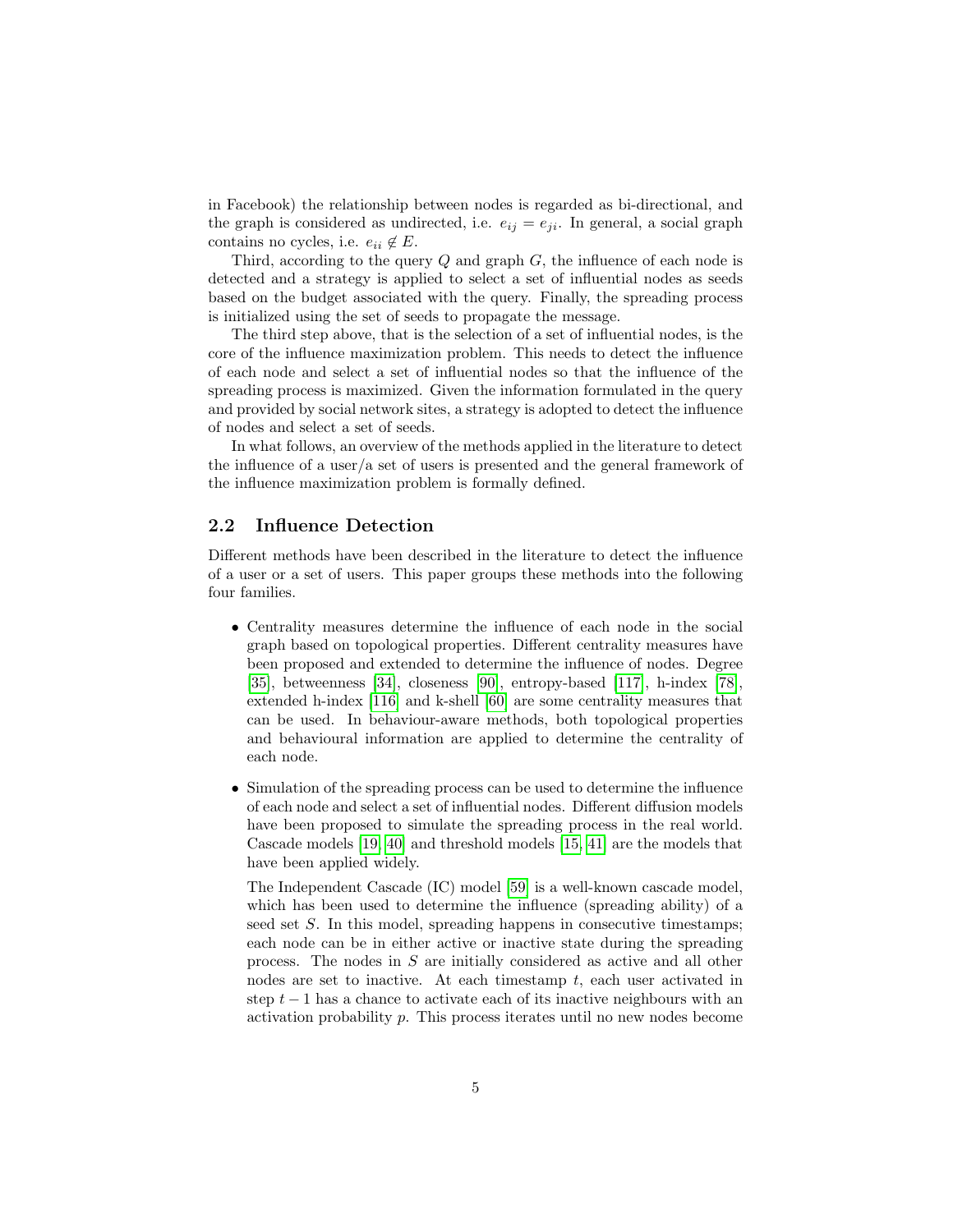active during a timestamp iteration. At the end, the number of active nodes is considered as the influence of S.

The Linear Threshold (LT) model [\[59\]](#page-32-0) is one of the most popular threshold models. Same as before, spreading happens in consecutive timestamps and each node can be in either active or inactive state during the spreading process. A threshold limit,  $\theta_i$ , is considered for each node  $v_i$  and a weight  $w_{ij}$  is assigned to each edge  $e_{ij}$ . Initially, the seeds are set to active, and all other nodes are set to inactive. At each timestamp, each inactive node  $v_i$  moves to active state if  $\sum_{v_j \in AN_i} w_{ji} > \theta_i$ , where  $AN_i$  denotes the neighbours of node  $v_i$  which are active in  $t-1$ . The process continues until no node moves to an active state. At the end, the number of active nodes is used to assess how influential the seed set is. In the IC model the spreading process is *simple*, which means the propagation on the edges is mutually independent and interaction with one active node may be enough for a node to be activated (influenced). But in the LT model the spreading process is *complex*, which means a node may need to interact with multiple active nodes to be activated (influenced) [\[22\]](#page-29-1).

- Reverse Influence Sampling (RIS) [\[13,](#page-28-3) [100,](#page-35-1) [14\]](#page-28-4) relies on a random sampling technique to determine the influence of each node and identify a seed set. In this method, a root node is chosen randomly; starting from this node, the diffusion process is simulated in reverse direction to determine a sample. The set of nodes that can reach the root node in the sample is considered as a reverse reachable (RR) set. This process is repeated many times and different RR sets are obtained. Nodes with higher influence have a higher probability to appear in several RR sets.
- Maximum Influence Arborescence (MIA) [\[24\]](#page-29-3) assumes nodes may be activated only through the paths with maximum spreading probability, which is greater than a given threshold. The spreading probability on a path is calculated by multiplying the spreading probability on the edges in the path. MIA determines the Maximum Influence In (respectively, Out)- Arborescence of every node as the union of the paths with maximum spreading probability to (respectively, from) the node to calculate the local influence region of the node. Then, applying both the in- and outarborescence of nodes, the influence of every node is estimated and a set of seeds is selected.

Depending on the model applied to detect the influence, we can approximately determine the time complexity of each method. Generally speaking, in terms of time complexity, these models can be ranked from high to low in the order: simulation-based, MIA-based, RIS-based and centrality-based.

# 2.3 Influence maximization

The Influence Maximization (IM) problem aims to spread a message as widely as possible through a social network, taking into account that it is highly time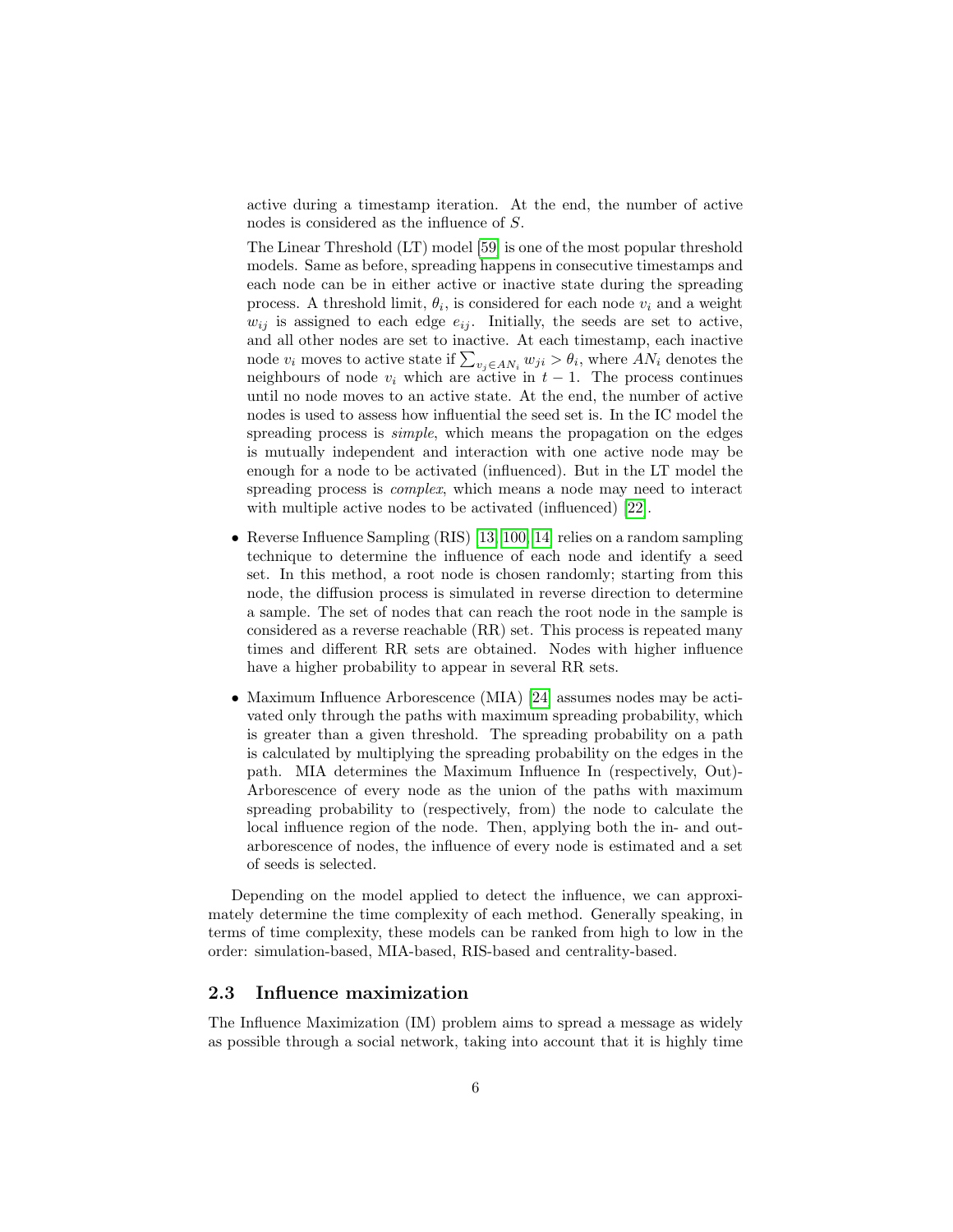consuming and practically impossible to send the message to all users of the network. As a result some constraints are taken into account to select a small set of influential users, who have more influence than other users and can widely propagate the message. The IM problem is generally defined as in Eq. [\(1\)](#page-6-1), where the function  $\varphi(S)$  defines the influence of a set of seeds S.

<span id="page-6-1"></span>
$$
S^* = \underset{S \subset V}{\arg \max} \varphi(S)
$$
  
subject to some constraints. (1)

Given the model discussed in Section [2.1,](#page-2-1) there are three different types of features related to the behavioural information which may be taken into account to select a set of influential nodes: (i) features of the users  $(BV)$  to determine the relevance of each user to the query; (ii) features of the relationships  $(BE)$ to model the spreading (influence) probability between the users based on the relevance to the query; and (iii) features of the message  $(AM)$  to target a set of relevant users in spreading process. These three types of information encapsulate the differences between behaviour-agnostic and behaviour-aware methods.

Behaviour-agnostic methods only consider the graph structure to determine the influence of nodes and identify a set of influential nodes. That is to say, behaviour-agnostic methods do not take into account anything specific for the sets  $BV$  (capturing users' behaviour) and  $BE$  (capturing edges' behaviour, that is, different features of the relationship between a pair of users). In addition, they do not consider different features of the message, as captured by the set AM in the query message. In brief, behaviour-agnostic methods assume that: (i) all users have the same behaviour; (ii) relationships between any pairs of users are the same; and (iii) the features of the message have no impact on the propagation process. In behaviour-aware methods, some or all of these aspects may differ. It means that, in addition to graph structure, some aspects of behavioural information are taken into account by behaviour-aware methods to propose practical approaches for real-world applications.

In this paper, we focus on behaviour-aware methods; as mentioned in Section [1,](#page-0-0) there are several surveys discussing behaviour-agnostic methods comprehensively.

# <span id="page-6-0"></span>3 Behaviour-Aware methods

In behaviour-aware methods, besides graph structure, additional information, such as users' behaviour, relationships' features, and query content, is taken into account to improve the spreading process. For example, when a query aims to advertise a special product, all users may not be equally interested in this product. Considering how interested each user is can improve the process of identifying a seed set and result in successful message propagation. Based on the type of the information taken into account, behaviour-aware methods can be divided into four main categories.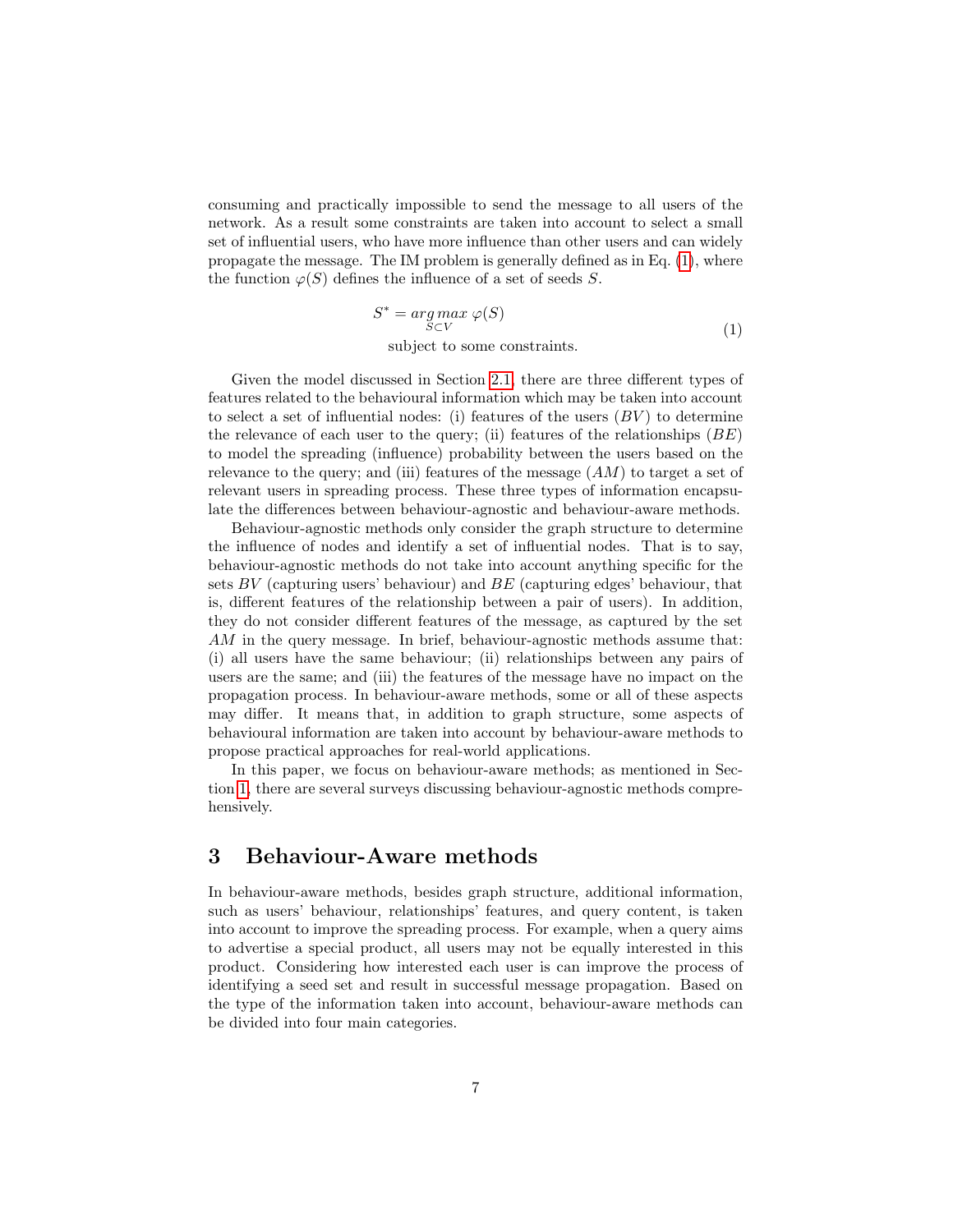User preferences and query relevance are taken into account by interest-aware methods. In opinion-aware methods, the opinion of users towards a message is taken into account to find influential users that can change the attitude or opinion of other users. Cost and benefit of spreading an advertising query are considered by money-aware methods. In physical world-aware methods, the geographical location of users is taken into account and a query aims to spread a message towards the users in specific locations, for example a query may invite users to a festival tacking place in a specific geographical location. These four categories are summarily shown in Figure [2](#page-7-0) and will be further elaborated and discussed in detail in the sections that follow.



<span id="page-7-0"></span>Figure 2: A classification of behaviour-aware methods for IM

### 3.1 Interest-Aware Methods

Users' preferences and interests are taken into account in these methods. Spreading aims to influence the users who are potentially interested in a message. Past activities of users, such as posts, likes, ratings or shopping history may be preprocessed to determine their interests. In these methods, the size of the seed set is fixed, that is  $|S| = k$ , and it is also considered as a constraint of the IM problem as defined in Eq. [\(1\)](#page-6-1). We categorize these methods into three classes based on the process considered to identify the users interested in the message of the query formulated.

#### 3.1.1 Target-Aware Methods

In target-aware methods, whether a user is interested in the message of the query or not is indicated by a simple binary value. In other words, the behaviour of users, corresponding to  $BV$ , is modelled with binary values to indicate whether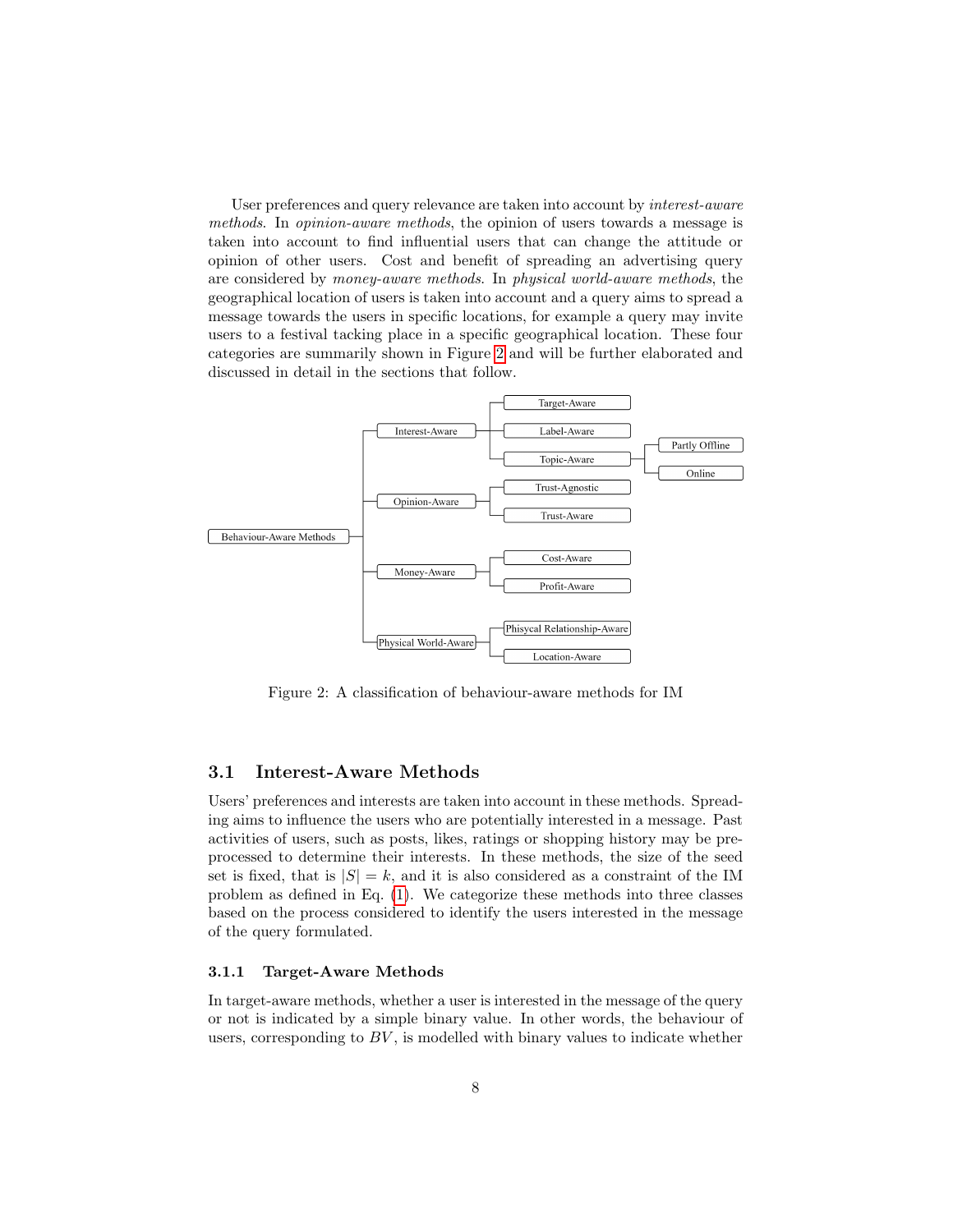a user is interested in a message or not. Users interested in a message are considered as target nodes. Edges and the query have no further information, i.e., the sets BE, and AM are not relevant in these methods. IM aims to select a seed set to spread the message to as many target nodes as possible.

In [\[82,](#page-33-3) [112\]](#page-36-3) several centrality measures are extended to determine the influence of each node relative to the target nodes. In these measures, the centrality is calculated just based on the target nodes; other nodes have no impact in centrality calculation. Then, the top-k central nodes are chosen as seeds. In [\[96,](#page-34-4) [111\]](#page-36-4), the influence of each node is determined based on the paths between the node and other nodes. In [\[111\]](#page-36-4) two sets, *influencers* and *followers*, are defined for each node to determine the region of influence of the node. Then, the nodes are clustered based on their region; the influential nodes are greedily selected to maximize the activation probability of the target nodes in different regions. The authors in [\[96\]](#page-34-4) suggest a method based on the maximum influence arborescence method [\[24\]](#page-29-3), which guarantees a solution within a factor of the optimal solution.

Propagation of the message to target nodes is also the objective in [\[17,](#page-28-5) [18\]](#page-28-6). However, besides influence on target nodes, the diversity of the target nodes which are influenced is also taken into account. In [\[17\]](#page-28-5), each target node is assumed to have a set of attributes; the problem is modelled as the identification of a seed set to spread the message to target nodes with diverse attributes. Then, a degree-based method is proposed to tackle the problem. The authors in [\[18\]](#page-28-6), assert that some silent nodes may be interested in a message but may not have been considered as target nodes due to lack of past activity. Spreading the message to different parts of the network can motivate such nodes. Therefore, the authors apply reverse influence sampling method [\[13\]](#page-28-3) to propose a method that selects a seed set to influence target nodes that have structural diversity.

In [\[87,](#page-34-5) [77\]](#page-33-4), the authors suggest that activating non-target nodes may bring undesired costs and results. Therefore, they discuss how to select a set of influential nodes to maximize the number of activated target nodes while simultaneously minimizing the number of non-target nodes activated. The authors in [\[87\]](#page-34-5) propose a simulation-based greedy method to identify a set of influential nodes such that the number of activated target nodes is maximized while the number of non-target activated nodes is kept below a given threshold; they propose heuristics for a time-efficient greedy method. In [\[77\]](#page-33-4), maximizing the difference between the number of activated target nodes and activated non-target nodes is defined as the objective function of the problem. The authors propose a centrality measure to determine the influence of each node; influential nodes are selected in an iterative manner.

In summary, considering a set of nodes as target nodes prevents waste of resources (in terms of time or money) and avoids propagation of a message towards nodes who may not be interested in the topic of a message. Additional information about the diversity of nodes, as for example in [\[17,](#page-28-5) [18\]](#page-28-6), may boost the success of the spreading process. Taking into account non-target nodes, as in [\[87,](#page-34-5) [77\]](#page-33-4), helps avoid the activation of nodes that may spread an adverse message and negatively impact the IM process. However, relying on the diversity of nodes or non-target nodes needs information about users' behaviour which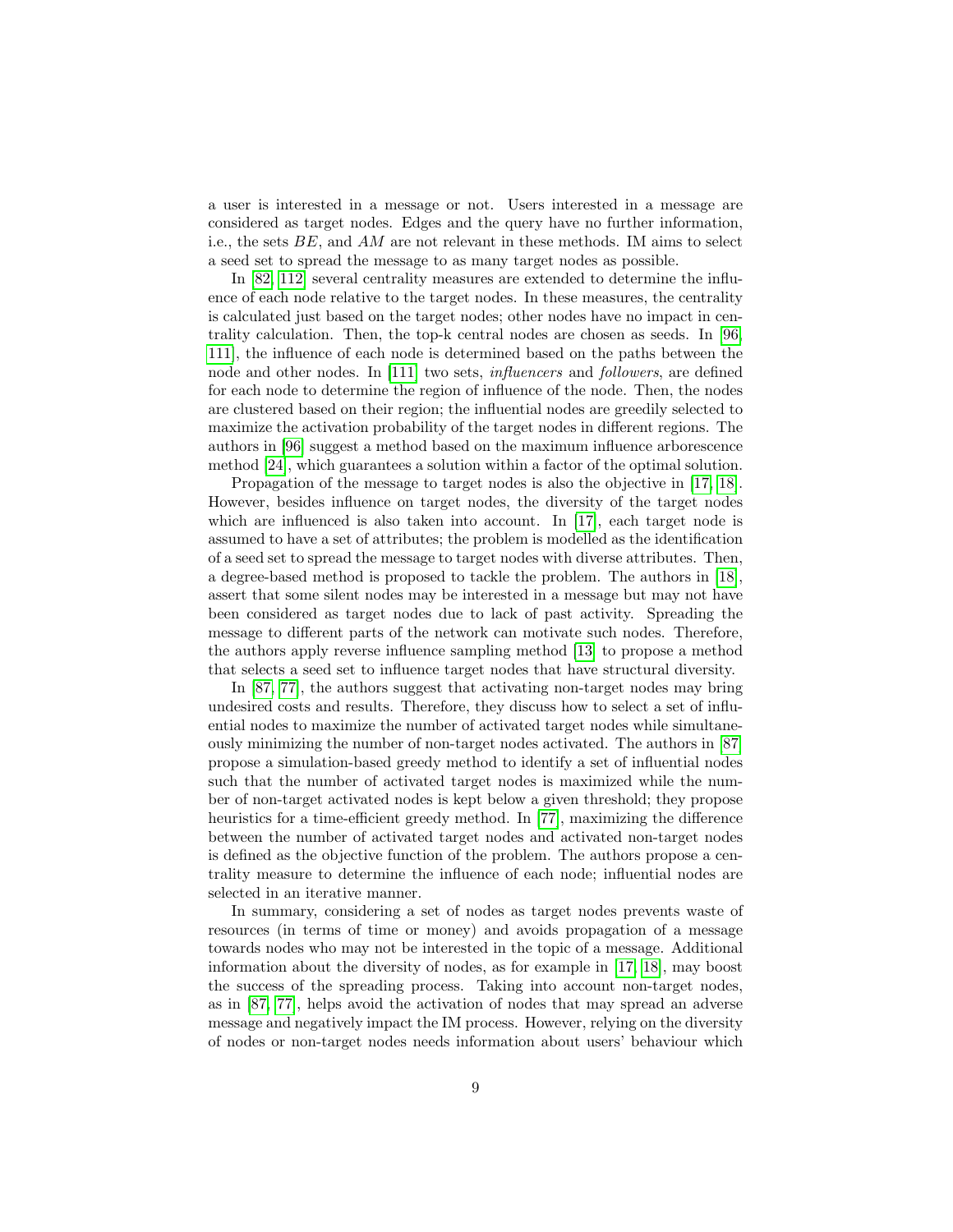may not be always available. This suggests that the methods proposed in [\[17,](#page-28-5) [18,](#page-28-6) [87,](#page-34-5) [77\]](#page-33-4) are less viable than the methods in [\[112,](#page-36-3) [82,](#page-33-3) [111,](#page-36-4) [96\]](#page-34-4).

#### 3.1.2 Label-Aware Methods

Label-aware IM, also known as labelled IM, was first defined in [\[65\]](#page-32-2). In labelaware IM, the features of a message, corresponding to  $AM$  in the query formulated, are modelled using a set of labels relevant to the message. The labels are taken into account to model the spread of the message in the network.

In [\[65,](#page-32-2) [102,](#page-35-2) [71\]](#page-33-5), a set of labels, such as health or news, is assigned to each node. Thus, the behaviour of each user, corresponding to  $BV$ , is modelled using a set of labels in which the user is interested. Target and influential nodes are selected, according to the overlap between label sets related to the query and behaviour of users. Two simulation-based methods are proposed by Li et al. [\[65\]](#page-32-2) to identify influential nodes for label-aware IM; for time-efficiency, they also extend a degree-based method [\[25\]](#page-29-4). The authors in [\[102\]](#page-35-2) differentiate the state of the users between aware and adopted (in addition to inactive) and propose an extension of the linear threshold (LT) model in which every node influenced by the propagation process moves to the aware state and forwards the message, but only interested nodes can switch to adopted state and accept the message. Then, a degree-based method [\[25\]](#page-29-4) is developed to identify a seed set which maximizes the number of users in the adopted state. The impact of friend conformity in the propagation process is taken into account by the authors in [\[71\]](#page-33-5). In order to take into account friend conformity, users are divided into groups based on the similarity of labels relevant to their behaviour; a centrality measure is then developed to determine the influence of each node and group. A set of seeds is selected based on the influence of nodes and groups.

In some studies [\[76,](#page-33-6) [58\]](#page-31-1), instead of modelling the behaviour of each user, the features of the relationship between a pair of users are modelled using a set of labels; this set indicates the common interests between the pair based on their past communications. In [\[58\]](#page-31-1), the spreading (influence) probability between each pair of nodes is determined based on the similarity of the label sets relevant to the query and the relationship between the pair. Then, a reverse sampling approach is proposed to identify the most influential seeds. In [\[76\]](#page-33-6), the role of trust between users is also taken into account; the network is divided into domains based on the common labels and trust between users. Then, a degree-based method [\[25\]](#page-29-4) is suggested to identify the influential users in each domain.

In summary, in [\[65,](#page-32-2) [102,](#page-35-2) [71\]](#page-33-5), the past activity of each user is used to determine a set of labels in which the user is interested. Taking into account this set may help to identify influential seeds effectively and target nodes that are potentially interested. However, to determine the set of labels relevant to the messages exchanged between the pairs, considering past interactions between pairs of users, as in [\[58,](#page-31-1) [76\]](#page-33-6), may help model the propagation of a message more realistically. This is because two users may share some common interests but may not influence each other in all common interests; if past interactions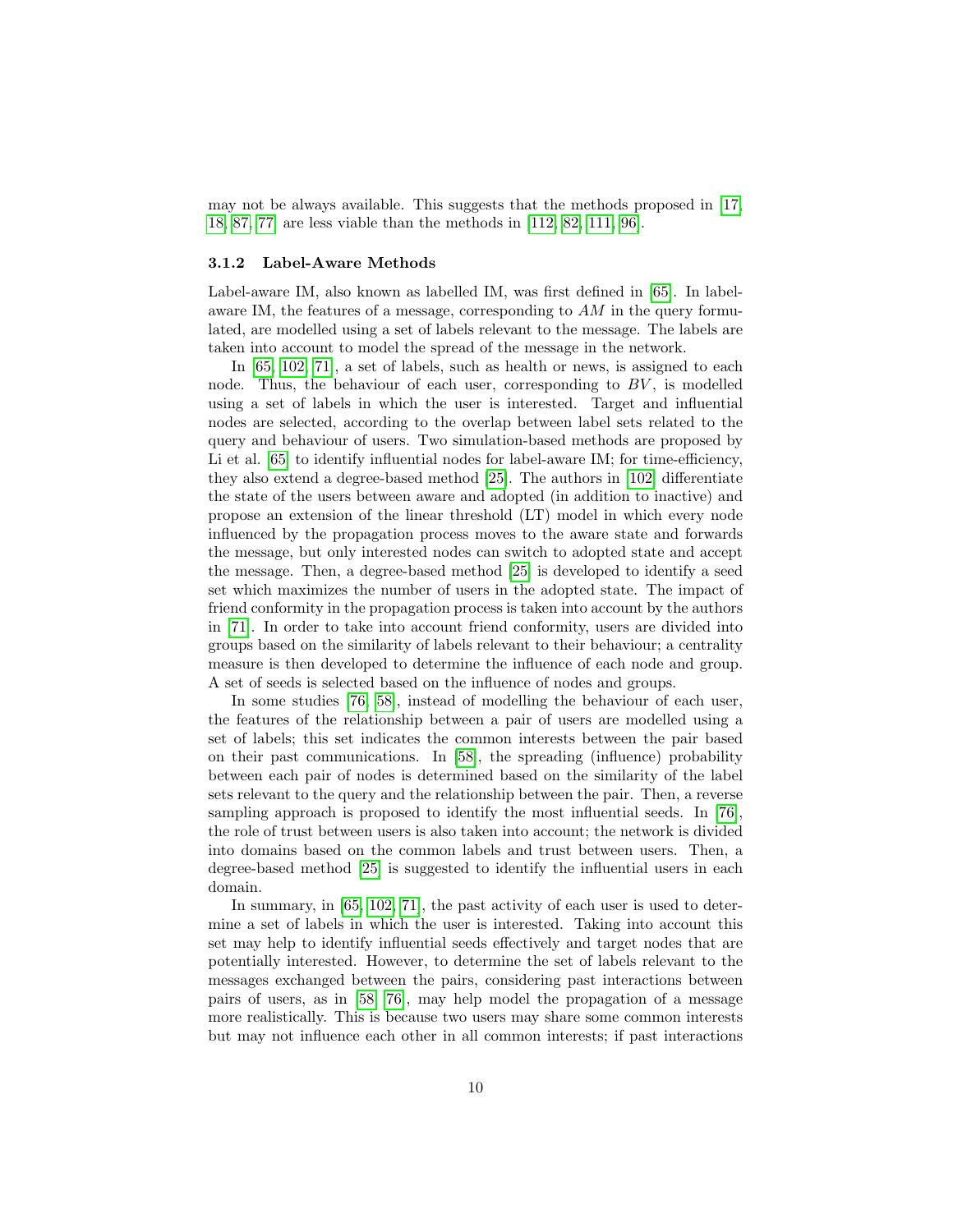were not considered, the spreading probability between them for some common interests may be zero.

#### 3.1.3 Topic-Aware Methods

In these methods, a set of network topics is first defined. The behaviour of each user, corresponding to  $BV$ , can be modelled using a topic vector; the j-th entry of this vector is a number in  $[0,1]$  and indicates how interested in the  $j$ -th topic the user is. Also, the behaviour of each relationship, corresponding to  $BE$ , can be modelled using a topic vector; the j-th entry of this vector is a number in [0, 1] and indicates the spreading (influence) probability on the edge for the j-th topic. The features of the message, corresponding to  $AM$  in the query, are modelled using a relevance topic vector whose j-th entry, a number in  $[0, 1]$ , denotes the relevance of the query to the *j*-th topic. In topic-aware methods, influential nodes are selected according to these vectors. Based on the methodology applied to identify the seeds, we divide topic-aware methods into two categories.

Partly Offline Topic-Aware methods: In these methods, the main idea is that there are lots of different messages related to different sets of topics and the identification of influential users for each message is accordingly timeconsuming. Therefore, different seed sets for different sets of topics are selected and saved in advance using an offline approach. When a query comes up, the overlap between the topic vector of the query and the topic sets for which seeds have been saved is used to determine the most relevant saved seed sets and select the most influential seeds.

The behaviour of each user is modelled using a topic vector in [\[72,](#page-33-7) [4,](#page-27-2) [23\]](#page-29-5). In [\[72\]](#page-33-7), reverse influence sampling [\[13\]](#page-28-3) is applied to determine and save offline the influence region of each node for different topics. When a query comes up, according to the influence region of nodes and the topic vector of the query, most influential nodes are identified as seeds. Some techniques are also proposed in this paper to enhance the time efficiency of the method. The authors in [\[4,](#page-27-2) [23\]](#page-29-5) try to enhance the time efficiency of seed selection by dividing the topics into a set of groups based on the similarity of the topics. The authors in [\[4\]](#page-27-2) argue that users with similar interests are attracted by messages with similar features. Thus, topics are divided into groups based on the similarity. A set of most influential nodes for each group is identified and saved offline. When a query comes up, a set of seeds is identified based on the similarity of the topic vector of the query and predefined influential nodes for topic groups. The authors in [\[23\]](#page-29-5) observe that queries related to different topics may have a significant overlap; identifying an influential node set for each topic in advance and mixing the influential sets based on the query topics in online steps can speed up the seed selection. The authors adopt this hypothesis to propose a time-efficient method.

Instead of modelling the behaviour of users, in [\[21\]](#page-28-7) the features of the relationship between each pair of users is modelled using a topic vector, correspond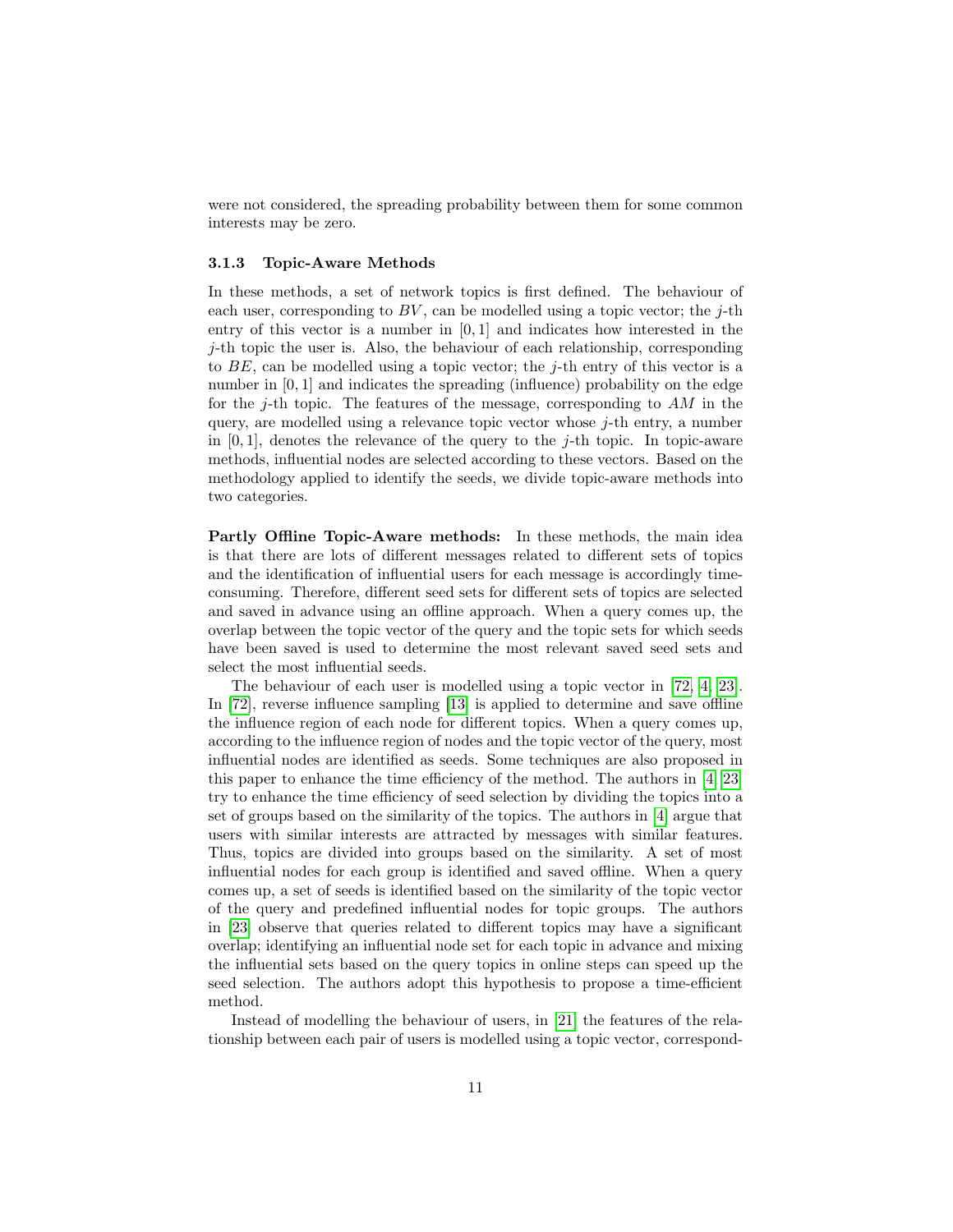ing to  $BE$ , where the j-th value in the vector indicates the spreading (influence) probability of a message relevant to the  $j$ -th topic between the pair. Then, the maximum influence arborescence method [\[24\]](#page-29-3) is applied to develop a method to identify a set of seeds. Given the time complexity of this method, the authors apply an offline function to determine an upper bound for the influence of each node and reduce the computational complexity of seed selection.

Online Topic-Aware Methods: In online topic-aware methods, all steps to identify influential seeds are done online, when a query comes up; no preprocessing takes place.

In [\[10,](#page-28-8) [93\]](#page-34-6), the features of the relationship between each pair of nodes is modelled using a topic vector, corresponding to BE. In [\[10\]](#page-28-8), according to the topic vector of the query, corresponding to  $AM$ , and the topic vector assigned to each edge, corresponding to  $BE$ , the spreading probability on each edge for the message is calculated. Then the IC and LT diffusion models are extended to identify a set of influential seeds. The authors in [\[93\]](#page-34-6) take into account the role of communities in the network to select a set of influential seeds covering different parts of the network. They divide the network into a set of communities and select a number of influential seeds from each community according to the size of the community.

In [\[121,](#page-36-5) [118,](#page-36-6) [103,](#page-35-3) [67\]](#page-32-3), the behaviour of each user is modelled using a topic vector, corresponding to  $BV$ . The authors in [\[121\]](#page-36-5) first discuss how to determine the interest of each user in different topics based on their activities in the network. Then, they propose a simulation-based method to identify a set of influential seeds based on the topic vectors of the query and users. In [\[118\]](#page-36-6), the similarity between the topic vector of users and the topic vector of the query is calculated using entropy divergence notation to determine a weight for each node that indicates how interested the node is in the query's message. According to the nodes' weight, a weight is then assigned to each edge, and the influential nodes are selected based on the weight of the edges connected to each node. In [\[103\]](#page-35-3), a network embedding approach is proposed to capture the interests of users; then, this approach is applied to determine the influence of each node. A set of influential nodes is identified using a reinforcement learning-based algorithm. Li et al. [\[67\]](#page-32-3) argue that greater similarity between the interests of a user and features of the query is an indication that the user may be influenced in the spreading process. Thus, they calculate the similarity between the topic vector of users and the topic vector of the query to determine the probability that each node is influenced in the spreading process. Then, an independent cascade model is extended to capture this property; a degree-based heuristic is proposed to determine the influence of each node and select the seeds in an iterative manner.

In summary, in some methods (partly offline methods [\[72,](#page-33-7) [4,](#page-27-2) [23\]](#page-29-5) and online methods [\[121,](#page-36-5) [118,](#page-36-6) [103,](#page-35-3) [67\]](#page-32-3)), the behaviour of users is taken into account to determine how interested each user is in the query's message. On the other hand, in other methods (partly offline methods [\[21\]](#page-28-7) and online methods [\[10,](#page-28-8)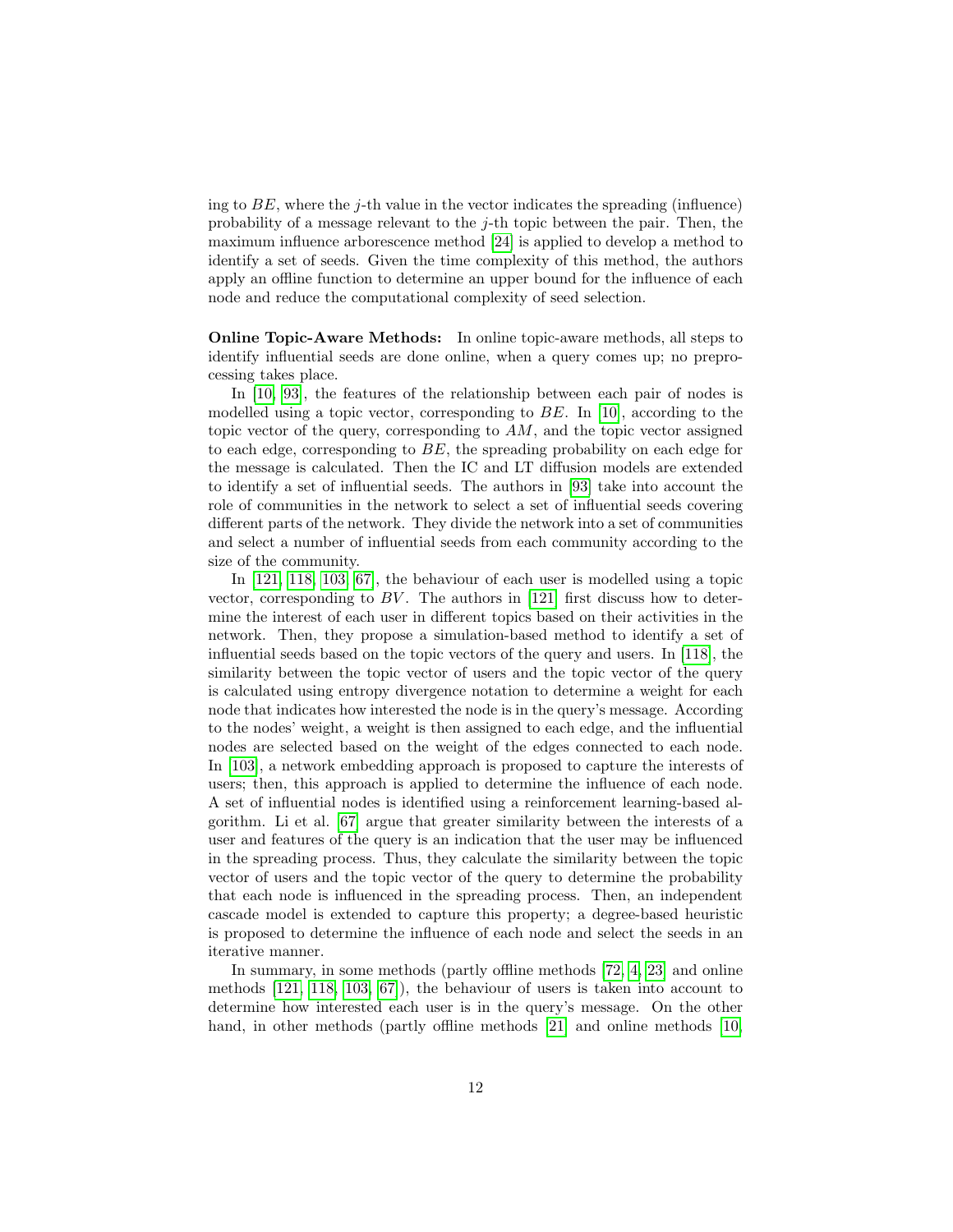[93\]](#page-34-6)), the log of the interactions between each pair of users is used to model the features of the relationship between the pair. As discussed before, taking into account the features of relationships may help model the propagation process in the network more effectively. To compare partly offline and online methods, when a query comes up, partly offline methods may identify influential nodes to trigger the spreading process more efficiently, which is an advantage especially for breaking news spreading in a social network. However, partly offline methods need to deal with the running time for offline execution and also storage issues in relation to saving the influential seeds for queries with different topic vectors. Another challenge of partly offline methods is how to determine the potential queries in advance to identify the influential seeds for different topic vectors.

#### 3.1.4 Summary

The properties of the discussed interest-aware methods are summarized in Table [1.](#page-13-0) As mentioned, in target-aware methods, a binary value is used for each user to determine whether the user is interested in the query's message or not, something that may not properly capture the views of a user towards a message. Label-aware methods try to address this by taking into account a set of labels in which the user is interested, these methods also use a binary state to represent whether a user is interested in a special topic or not. Conversely, topic-aware methods capture user preferences more realistically by applying a continuous value to represent the interest of each user towards a topic. However, determining the topic vector for each user demands a good record of historical data of users' past activities which may not be always available.

### 3.2 Opinion-Aware Methods

In these methods, each user has an opinion or attitude about the query's message, i.e., the behaviour of each user towards the query's message is modelled using a discrete or a continuous value. Using a discrete value, opinion has a limited set of choices and can often be indicated by a binary choice between positive/negative or a choice between opinions A/B; in this case the goal of IM is to maximize the number of users subscribing to a specific opinion. Using a continuous value, the opinion of each user is denoted by a real value to express the leaning of users towards the query's message; in this case IM is about selecting a set of influential users that can potentially maximize this value for the network users.

It has been often mentioned that opinion change depends on the trust between the users. Thus, it has been proposed to model social networks as a signed graph whose edges have a positive or negative sign indicating trust or distrust between users. Yet, trust between the users is not taken into account by all methods. Thus, it is useful to divide opinion-aware methods into two categories: trust-agnostic and trust-aware. Same as with interest-aware methods, in opinion-aware methods,  $|S| = k$  is also considered as a constraint of the IM problem as defined in Eq. [\(1\)](#page-6-1), which means the size of the seed set is fixed.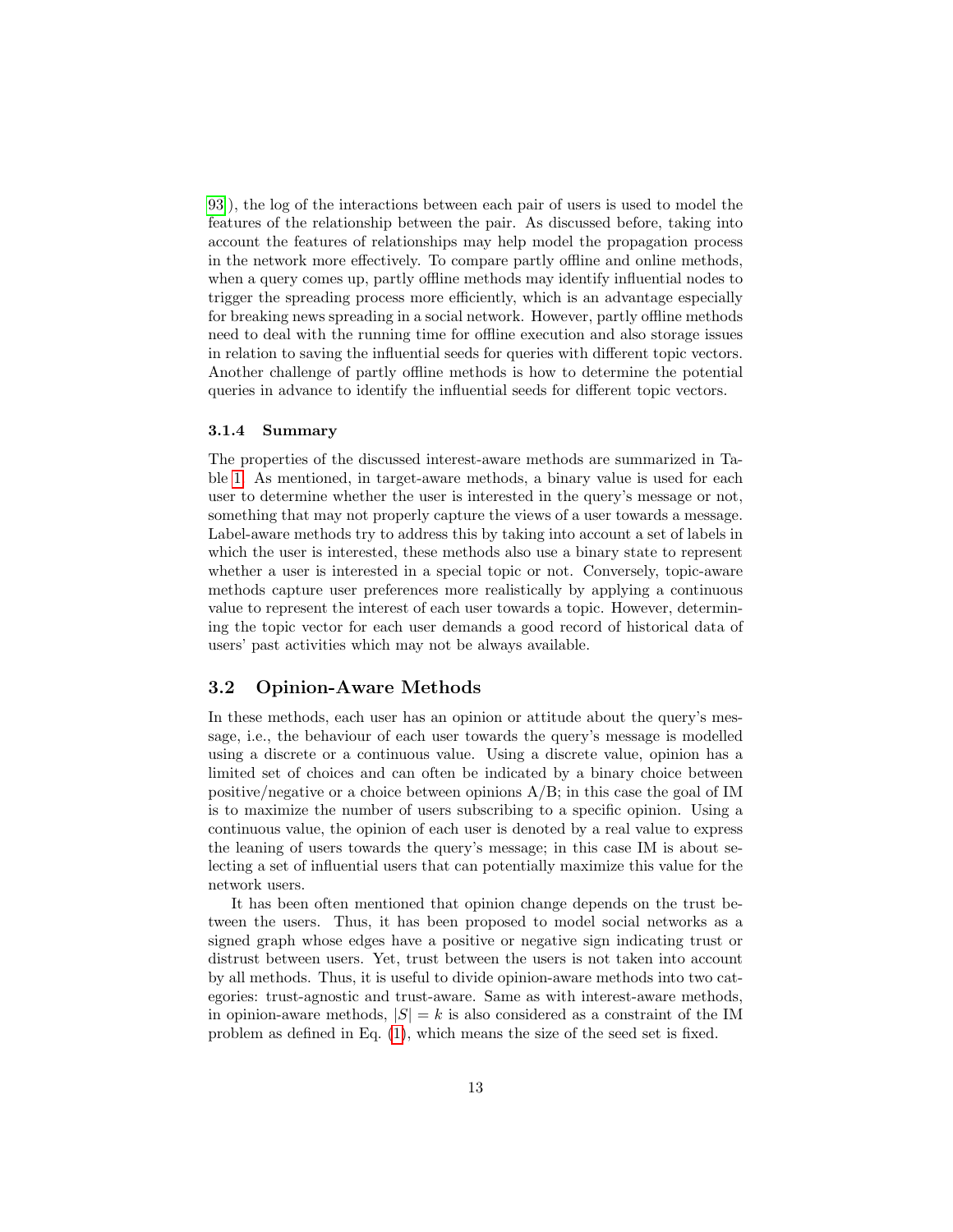<span id="page-13-0"></span>Table 1: Properties of interest-aware methods, including applied behavioural features, applied method for influence detection – Centrality Measure (CM), Spreading Simulation (SS), Reverse Influence Sampling (RIS), and Maximum Influence Arborescence (MIA) – and the type of spreading process

| Category                  | Paper                         |                         |              | Behavioural features    |                        |                        | Influence detection | Spreading process |              |              |
|---------------------------|-------------------------------|-------------------------|--------------|-------------------------|------------------------|------------------------|---------------------|-------------------|--------------|--------------|
|                           | (year)                        | AM                      | $_{\rm BV}$  | BE                      | $\overline{\text{CM}}$ | $\overline{\text{SS}}$ | RIS                 | <b>MIA</b>        | Simple       | Complex      |
| Target-<br>Aware          | [112](2003)                   |                         | $\checkmark$ |                         | ✓                      |                        |                     |                   |              |              |
|                           | [82] (2014)                   |                         | ✓            |                         | ✓                      |                        |                     |                   |              |              |
|                           | $\overline{111} \vert (2018)$ |                         | $\sqrt{}$    |                         |                        |                        |                     | ✓                 | √            |              |
|                           | [96](2014)                    |                         | ✓            |                         |                        |                        |                     | ✓                 | $\sqrt{2}$   |              |
|                           | [18] (2018)                   |                         | $\sqrt{}$    |                         |                        |                        | $\checkmark$        |                   |              | $\checkmark$ |
|                           | 17(2021)                      |                         | ✓            |                         |                        |                        | ✓                   |                   | √            |              |
|                           | $[87](\overline{2018})$       |                         | ✓            |                         |                        | ✓                      |                     |                   | √            | $\checkmark$ |
|                           | [77] (2020)                   | ✓                       |              | ✓                       |                        |                        |                     |                   | ✓            |              |
| Label-<br>Aware           | [65] (2011)                   | $\checkmark$            | $\checkmark$ |                         | ✓                      | $\checkmark$           |                     |                   |              | $\checkmark$ |
|                           | 76(2015)                      | ✓                       |              | ✓                       | ✓                      |                        |                     |                   | √            |              |
|                           | [71] (2018)                   | $\checkmark$            | $\checkmark$ | ✓                       | ✓                      |                        |                     |                   | ✓            |              |
|                           | [102](2017)                   | $\checkmark$            |              | ✓                       | ✓                      |                        |                     |                   |              | ✓            |
|                           | [58](2018)                    | $\overline{\checkmark}$ |              | $\overline{\checkmark}$ |                        |                        | $\sqrt{}$           |                   | √            |              |
| Partly                    | [72] (2015)                   | $\checkmark$            | ✓            |                         |                        |                        | $\checkmark$        |                   | ✓            | $\checkmark$ |
| Offline                   | [4](2014)                     | $\checkmark$            |              | ✓                       |                        | $\checkmark$           |                     |                   | ✓            |              |
| Topic-                    | $\sqrt{23(2016)}$             | $\checkmark$            |              | ✓                       |                        | $\checkmark$           |                     |                   | ✓            |              |
| Aware                     | [21](2015)                    | ✓                       |              | $\sqrt{}$               |                        |                        |                     | ✓                 |              | √            |
| Online<br>Topic-<br>Aware | [10](2013)                    | $\checkmark$            | ✓            |                         |                        | ✓                      |                     |                   | ✓            | √            |
|                           | [93](2019)                    | $\checkmark$            |              | ✓                       |                        | $\checkmark$           |                     |                   | √            | $\checkmark$ |
|                           | $\overline{118(2019)}$        | $\overline{\checkmark}$ | ✓            |                         | ✓                      |                        |                     |                   | √            |              |
|                           | [121](2014)                   | $\checkmark$            | ✓            |                         |                        | $\checkmark$           |                     |                   | ✓            |              |
|                           | [103](2020)                   | ✓                       | ✓            |                         | √                      |                        |                     |                   | $\checkmark$ | $\checkmark$ |
|                           | $[67]$ $(2020)$               | √                       | √            |                         | √                      |                        |                     |                   | √            |              |

#### 3.2.1 Trust-Agnostic Methods

In [\[37,](#page-30-7) [119,](#page-36-7) [105\]](#page-35-4), the opinion of each user is modelled using a continuous value; a higher value corresponds to a more favorable opinion towards the query's message. The authors in [\[119\]](#page-36-7), develop an opinion cascade model to simulate the spreading process and how users' attitude may change over this process. Then, this model is applied to suggest a greedy method to find a seed set, which, when triggered, maximizes the total opinion of influenced users. In [\[37\]](#page-30-7), the behaviour of each user is modelled using two opinions: internal opinion, which persists over time, and expressed opinion, which is influenced by other users over time. Taking into account both internal and external opinions, the changing of expressed opinion of users is modelled; a greedy method is suggested which greedily selects the seeds in an iterative manner. The authors in  $[105]$ , in addition to the opinion of users, model the features of relationship between the users by taking into account both spreading probability and interaction probability on the edges. Inspired from fluid dynamics, a diffusion model is proposed to simulate the change of users' opinion over spreading process. This model is then used to describe a greedy method to find a seed set which, when triggered, maximizes the number of active users whose opinion is greater than a given threshold.

The authors in [\[50,](#page-31-2) [49\]](#page-31-3) model the behaviour of each user using a continuous value; this value is considered as a threshold to determine whether the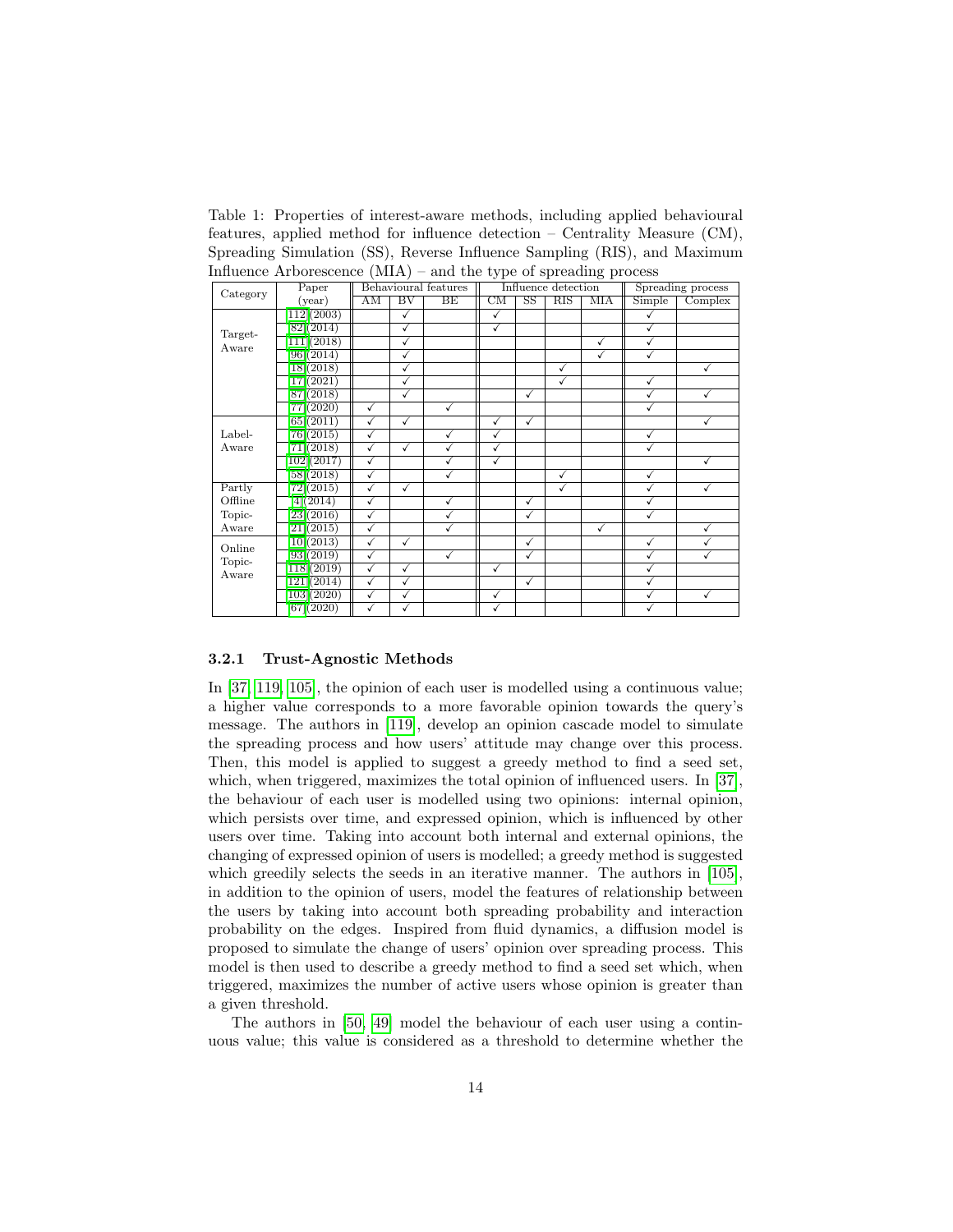user is influenced during the spreading process. The authors assert that traditional diffusion models (independent cascade and linear threshold models) cannot properly define the dynamics of users' opinion. In [\[50\]](#page-31-2), the independent cascade model is used to simulate the spreading process, while the dynamics of the users' opinion is captured using a voter model; combining these two models a multi-stage diffusion model is proposed. The influence of each node is determined using a centrality measure; a greedy method along with a heuristic algorithm is suggested to identify a set of seeds. He et al. [\[49\]](#page-31-3) argue that, because users' opinion changes dynamically over time, seeds should be selected in an adaptive manner to guarantee the quality of the spreading process. They apply reinforcement learning theory to propose a multi-stage heuristic to identify influential seeds. In this method, the spreading process is initialized with a batch of seeds; additional seeds are selected during the spreading process.

In [\[26,](#page-29-6) [84\]](#page-33-8), the opinion of each user is modelled using a discrete value (negative, neutral, or positive) that models attitude towards the query's message; IM aims to maximize the number of users with positive opinion. In [\[26\]](#page-29-6), a cascade model is proposed to simulate the spreading process with negative opinions. The authors first apply this model to propose a simulation-based method; then, maximum influence arborescence [\[24\]](#page-29-3) is applied to propose a time-efficient method. In [\[84\]](#page-33-8), the authors argue that when spreading a product advertisement users' complaining behaviour should be taken into account; a user may be satisfied with a product but may still have something to complain about. Thus, in addition to users' opinion, they also model the complaining behaviour of users during the spreading process, which is considered by a simulation-based method to identify an influential seed set.

In summary, in [\[26,](#page-29-6) [20\]](#page-28-9), the opinion of each user is modelled using a discrete value while, in [\[37,](#page-30-7) [119,](#page-36-7) [105,](#page-35-4) [50,](#page-31-2) [49\]](#page-31-3), a continuous value is used to model the opinion of each user. Compared to the methods in [\[37,](#page-30-7) [119,](#page-36-7) [105\]](#page-35-4), the proposed methods in [\[50,](#page-31-2) [49\]](#page-31-3), try to model more accurately how the opinion of users changes under the influence of friends. However, the dynamics of users' opinion under the influence of their friends may not be straightforward and cannot be modelled for all users in the same way.

#### 3.2.2 Trust-Aware Methods

Users may consider other users as either friends or foes [\[70\]](#page-32-4); thus, considering both positive and negative relationships can improve opinion-aware methods. In trust-aware methods, each user has its own opinion towards the query's message; the opinion of users may change under the influence of friend or foe relationships with other users. The friend or foe relationship is typically represented by a sign; edges with a positive sign indicate friendship between users, while a negative sign indicates a foe relationship. Therefore, in trust-aware methods, the feature of the relationship between a pair of nodes is modelled using a sign describing the friend or foe relationship.

In some methods [\[106,](#page-35-5) [61,](#page-32-5) [104,](#page-35-6) [75\]](#page-33-9), the behaviour of each user is modelled as a continuous value, falling in [−1, 1], to indicate the opinion of the user about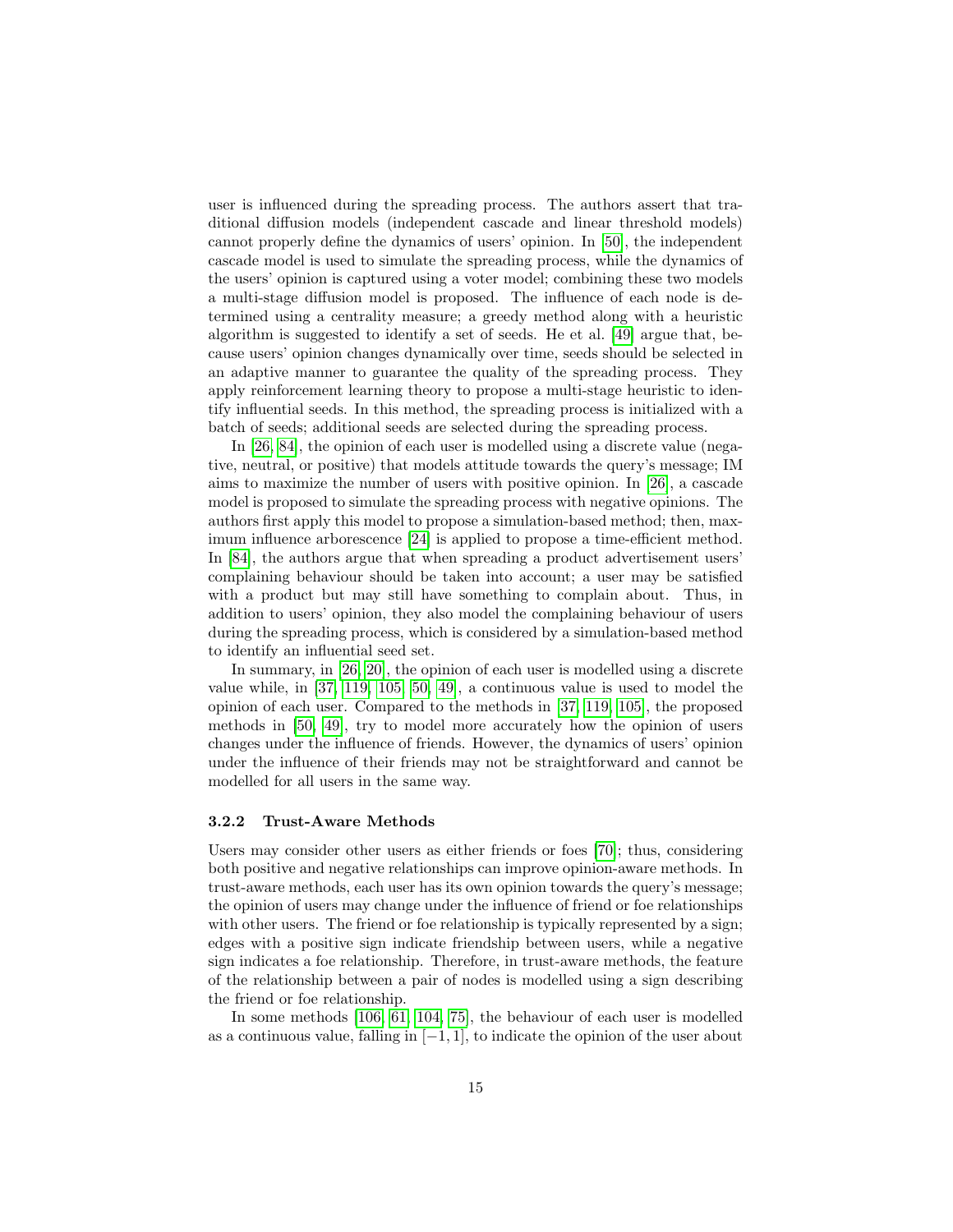the query's message; the behaviour of each relationship is modelled as a sign indicating friend or foe relationship. In [\[106\]](#page-35-5), the authors present an extension of the linear threshold (LT) model to simulate propagation in a signed network and update users' attitude over propagation. Applying this model, a simulationbased method is proposed to select a set of seeds that maximize the number of nodes with a positive opinion. In order to propose a time-efficient method for this problem, in [\[61\]](#page-32-5), a centrality measure is defined to determine the influence of each node based on the friend and foe relationships of the node in a threehop neighbourhood; nodes with the greatest centrality are selected as seeds. The authors in [\[104\]](#page-35-6) extend the linear threshold model to take into account different states for each user during the spreading process; how the state of each user changes is determined using some given thresholds. The authors suggest a simulation-based greedy algorithm to identify an influential seed set. In [\[75\]](#page-33-9), the behaviour of each user is modelled using two continuous values: internal opinion, which does not change during the spreading process, and expressed opinion, which may be influenced and change during the propagation as a result of the influence of the other users. The authors develop a linear threshold model to simulate the propagation in this setting and propose a greedy method along with some heuristics to select a set of influential nodes.

In some other methods, the opinion of each user towards the query's message is modelled as a discrete value, such as negative/neutral/positive, A/B, or red/blue. Without loss of generality, we can refer to all these as negative, neutral or positive opinion. Here, the aim of IM is to maximize the number of users with positive opinion after propagation.

In [\[62,](#page-32-6) [63,](#page-32-7) [53,](#page-31-4) [57,](#page-31-5) [97,](#page-34-7) [83\]](#page-33-10), the independent cascade model is adopted as the diffusion model to simulate the spreading process in the network. In [\[62\]](#page-32-6) a diffusion model, named polarity-related independent cascade, is developed to simulate propagation in a signed network and change of users' opinion. Applying this model, a polarity-related method is proposed to find a set of nodes with positive opinion which, when triggered, maximize the number of nodes with positive opinion. Due to the low time-efficiency of this method, some research has tried to improve the time complexity of seed selection under the polarityrelated independent cascade model; the authors in [\[63,](#page-32-7) [53\]](#page-31-4) apply meta-heuristic algorithms, while the authors in [\[57\]](#page-31-5) propose a path-based centrality measure to identify influential nodes. Srivastava et al. [\[97\]](#page-34-7) extend the problem by assuming that nodes with negative opinion can also be selected as seeds to initiate competitive propagation in the network; a centrality measure is suggested to address the problem. In [\[83\]](#page-33-10), it is assumed that when a node is influenced by one of its neighbours, it takes some time until the node attempts to influence other neighbours; therefore, in addition to the trust, time latency is defined to model the behaviour of each relationship. The authors develop an extension of the independent cascade model to take into account both trust and time latency in the spreading process; then, a greedy algorithm, with some heuristics for efficiency improvement, is proposed to identify an influential seed set under the extended model.

In [\[1,](#page-27-3) [48,](#page-31-6) [74\]](#page-33-11), the linear threshold model is adopted as the diffusion model.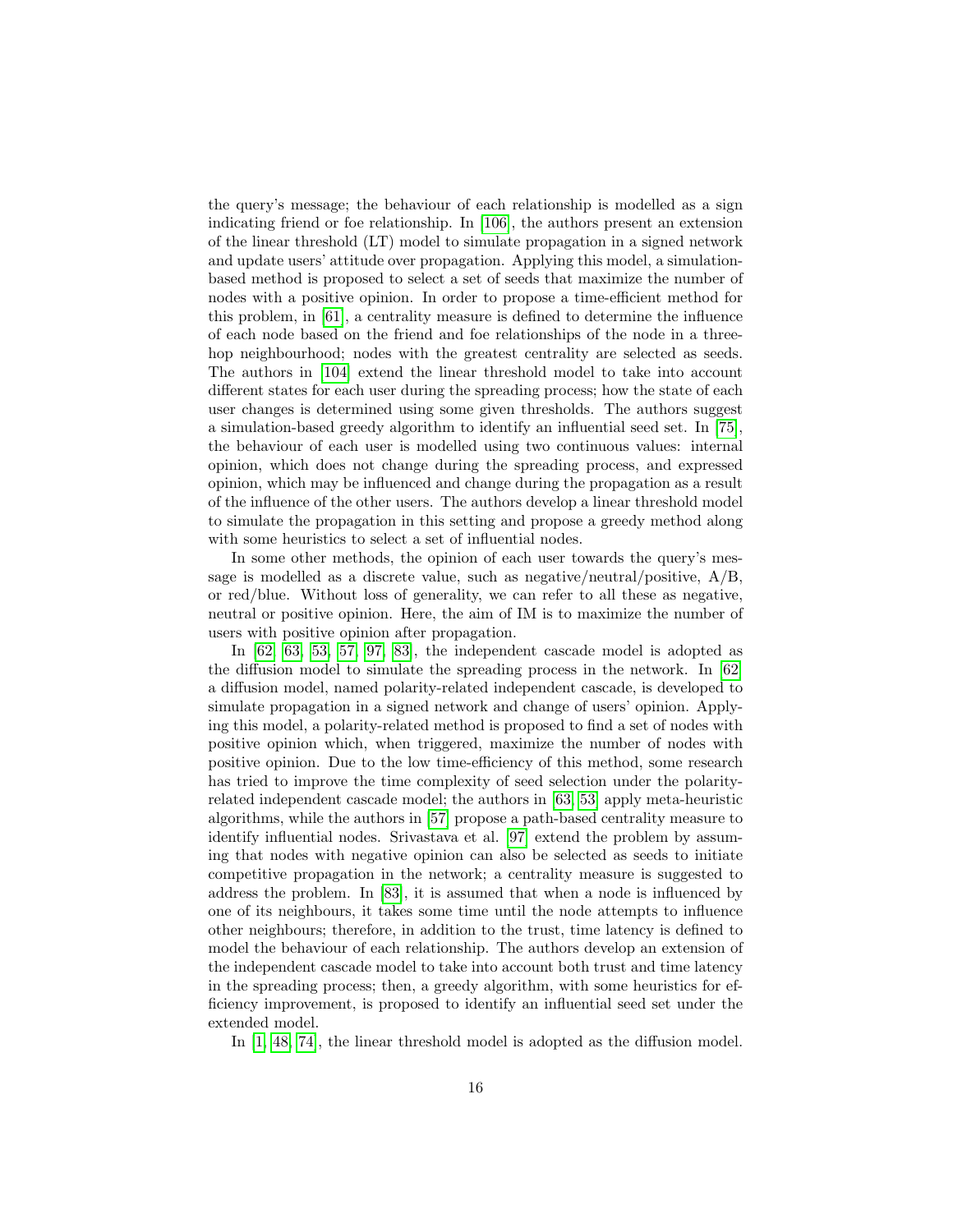The authors in [\[1\]](#page-27-3) propose an extension of the linear threshold model to simulate the propagation process and dynamics of users' opinion under the influence of neighbours with opposing opinions. A method is then proposed which greedily selects seeds using a simulation-based approach. In line with the diffusion model presented in [\[1\]](#page-27-3) but using a different model for how the opinion of users changes during the spreading process, an extension of the linear threshold model is proposed in [\[48,](#page-31-6) [74\]](#page-33-11); these papers apply some heuristics to efficiently identify a set of influential nodes. In [\[48\]](#page-31-6), a centrality measure under the extended linear threshold model is defined to detect the influence of each node; a set of influential nodes is selected using a heuristic method. The authors in [\[74\]](#page-33-11) identify a set of influential nodes using a simulation-based method incorporated with two acceleration techniques: (i) remove a set of nodes with small spreading ability, and (ii) prune the number of paths to reduce the time to simulate the spreading process.

Some studies [\[70,](#page-32-4) [20,](#page-28-9) [91,](#page-34-8) [51,](#page-31-7) [52\]](#page-31-8) avoid conventional diffusion models when simulating the spreading process in order to take into account the formation of users' opinion under the influence of neighbours. A voter model is proposed in [\[70\]](#page-32-4) to analyse the influence diffusion dynamics mathematically. The authors apply this model to determine the influence of nodes in long- and short-term propagation. This voter model is employed in [\[20\]](#page-28-9) to develop an extension of pagerank centrality [\[16\]](#page-28-10), which determines the influence of nodes. The impact of community structure on the influence of a set in signed networks is investigated in [\[91\]](#page-34-8). For this purpose, the spreading process is simulated using a gametheoretic approach to assess the correlation between the influence of different seed sets and inter- and intra-community edges. The authors conclude that there is a significant correlation between the influence ability of a seed set and community structure. He et al. [\[51\]](#page-31-7) argue that the linear diffusion model may not appropriately determine the dynamics of users' opinion in the spreading process; the authors propose an extended linear threshold model that incorporates an opinion formation model. They also propose a centrality measure to determine the influence of each node in this model; a greedy method along with a heuristic algorithm is suggested to identify a set of seeds. In [\[52\]](#page-31-8), reinforcement learning is used to model how the users' opinion changes during the spreading process and propose an adaptive seed selection method where some seeds are selected during the spreading process.

In summary, modelling the opinion of users using continuous values [\[106,](#page-35-5) [61,](#page-32-5) [104,](#page-35-6) [75\]](#page-33-9) may capture their opinion more accurately compared to discrete values [\[62,](#page-32-6) [63,](#page-32-7) [53,](#page-31-4) [57,](#page-31-5) [97,](#page-34-7) [83,](#page-33-10) [1,](#page-27-3) [48,](#page-31-6) [74,](#page-33-11) [70,](#page-32-4) [20,](#page-28-9) [91,](#page-34-8) [51,](#page-31-7) [52\]](#page-31-8). The methods proposed in [\[70,](#page-32-4) [20,](#page-28-9) [91,](#page-34-8) [51,](#page-31-7) [52\]](#page-31-8) try to model the dynamics of users' opinions differently from the spreading process. In fact, opinion dynamics is a topic that may need further attention in future research.

#### 3.2.3 Summary

The properties of the discussed opinion-aware methods are summarized in Table [2.](#page-17-0) Trust-agnostic methods consider that all network relationships are posi-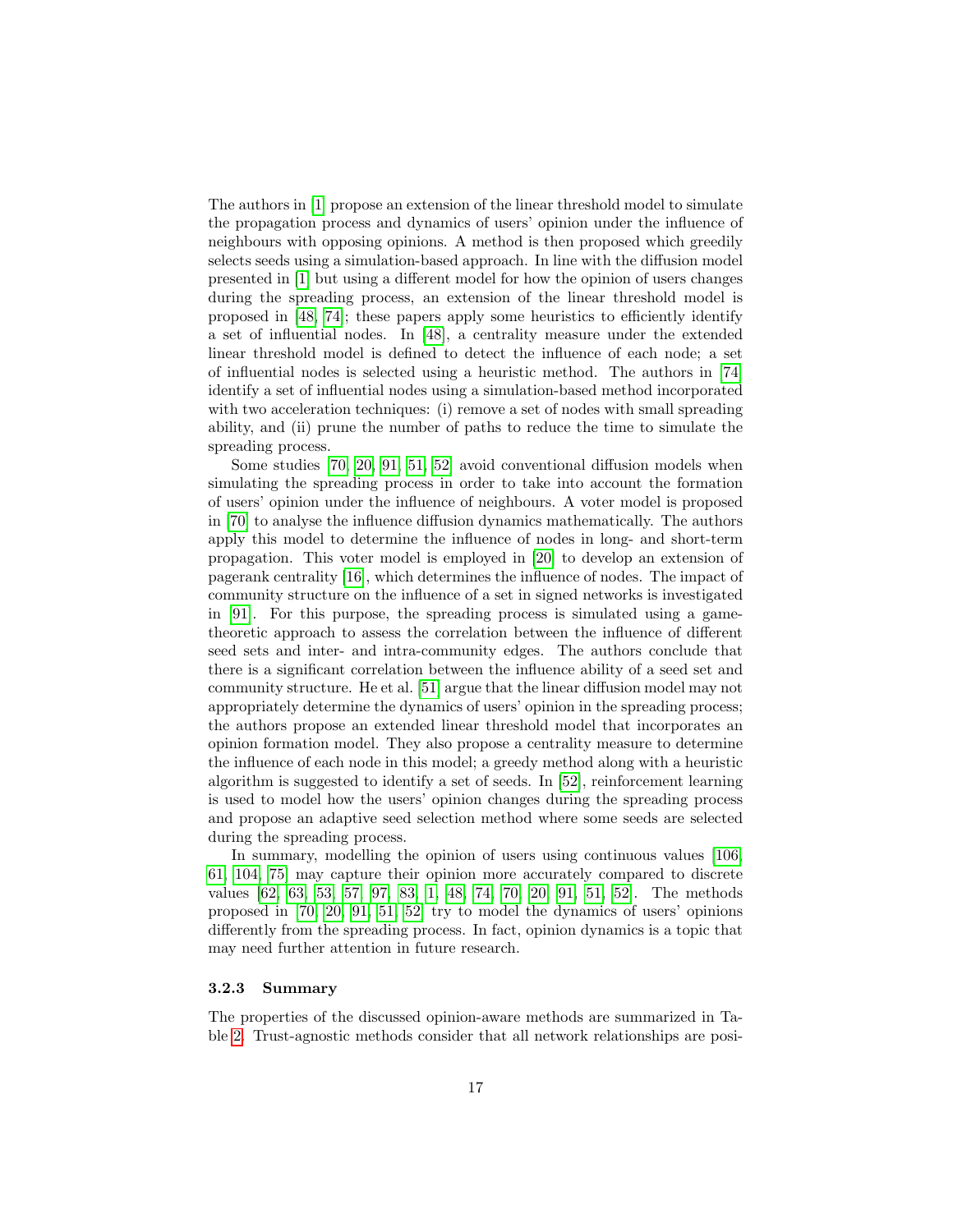<span id="page-17-0"></span>Table 2: Properties of opinion-aware methods, including applied behavioural features, applied method for influence detection – Centrality Measure (CM), Spreading Simulation (SS), Reverse Influence Sampling (RIS), and Maximum Influence Arborescence (MIA) – and the type of spreading process

|          |                                     |    |              |                      | ັ້                     |                          |                     | ິ້                |        |              |
|----------|-------------------------------------|----|--------------|----------------------|------------------------|--------------------------|---------------------|-------------------|--------|--------------|
| Category | Paper                               |    |              | Behavioural features |                        |                          | Influence detection | Spreading process |        |              |
|          | (year)                              | AM | $_{\rm BV}$  | BE                   | $\overline{\text{CM}}$ | $\overline{\mathrm{SS}}$ | RIS                 | <b>MIA</b>        | Simple | Complex      |
|          | [37](2013)                          |    | $\checkmark$ |                      | $\checkmark$           |                          |                     |                   |        |              |
| Trust-   | $\left[119\right]\left(2013\right)$ |    | ✓            |                      |                        | $\checkmark$             |                     |                   |        |              |
|          | $\overline{105(2018)}$              |    | ✓            |                      |                        | $\overline{\checkmark}$  |                     |                   | ✓      |              |
| agnostic | [50](2021)                          |    | ✓            |                      | ✓                      |                          |                     |                   |        |              |
|          | [49] (2021)                         |    | $\checkmark$ |                      |                        | $\checkmark$             |                     |                   | √      |              |
|          | [26](2011)                          |    | ✓            |                      | ✓                      |                          |                     | ✓                 | √      |              |
|          | [84](2012)                          |    | ✓            |                      | √                      | ✓                        |                     |                   | ✓      |              |
|          | [70](2013)                          |    | ✓            | $\checkmark$         | $\checkmark$           |                          |                     |                   |        | $\checkmark$ |
|          | $\left[106\right]\left(2015\right)$ |    | ✓            | $\checkmark$         |                        | $\checkmark$             |                     |                   |        | $\checkmark$ |
|          | 75(2019)                            |    | ✓            | ✓                    |                        | $\checkmark$             |                     |                   |        |              |
|          | [61] (2016)                         |    | ✓            | ✓                    | ✓                      |                          |                     |                   |        |              |
|          | [20](2015)                          |    | ✓            | ✓                    | ✓                      |                          |                     |                   |        |              |
| Trust-   | $\lceil 62 \rceil (2014)$           |    | ✓            | $\tilde{\mathbf{v}}$ |                        | ✓                        |                     |                   | √      |              |
| Aware    | [63] (2017)                         |    | ✓            | √                    | ✓                      |                          |                     |                   | √      |              |
|          | [57] (2020)                         |    | ✓            | $\checkmark$         | ✓                      |                          |                     |                   | ✓      |              |
|          | [97](2015)                          |    | ✓            | $\checkmark$         | ✓                      |                          |                     |                   | √      |              |
|          | [53](2016)                          |    | ✓            | ✓                    |                        | ✓                        |                     |                   | √      |              |
|          | [83] (2015)                         |    | ✓            | ✓                    | √                      | $\checkmark$             |                     |                   | √      |              |
|          | [48] (2016)                         |    | ✓            | $\checkmark$         | ✓                      |                          |                     |                   |        | √            |
|          | 74(2019)                            |    | ✓            | √                    |                        | ✓                        |                     |                   |        |              |
|          | 1(2013)                             |    | ✓            | $\tilde{\checkmark}$ |                        | $\checkmark$             |                     |                   |        | $\checkmark$ |
|          | [104](2016)                         |    | ✓            | ✓                    |                        | $\checkmark$             |                     |                   |        | √            |
|          | [51] (2021)                         |    | ✓            | $\checkmark$         |                        | $\checkmark$             |                     |                   |        | $\checkmark$ |
|          | 52(2022)                            |    | ✓            | ✓                    | ✓                      |                          |                     |                   |        |              |

tive (friend), whereas in reality networks may also include negative relationships (foe); user reaction to suggestions may differ depending on whether it comes from a friend or a foe. Overall, there is scope to model positive and negative relationships more elaborately than what has been attempted in the research literature up to now.

## 3.3 Money-Aware Methods

In these methods monetary aspects of the spreading process are taken into account. Some money (or equivalent, such as discount on a product) is paid to users to persuade them to take part in the spreading process as a seed. Alternatively, the activation of different users may have different monetary benefits in the spreading process. Overall, money-aware methods can be divided into two categories: cost-aware methods, where a budget constraint is considered in seed set selection, and profit-aware methods where, in addition to budget, specific decisions during the spreading process may lead to monetary benefits.

#### 3.3.1 Cost-Aware Methods

In these methods, selection of each user as a seed is accompanied with a cost; the behaviour of each user, corresponding to  $BV$ , is modelled as a value indicating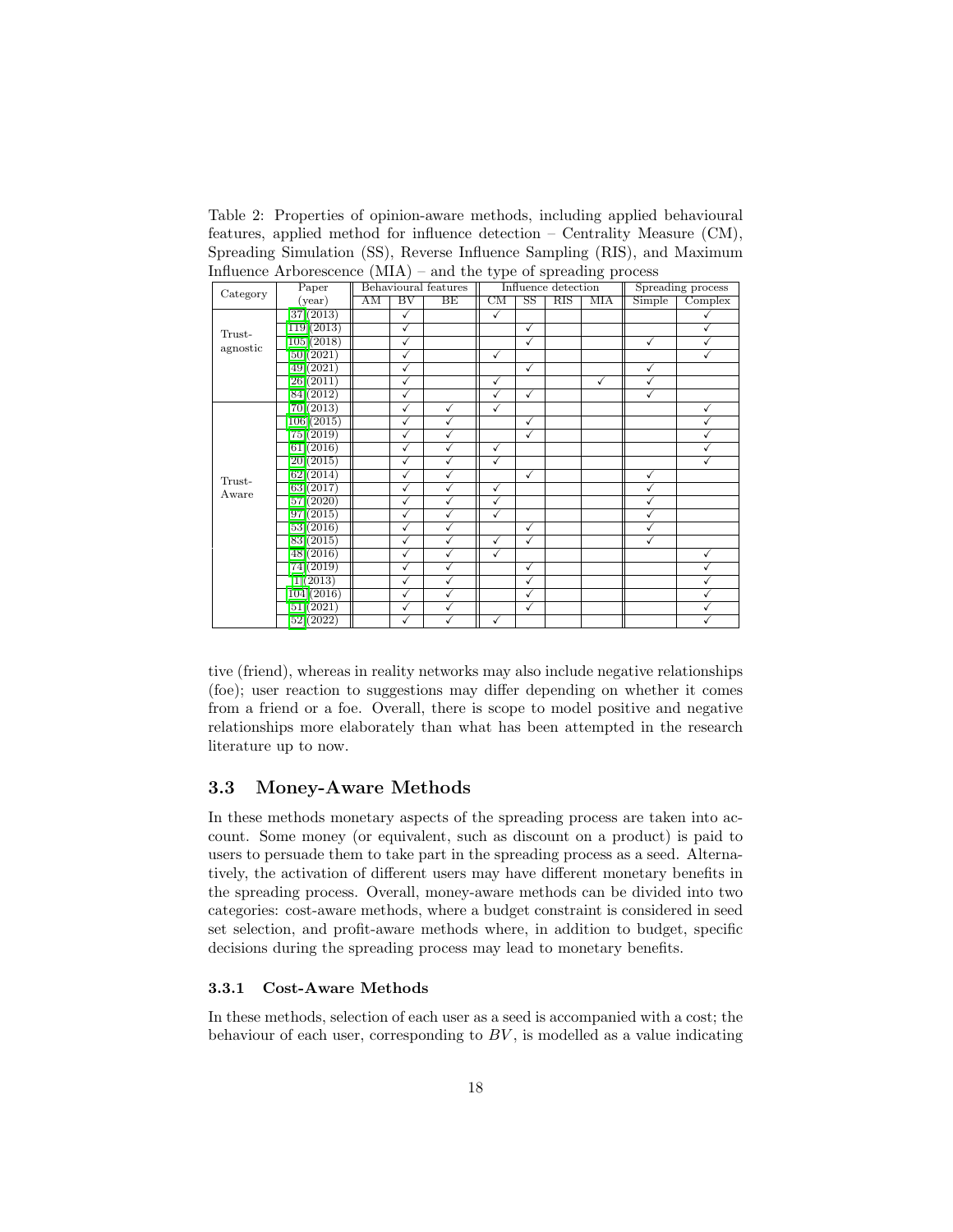the cost that the user may ask in order to agree to take part in the spreading process as a seed. In this case, the constraint in the query, corresponding to  $B$ , is the total budget; the sum of the costs of the seeds must not exceed this budget. This implies that, in these methods, instead of specifying a fixed number of seeds, as it was the case with the methods discussed earlier, the query is driven by a budget to identify a seed set.

Influence maximization using a budget constraint, also known as budgeted-IM, was first introduced by Nguyen and Zheng in [\[86\]](#page-34-9). They defined the problem under the independent cascade model; this model was applied to propose a greedy method to find seeds in several iterations. In each iteration, the node with the greatest influence to cost ratio is added to the seed set. They also applied the maximum influence arborescence method [\[24\]](#page-29-3) to propose a timeefficient greedy algorithm to solve the problem. The authors in [\[28\]](#page-29-7) evaluate the impact of considering the cost of nodes and the budget constraint under the independent cascade model. They assess four well-known centrality measures to select top nodes as seeds and show that these measures cannot effectively identify a highly influential seed set in cost-aware IM.

The authors in [\[110,](#page-35-7) [47,](#page-31-9) [44\]](#page-30-8) propose time-efficient methods to identify influential nodes under the independent cascade model. Two iterative functions are proposed in [\[110\]](#page-35-7) to determine the influence, susceptibility of being influenced and the persuasion cost of each node based on the properties of the node. Then, a method is proposed to select seeds iteratively; in each iteration, based on the cost and influence of nodes, a seed is selected and the susceptibility of being influenced of the other nodes is updated. In [\[47\]](#page-31-9), using a centrality measure, a set of nodes is selected as candidate seeds; the set contains the nodes with greatest influence and/or least cost. The authors apply a meta-heuristic algorithm to develop a combination strategy to identify the best seeds as a composition of the nodes with great influence and low cost. In [\[44\]](#page-30-8), the problem is modelled using binary integer programming. The author first applies the independent cascade model to propose a simulation-based method to identify influential seeds; then, a sampling approach is developed to propose a time-efficient method which guarantees an approximation to the optimal solution.

In [\[95\]](#page-34-10), the problem is defined under the linear threshold model. This model is used to determine a surrounding set for each node which contains the nodes with the least cost to activate the node. This set is used to determine the influence to cost ratio of the node; then, a set of influential nodes is identified based on this ratio. In [\[115,](#page-36-8) [32\]](#page-29-8), the problem is solved using knapsack constraints. The authors in [\[115\]](#page-36-8) apply the history of the relationship of each user with its direct and indirect neighbours to determine the influence of the user. Seed set selection is described as an iterative process; in each iteration, the node with the greatest influence is added to the seed set if it satisfies a particular cost based criterion. The problem is extended in [\[32\]](#page-29-8) to propagate multiple messages about multiple items. Some constraints on items are first considered and the problem is modelled using knapsack constraints. Then, based on the cost-efficiency of assigning a specific item to each user, an adaptive method is proposed to identify influential seeds for each item.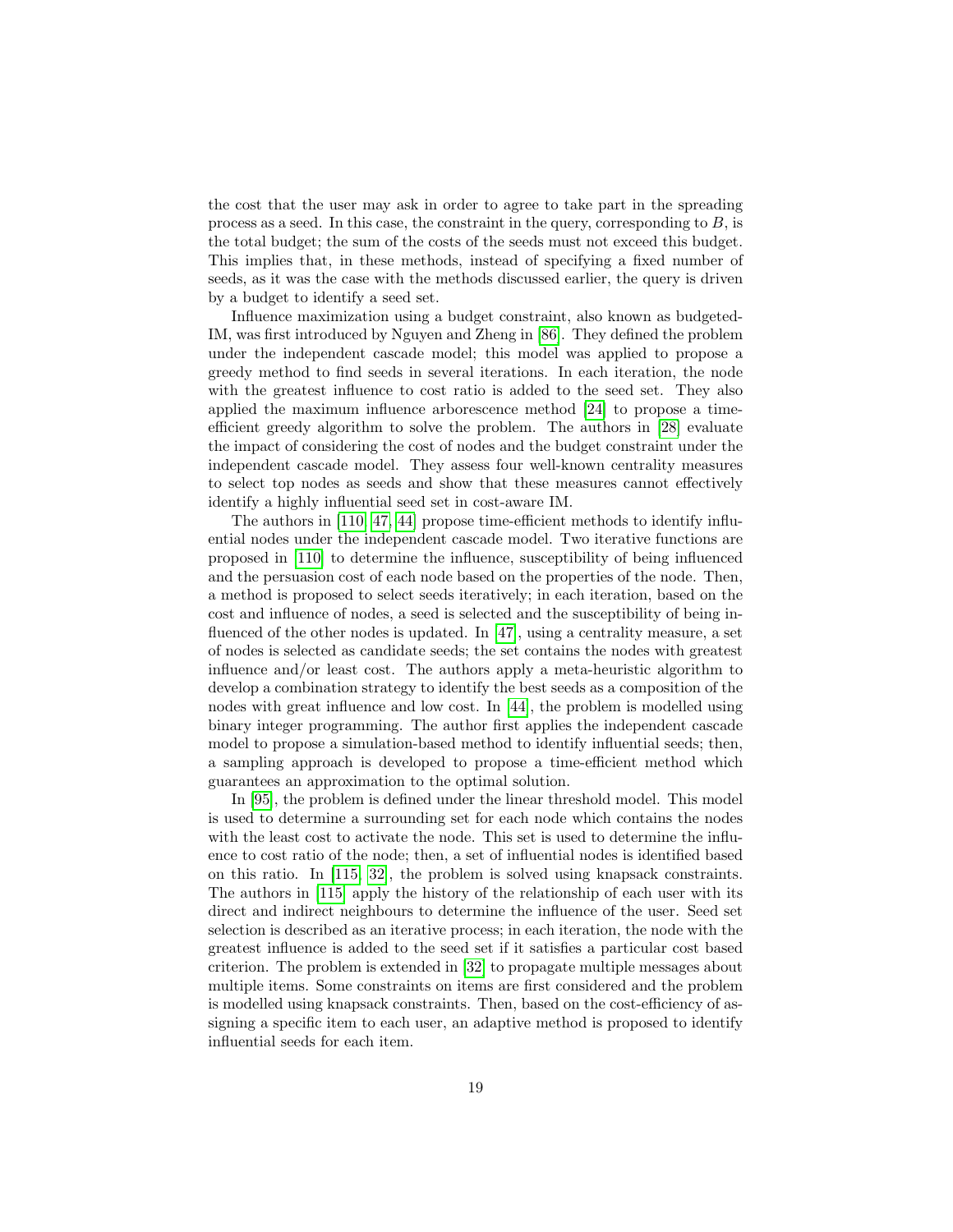The role of community structure in propagation has been taken into account in [\[6,](#page-27-4) [9\]](#page-28-11). For this purpose, in [\[6\]](#page-27-4), the network is first divided into communities and a portion of the budget is assigned to each community, based on the number of nodes in the community. In each community, a set of nodes is iteratively selected as seeds; in each iteration the node with the maximum degree whose cost is not greater than the remaining budget of the community is selected as a seed. The authors in [\[9\]](#page-28-11), take into account the interests of users in each community to determine each user's influence. They assume the network contains a set of topics; users in each community are interested in a subset of these topics. Then, applying maximum influence arborescence [\[24\]](#page-29-3), a method is proposed to identify influential users and influential topics in each community.

Han et al. [\[46\]](#page-30-9) address the problem from a different point of view. They consider a set of advertisers, each of which has a limited budget and aims to spread a message to advertise a product. Given each advertiser's budget, the owner of the network selects a seed set for each advertiser to initialize the spreading process. According to the costs of seeds and also the number of influenced users for the message corresponding to each advertiser, the benefit of the owner is determined. The question is how to select a set of influential users for each advertiser so that the total benefit of the owner of the network is maximized. To tackle the problem, the authors propose sampling methods to identify the influential users that meet this goal.

#### 3.3.2 Profit-Aware Methods

Apart from monetary incentives to persuade users to act as seeds in the spreading process, the activation of each user may bring some benefit for the organisation running the campaign. In profit-aware methods, in addition to the cost, a monetary benefit is defined to model the behaviour of each user; the benefit is a value which is gained if the user is activated during the spreading process. The goal is to maximize the overall profit based on the cost and benefit of the spreading process.

In [\[85,](#page-34-11) [99,](#page-35-8) [80\]](#page-33-12), the behaviour of each user is modelled using two values indicating its cost if selected as a seed, and its benefit if activated in the propagation process. In [\[85\]](#page-34-11), the IM problem is defined as identification of a seed set whose cost is not greater than a given budget and maximizes the total benefit from all activated nodes during the spreading process. The reverse influence sampling method [\[13\]](#page-28-3) is then used to find influential users; nodes that have greater influence on nodes returning high benefits are considered as influential nodes. In [\[99,](#page-35-8) [80\]](#page-33-12), the problem is defined as the identification of a set of nodes to maximize profit, i.e., benefit minus cost, without any budget limitations. The authors in [\[99\]](#page-35-8) first propose a greedy method to solve the problem; they further propose a double greedy method to propose a method which guarantees an approximation of the optimal solution of the problem. The problem is further extended in [\[80\]](#page-33-12) by defining two features (price of a product offered to each user and valuation of the user) to model the decision-making behaviour of each user. Then, in order to simulate the spreading process, the linear threshold model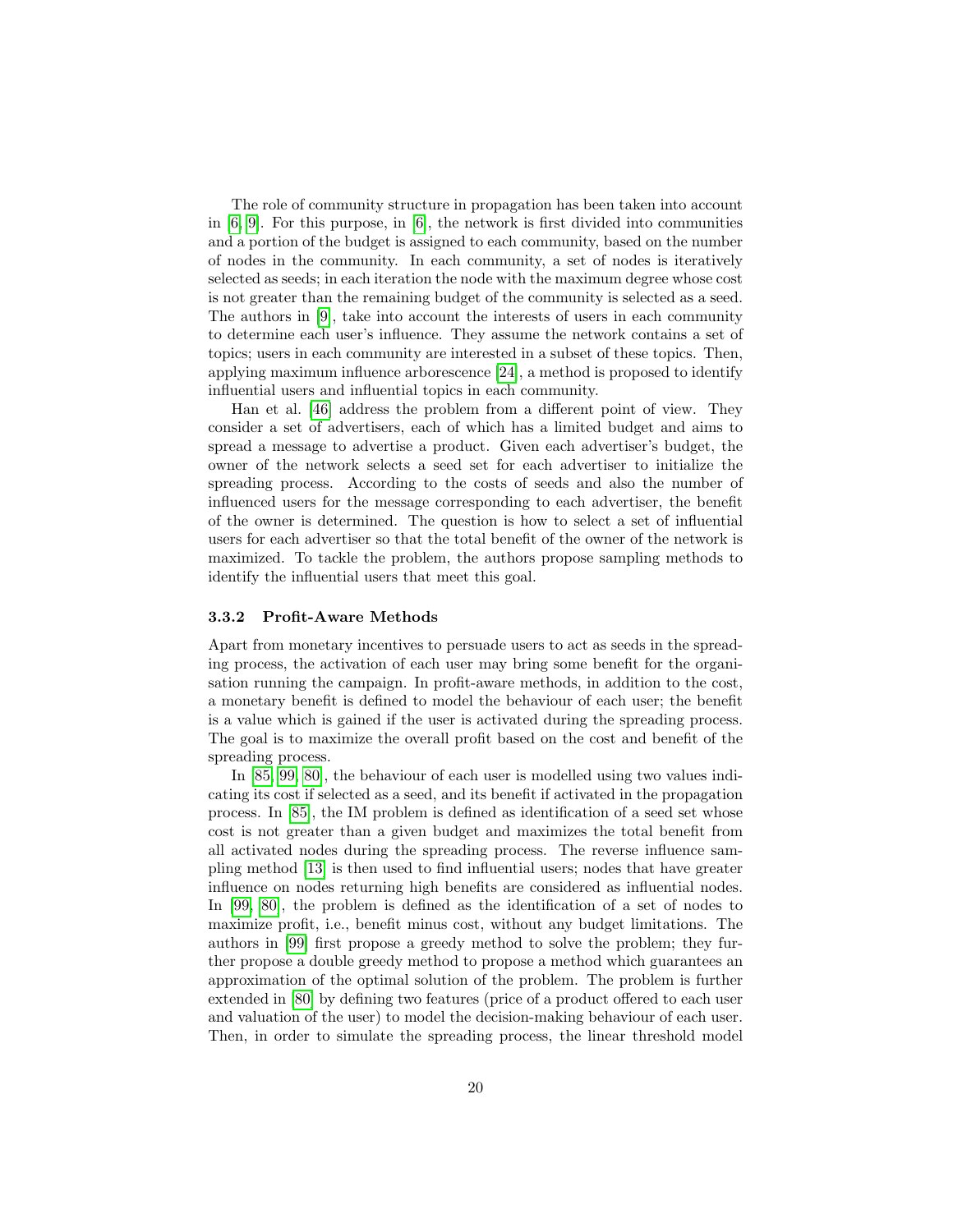is extended to incorporate these features. This model is applied to propose a greedy method to identify the seeds that maximize the profit.

The authors in [\[7,](#page-27-5) [8\]](#page-27-6) assume that influencing the users who are not interested in the query's message brings no gain; therefore, a set of interested users is considered as the target of the spreading process. According to the distance (hops) between a pair of nodes, a heuristic method is proposed in [\[7\]](#page-27-5) to identify a set of influential nodes maximizing the total benefit. In order to improve this process, the role of communities is taken into account in [\[8\]](#page-27-6). In this method, based on the number of target nodes in each community, a proportion of the budget is assigned to the community; a centrality measure is then proposed to identify influential users in each community.

Profit-aware IM is further extended in [\[123,](#page-36-9) [120\]](#page-36-10). Instead of activating nodes, in [\[123\]](#page-36-9), the aim is activating communities. It is assumed that the activation of each community brings a benefit; a community is activated if at least a given percentage of the nodes in the community is activated. Then, the IM problem is defined as identifying a seed set for which the profit, i.e., the total benefit of the activated community minus the total cost of the seeds, is maximized. The authors apply the reverse influence sampling method [\[13,](#page-28-3) [100\]](#page-35-1) to propose a method which guarantees an approximation of the optimal solution. Profitaware IM is extended in [\[120\]](#page-36-10) by considering the query formulated to advertise a set of different products; the behaviour of each user towards the adoption of each product is modelled by an adoption threshold; the adoption of each product by the user brings different benefits. The linear threshold model is extended to incorporate these features. The authors first apply this model to propose an iterative greedy method to identify the seeds that maximize profit; in each iteration, the node with the greatest influence to cost ratio is added to the seed set as a new seed. Then, some heuristics are developed to suggest a time-efficient method. The authors also model the problem as a multi-choice knapsack problem to distribute the budget across the products optimally; then, they apply binary integer programming to solve the problem.

#### 3.3.3 Summary

The properties of the discussed money-aware methods are summarized in Table [3.](#page-21-0) Cost-aware methods try to model IM in social networks by taking into account the costs of the spreading process. However, these methods assume that all influenced users bring the same benefit. On the other hand, profitaware methods try to model the problem by taking into account monetary concerns of users in real-world scenarios. For example, in online advertisements, people have their own valuations for buying the product advertised by a campaign. Therefore, influencing different users may bring different benefits to the campaign; considering this aspect of the problem helps profit-aware methods boost the success of the spreading process compared to cost-aware methods. It is noted that data about users' monetary concerns and valuations may not be always readily available, which means that cost-aware methods may be more relevant than profit-aware methods in practice.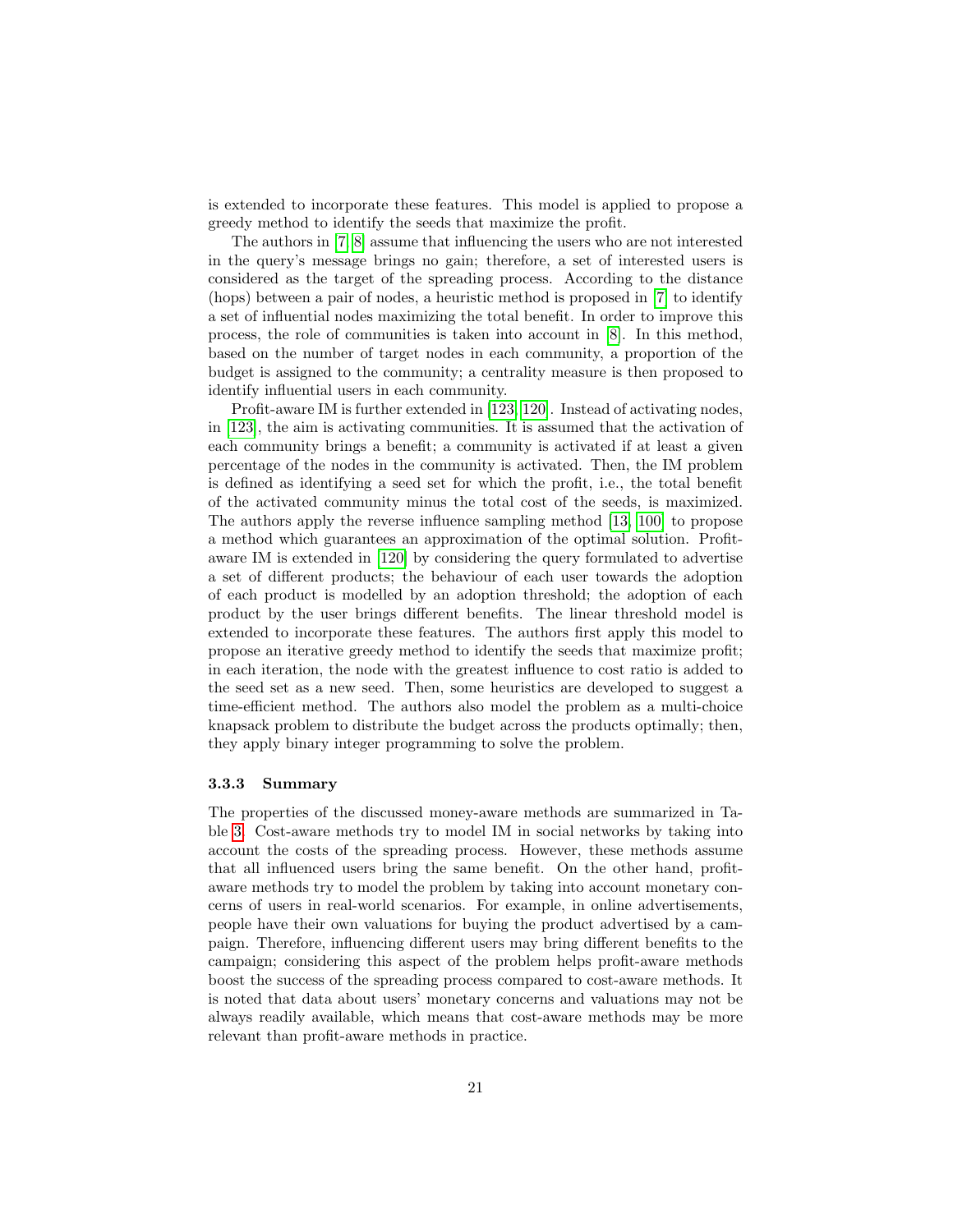<span id="page-21-0"></span>Table 3: Properties of money-aware methods, including applied behavioural features, applied method for influence detection – Centrality Measure (CM), Spreading Simulation (SS), Reverse Influence Sampling (RIS), and Maximum Influence Arborescence  $(MIA)$  – and the type of spreading process

| all back on the comment of beach comm |                        |              |                     |                      |                     |                        |                     |                   |        |         |
|---------------------------------------|------------------------|--------------|---------------------|----------------------|---------------------|------------------------|---------------------|-------------------|--------|---------|
| Category                              | Paper                  |              |                     | Behavioural features |                     |                        | Influence detection | Spreading process |        |         |
|                                       | (year)                 | AΜ           | $\overline{\rm BV}$ | BE                   | $\overline{\rm CM}$ | $\overline{\text{SS}}$ | RIS                 | <b>MIA</b>        | Simple | Complex |
| $Cost-$                               | [86](2013)             |              |                     |                      |                     | ✓                      |                     |                   |        |         |
|                                       | [47] (2014)            |              | √                   |                      | √                   |                        |                     |                   |        |         |
| Aware                                 | [6] (2019)             |              | $\checkmark$        |                      |                     |                        |                     |                   |        |         |
|                                       | [9] (2020)             |              |                     |                      |                     |                        |                     | ✓                 |        |         |
|                                       | [115](2018)            |              | √                   |                      | √                   |                        |                     |                   |        |         |
|                                       | [32] (2013)            | $\checkmark$ | $\bar{\checkmark}$  |                      | √                   |                        |                     |                   | √      |         |
|                                       | [44](2019)             |              | √                   |                      |                     | ✓                      | √                   |                   |        |         |
|                                       | [110](2015)            |              | √                   |                      | √                   |                        |                     |                   |        |         |
|                                       | [95](2020)             |              | $\checkmark$        |                      | ✓                   |                        |                     |                   |        | ✓       |
|                                       | [46] (2021)            |              | $\sqrt{}$           |                      |                     |                        | ✓                   |                   | √      |         |
|                                       | [85](2016)             |              | $\checkmark$        |                      |                     |                        | ✓                   |                   | √      |         |
| Profit-<br>Aware                      | [120](2016)            | √            | √                   |                      | √                   | √                      |                     |                   |        |         |
|                                       | [80](2012)             | √            | √                   |                      |                     | ✓                      |                     |                   |        |         |
|                                       | [99](2017)             |              | $\sqrt{}$           |                      | √                   |                        |                     |                   | v      |         |
|                                       | [7](2021)              |              | √                   |                      |                     | ✓                      |                     |                   |        |         |
|                                       | [8](2020)              |              | $\checkmark$        |                      | √                   | ✓                      |                     |                   |        |         |
|                                       | $\overline{123}(2019)$ |              |                     |                      |                     |                        |                     |                   |        |         |

## 3.4 Physical World-Aware Methods

All methods discussed so far considered online relationships between users. However, users may have relationships or other things in common through their activities in the physical world. For example, they may live in the same neighbourhood, they may be regulars of the same pub, or may attend events held at the same location. In such cases, users' behaviour may also take into account aspects of their physical world presence. We term such methods as physical world-aware methods and we divide them into two categories: (i) physical relationship-aware methods, where, alongside an online relationship, the physical world relationship between the users is considered to determine the influence of users while messages may propagate through both online and physical world relationships; (ii) location-aware methods, where, the query includes location and the probability that users visit this location is taken into account. In the latter case, the aim is to identify a set of seeds to spread a message so that the number of users visiting the location is maximized.

#### 3.4.1 Physical Relationship-Aware Methods

As mentioned, the main assumption of these methods is that users, in addition to the online world, have some relationships in the physical world too; messages can be propagated in the physical world as well. In order to capture this, the network is modelled as a double-layered graph to show the relationship between users in both the online and physical world. Whenever two online users appear to come from the same physical location at the same time, a relationship between these two users in the physical world is implied, hence, an edge in the physical world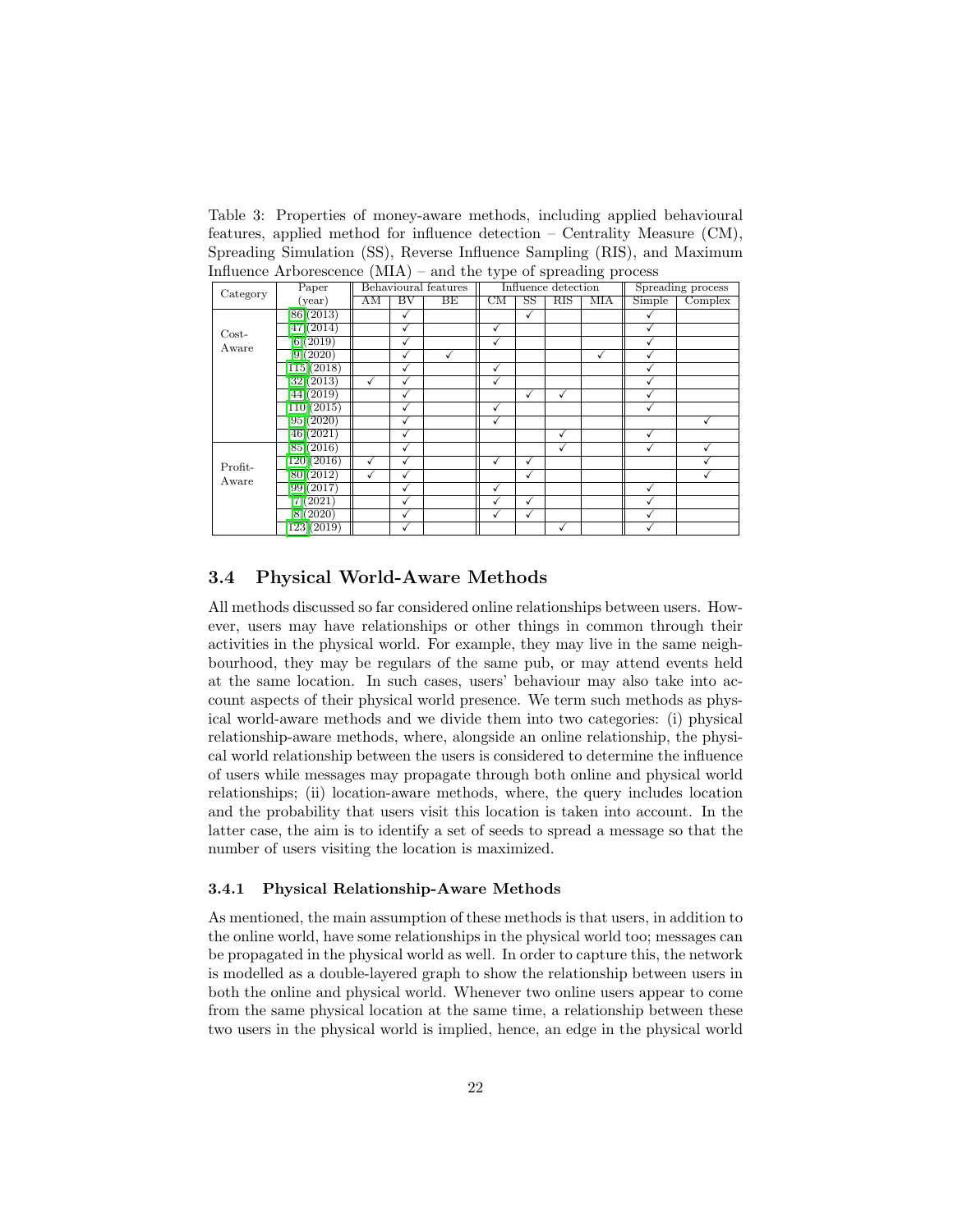layer (often termed as offline layer) between these two users is added. Edges in the online layer are processed in the same way as discussed previously. The physical location of users may be determined through online logging information at check-in.

In [\[113,](#page-36-11) [68\]](#page-32-8), if the Euclidean distance between two users over a period of time is less than a defined threshold, these users are considered as neighbours in the physical world layer; clearly the notion of neighbour (and edges) in the physical world layer is dynamic and changes over the time. In [\[113\]](#page-36-11), to select a seed set, the network is compressed into a single layer and the problem is solved using a simulation-based strategy. The authors also propose a centralitybased method to identify a set of influential seeds covering different parts of the network. In [\[68\]](#page-32-8), the physical world edges are weighted; according to the ratio of attendance of two users in a common place over a period of time, a weight is assigned to each physical world edge. The two layers are then compressed into a single layer, and the reverse influence sampling method [\[13\]](#page-28-3) is used to find influential seeds who can spread a message widely in both the online and physical world layers. Chen et al. [\[27\]](#page-29-9) take into account the effect of community structure. In their paper, the similarity between a pair of nodes is determined based on the mobility of users in physical world; then, this similarity is used to decompose the network into a set of communities. A simulation-based method and a centrality-based method are proposed to identify the influential nodes in each community.

In [\[66,](#page-32-9) [54\]](#page-31-10), the geographical distance between a pair of users is taken into account to model the behaviour of users. The authors in [\[66\]](#page-32-9) model the network as a single layered graph; the geographical distance between two users in the physical world along with users' interests are taken into account to model the behaviour of users; the spreading (influence) probability between the users is determined based on their behaviour. Influential nodes are then identified with the help of the reverse influence sampling method [\[13\]](#page-28-3); some heuristics are also proposed to improve the efficiency of the proposed method. In [\[54\]](#page-31-10), the problem is modelled as the identification of a set of influential nodes to maximize the geographical coverage of the locations around the vicinity of the location of the query formulated. The authors propose hierarchical graph modelling alongside some indices to take into account the structural information of the network and location of users. A centrality measure is proposed to identify the geographical coverage of each node and select a set of influential nodes.

In summary, the model defined in [\[113,](#page-36-11) [68\]](#page-32-8) makes use of a binary value to define whether there is a physical relationship between a pair of nodes. As discussed before, a binary value may not properly capture the behaviour of users, especially the location of users in the physical world which changes dynamically. Thus, in the model defined in [\[66,](#page-32-9) [54\]](#page-31-10), a real value is used to determine the physical distance between a pair of users and the spreading probability between them. Yet, neglecting the dynamics of the users' physical location may negatively affect the success of these methods [\[66,](#page-32-9) [54\]](#page-31-10) in real-world scenarios.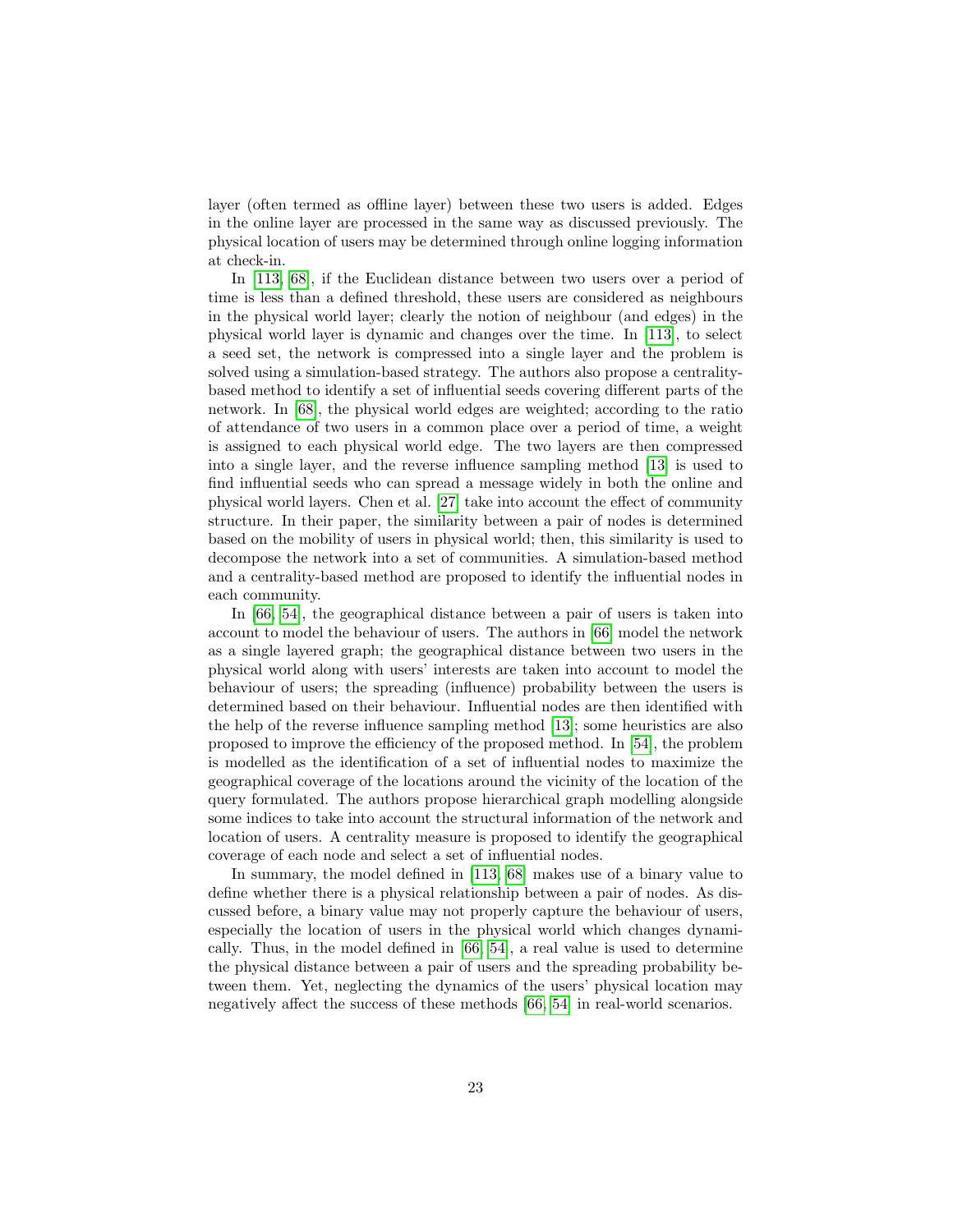#### 3.4.2 Location-Aware Methods

The main assumption in this family of methods is that an event, such as exhibition, commemoration, sale, and so on, is held in a special location. The goal is to spread a publicity message through the network aiming to maximize the number of users visiting the event.

In [\[64\]](#page-32-10), according to the location of the event, a target region is included in the query formulated. The goal is to maximize the number of activated users located in the region. In order to find a set of influential nodes, the maximum influence arborescence method [\[24\]](#page-29-3) is applied to determine the influence of each node on the nodes in the target region; a set of influential nodes is identified in an iterative manner. Users who are not in the target region but have a short distance to the region are neglected in [\[64\]](#page-32-10). Thus, instead of determining a region, some studies [\[109,](#page-35-9) [108,](#page-35-10) [94,](#page-34-12) [107\]](#page-35-11), consider the distance of the users to the location of the event. The goal is to maximize the number of activated users that have a short distance to the location. In [\[109,](#page-35-9) [108\]](#page-35-10), for the sake of time-efficiency, a partly offline strategy is adopted. In this strategy a set of sample locations is first determined; the influential set for each sample location is identified and saved offline. When a query comes up, the distance between the sample locations and the event location is considered to determine influential seeds close to the event location. The problem is further extended in [\[94,](#page-34-12) [107\]](#page-35-11) by taking additional behavioural information into account. In [\[94\]](#page-34-12), besides event location, time constraints are also taken into account; the authors apply the reverse influence sampling method [\[13\]](#page-28-3) to determine a set of influential seeds. In [\[107\]](#page-35-11), event location, users' interests and spreading cost are considered; the problem is expressed as a multi-objective optimization problem, which is solved using particle swarm optimization [\[33\]](#page-29-10).

In [\[124,](#page-37-0) [122,](#page-36-12) [69,](#page-32-11) [98\]](#page-35-12), the mobility of users is taken into account to determine the probability of attendance of each user in the target region. The goal is to spread the message to the users with high probability of attendance in the region. Users' check-in records are applied in these approaches; the number of times a user checked-in in the region is the measure to estimate the probability of attendance of the user in the region. The authors in [\[124\]](#page-37-0) discuss how users' check-in behaviour may be applied to model user mobility; they define three Gaussian models to capture mobility. In [\[122\]](#page-36-12), an extension of the independent cascade model [\[59\]](#page-32-0) is presented to simulate the spreading process based on the event location and the probability of attendance of users in the location. A centrality measure is then defined to determine the influence of each node in this model; the nodes with maximum centrality are chosen as seeds. The role of communities in propagation is taken into account in [\[69\]](#page-32-11). For this purpose, the maximum influence arborescence method [\[24\]](#page-29-3) is applied to determine the influence of each community based on the event location; then, the influential nodes in each community are determined. The influence of communities and nodes are both taken into account to identify a set of influential seeds. In order to speedup the method, the authors also propose an offline tree-based model to determine and ignore the users that have no region intersections with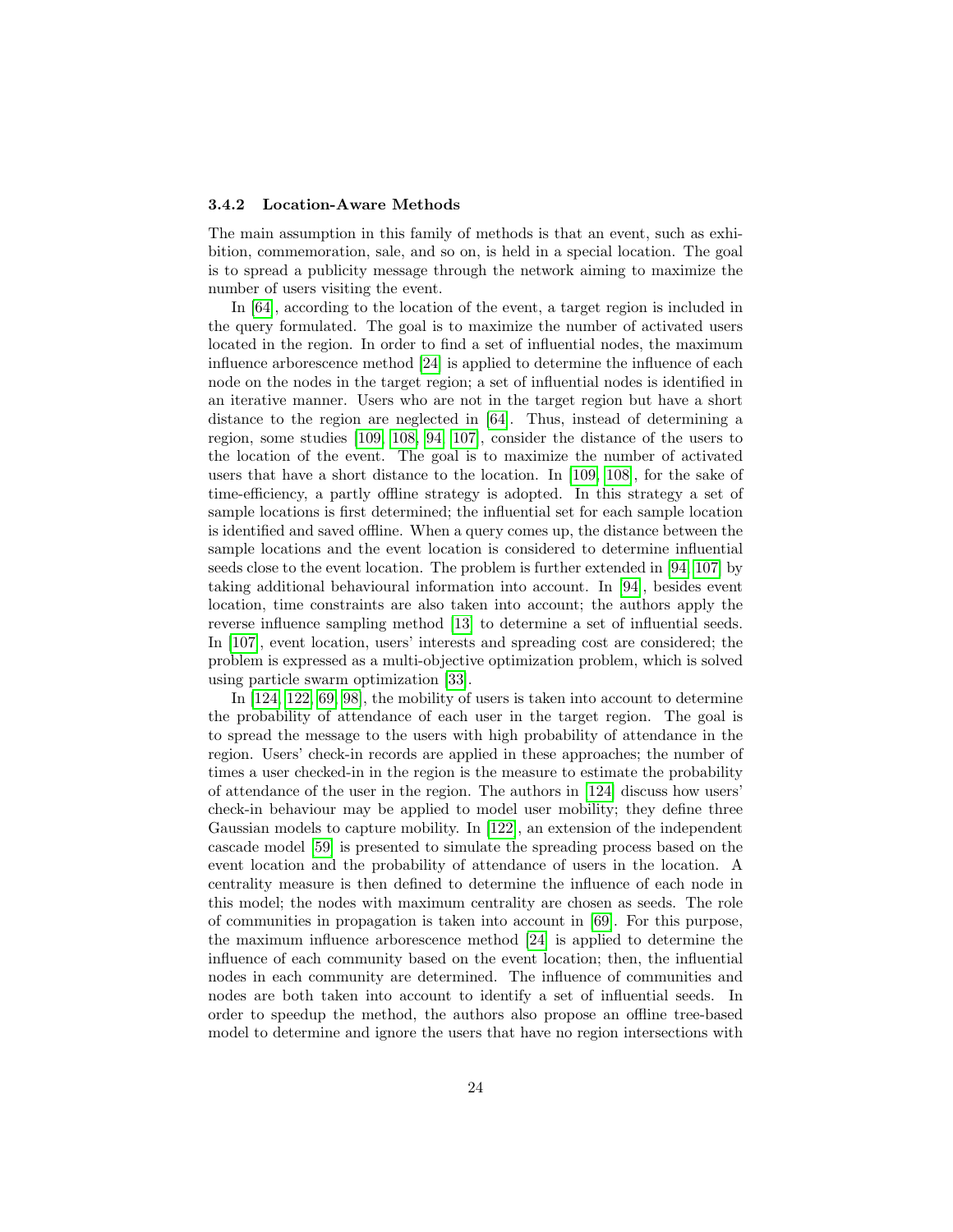<span id="page-24-0"></span>Table 4: Properties of physical world-aware methods, including applied behavioural features, applied method for influence detection – Centrality Measure (CM), Spreading Simulation (SS), Reverse Influence Sampling (RIS), and Maximum Influence Arborescence (MIA) – and the type of spreading process

| OF<br>.   |                               |    |                     |                      |    |             |                     |                   |        |         |
|-----------|-------------------------------|----|---------------------|----------------------|----|-------------|---------------------|-------------------|--------|---------|
| Category  | Paper                         |    |                     | Behavioural features |    |             | Influence detection | Spreading process |        |         |
|           | $(\text{year})$               | AM | $\overline{\rm BV}$ | BE                   | CM | $_{\rm SS}$ | RIS                 | MIA               | Simple | Complex |
| Physical  | [113](2018)                   |    |                     |                      | √  |             |                     |                   |        |         |
|           | relationship- $[68](2018)$    |    |                     |                      |    |             | ✓                   |                   |        |         |
| aware     | [27](2021)                    |    |                     |                      | √  |             |                     |                   |        |         |
|           | [66](2018)                    |    |                     |                      |    |             | √                   |                   |        |         |
|           | [54](2019)                    | √  |                     |                      | √  |             |                     |                   |        |         |
|           | [64] (2014)                   | √  | $\checkmark$        |                      |    |             |                     | √                 |        |         |
|           | [109](2016)                   | √  | √                   |                      |    |             | √                   |                   |        |         |
|           | [108](2016)                   | √  |                     |                      |    |             |                     |                   |        |         |
| Location- | [94] (2016)                   |    |                     |                      |    |             | √                   |                   |        |         |
| aware     | $\overline{107} \vert (2019)$ | √  |                     |                      |    |             |                     |                   |        |         |
|           | [122](2015)                   | √  | √                   |                      | √  |             |                     |                   |        |         |
|           | [69] (2018)                   | √  | √                   |                      |    |             |                     |                   |        |         |
|           | [98](2018)                    | √  | √                   |                      |    |             |                     | ✓                 |        |         |
|           | 42(2021)                      | √  |                     |                      |    |             |                     |                   |        |         |

the location defined in the query. In [\[98\]](#page-35-12), in addition to the users' mobility, users' interests are also taken into account to determine influential nodes; the goal is to activate interested users with a high probability of attendance of the event. A tree-based model is defined to determine the users that have no region intersections with the location defined in the query or the users who are not interested in the event. Then, the maximum influence arborescence method [\[24\]](#page-29-3) is extended to determine a set of influential seeds based on users' interests and probability of attendance of the event.

The authors in [\[42\]](#page-30-10) consider the situation where a query aims to spread a marketing message about a sale taking place in specific geographical locations; each user has a budget to buy some product. Given the budget and geographical distance of each user, the maximum influence arborescence method [\[24\]](#page-29-3) is applied to define some rules to select a set of candidate seeds and a centrality measure is proposed to select the influential seeds among them.

Compared to the methods in [\[109,](#page-35-9) [108,](#page-35-10) [94,](#page-34-12) [107\]](#page-35-11), which determine influential seeds based on the physical distance of users to the location defined in the query, the methods in [\[124,](#page-37-0) [122,](#page-36-12) [69,](#page-32-11) [98\]](#page-35-12) may capture the behaviour of users more accurately, because they take into account user mobility and the likelihood that users will be in a target location. Nevertheless, the physical location of users may be highly dynamic; tracking and storing all locations for the users over a period of time may bring some processing and storage challenges.

#### 3.4.3 Summary

The properties of the physical world-aware methods are summarized in Table [4.](#page-24-0)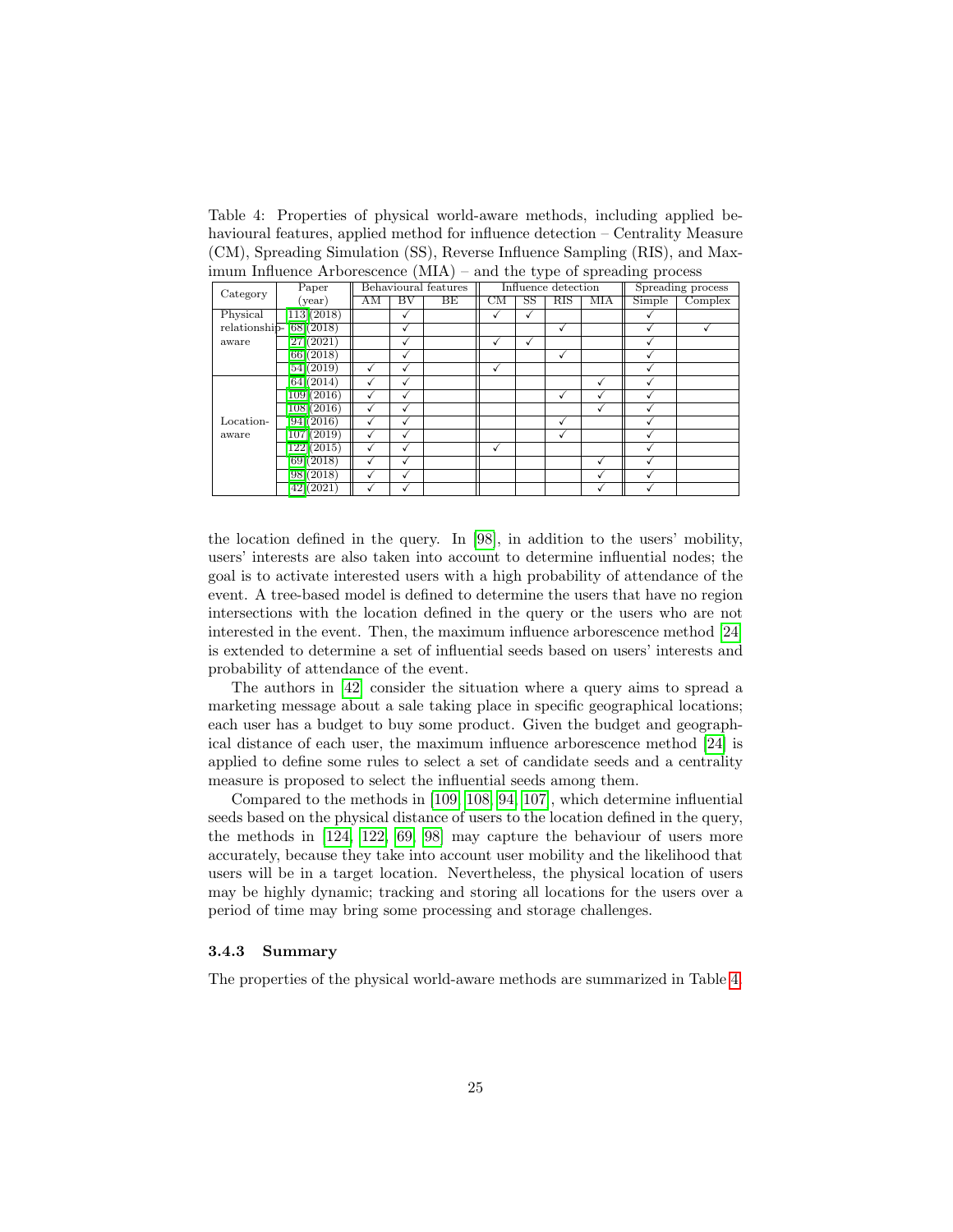# <span id="page-25-0"></span>4 Challenges and Future Directions

In this paper, we presented a new taxonomy of the methods proposed to solve the IM problem in social networks with a focus on methods that take into account elements of query's features, users' behaviour and relationships' features. Research in relation to the IM problem is ongoing and attracts a significant interest as there are various challenges to address. In our view, behaviour-agnostic methods are not always accurate enough to detect influential nodes as they adopt a mechanical approach to link users through a network. Although it has been argued that users' personality may be inferred from online networks [\[39,](#page-30-11) [38\]](#page-30-12), real-world behaviour of individuals is clearly far more complex than what networks may indicate or capture. Behaviour-agnostic methods essentially assume that all users behave the same and their relationships follow a common pattern, an assumption that may not be realistic in real-world scenarios. On the other hand, behaviour-aware methods try to take into account behavioural characteristics to differentiate users and their relationships based on the history of their activities in the network; these characteristics help identify influential users and initiate a successful spreading process more accurately. However, getting hold of and using users' behaviour data may pose complexity and other challenges that will be highlighted next.

Data availability challenges: Users' behaviour data may not exist for many real-world applications [\[55\]](#page-31-11). Lots of users may be silent or may have no significant activities in a network. Also, they may not be prepared to share important details (e.g., age, gender, location) in their profile, something which may make it difficult to determine the behavioural characteristics of these users and their relationships. As a result, one may deal with a network with incomplete behavioural information in which a considerable number of users and relationships cannot be properly modelled. In addition, users' information may be governed by privacy regulations; making use of such information may not be possible without user consent and full consideration of any privacy issues that may arise.

Data processing challenges: Obtaining users' behaviour from historical data of users' activities has a number of big data challenges and various preprocessing steps may be necessary before such data is usable [\[11,](#page-28-12) [81,](#page-33-13) [29\]](#page-29-11). In general, such data may be noisy, redundant, unstructured or inconsistent. Storing, analysing and processing such data may impose costs and challenges that may be exacerbated in the context of social networks as a result of the increasing and diverse number of user interactions.

Data modelling challenges: In many behaviour-aware methods, the behaviour of users is modelled using numeric (quantitative) values. However, personality traits may not be simply interpreted using numeric values. For example, determining the opinion of users as a value in  $[0, 1]$ , largely determined by user posts or activities, does not fully capture user attitude. As another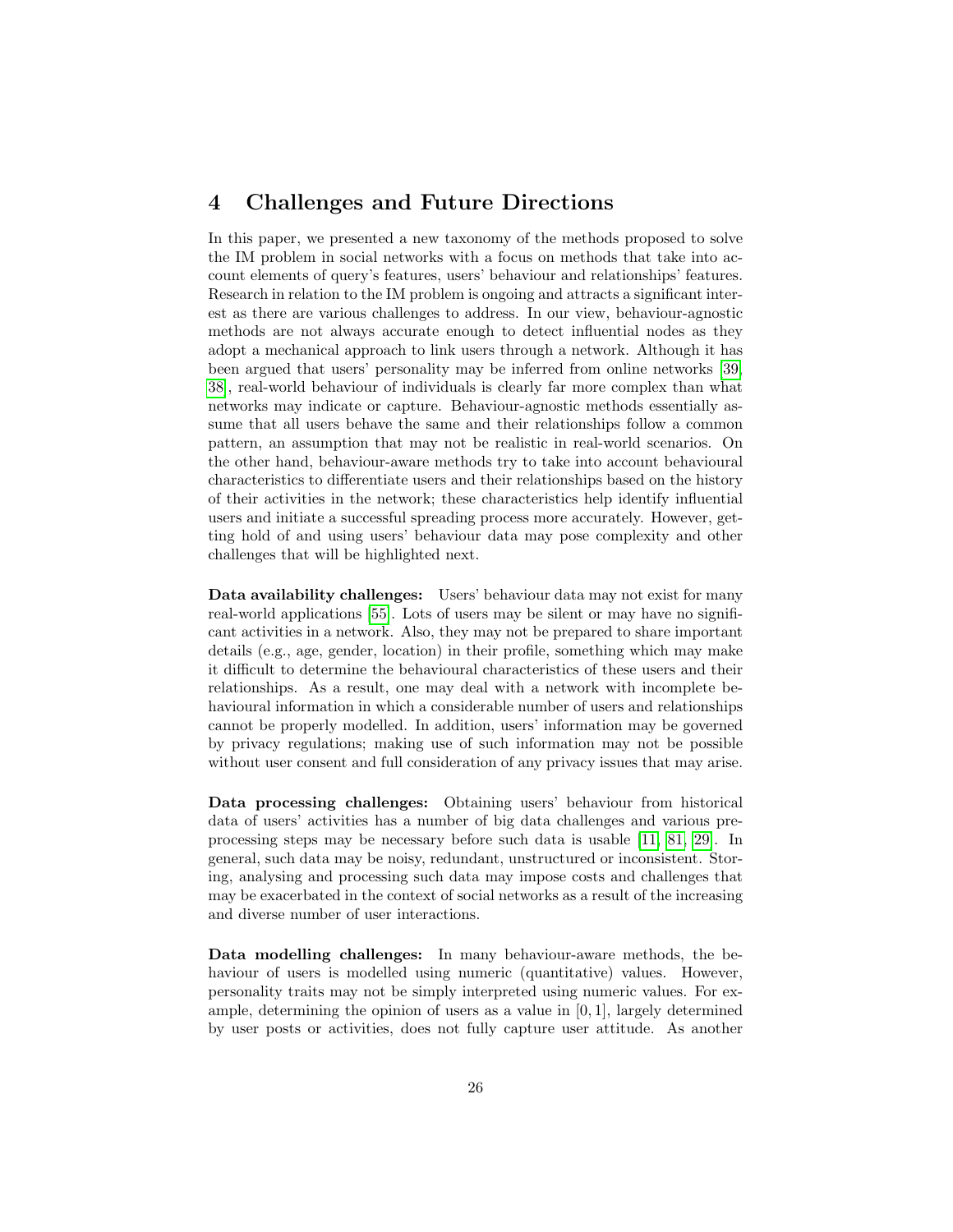example, defining the relationship between a pair of users as a friend or foe relationship is not a straightforward process.

Data dynamicity challenges: Users and their relationships may have dynamic behavioural characteristics in a network. The structure of the network and the features of the network components may dynamically change over the time. As a result, any data obtained are incidental and may be accompanied by uncertainty. As behavioural features of network components become important, data dynamicity may significantly affect the performance of behaviour-aware methods.

User reaction modelling challenges: User reaction to suggestions and influence from others is a complicated process which needs to take into account different aspects of personality traits [\[2\]](#page-27-7). How to model this influence in order to simulate message spreading in a network is a challenging issue. For instance, modelling user reaction to influence from friends or foes may be more complicated than simple binary states currently used by most trust-aware methods.

These challenges point to different directions deserving future research.

The first direction that future research will need to consider is the size of the networks. Day by day, the number of users and the volume of data exchanged between the users is increasing. The time complexity of all methods to address the IM problem, particularly when they take into account users' behaviour, needs to be considered. There may be some questions requiring further research in this case: how to propose efficient methods to identify solutions within a factor of the optimal solution, what techniques may be used to compose, effectively and efficiently, offline and online strategies for the IM problem, how to propose and implement highly parallelizable methods that can take advantage of parallel execution.

The second direction is to consider the diversity and dynamicity of the social networks themselves. Different types of networks such as temporal networks, multi-layer networks or dynamic networks are getting popular; there is a need for methods that consider such networks. Some questions to address are: how to take into account the dynamicity of the network structure and user behaviour to find solutions for IM, how to deal with incomplete data and uncertainty in the structural and behavioural information of the networks, how to deal with the diversity of multi-layer networks which are a composition of different social networks.

The third direction relates to data preparation and how somebody can make use of the data to model the networks efficiently and effectively. This aspect of the problem is not properly addressed in the literature; how to analyse and interpret behavioural data to model a network is a challenge. There are additional questions that may transcend traditional Computer Science boundaries: how to determine the behaviour of users based on their past activities in the network, how to map behavioural data into numeric values to capture the behaviour of users and relationships.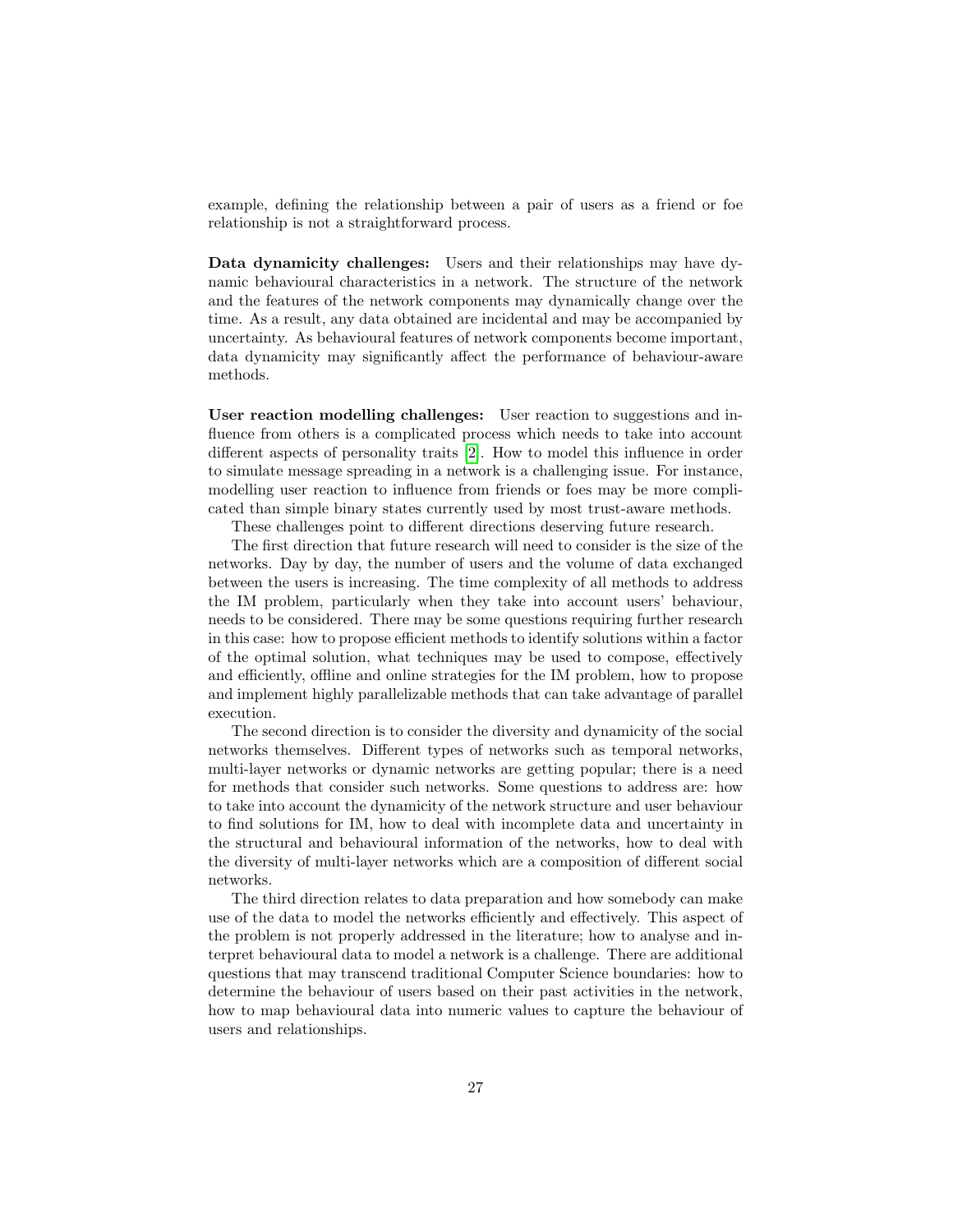Finally, information spreading in almost all methods is modelled using a conventional diffusion model. These models may not be the best way to emulate information spreading in reality. Changing the diffusion model may impact the accuracy of the methods significantly. Further research may be needed to assess the impact of users' behaviour in the spreading process and provide suitable diffusion models. A key question is how to take into account the impact that the spreading process may have in users' behaviour, as any such impact may affect subsequent stages of the spreading process. In fact, changes in user behaviour, as they happen, may need to be fed back to the diffusion model itself, something that motivates the need for adaptive and dynamic diffusion models.

# References

- <span id="page-27-3"></span>[1] Sabbir Ahmed and CI Ezeife. "Discovering influential nodes from trust network". In: Proceedings of the 28th Annual ACM Symposium on Applied Computing. ACM. 2013, pp. 121–128.
- <span id="page-27-7"></span>[2] Sinan Aral and Dylan Walker. "Identifying influential and susceptible members of social networks". In: Science 337.6092 (2012), pp. 337–341.
- <span id="page-27-0"></span>[3] Akhil Arora, Sainyam Galhotra, and Sayan Ranu. "Debunking the myths of influence maximization: An in-depth benchmarking study". In: Proceedings of the 2017 ACM International Conference on Management of Data. ACM. 2017, pp. 651–666.
- <span id="page-27-2"></span>[4] Cigdem Aslay et al. "Online Topic-aware Influence Maximization Queries". In: EDBT. 2014, pp. 295–306.
- <span id="page-27-1"></span>[5] Suman Banerjee, Mamata Jenamani, and Dilip Kumar Pratihar. "A survey on influence maximization in a social network". In: Knowledge and Information Systems 62.9 (2020), pp. 3417–3455.
- <span id="page-27-4"></span>[6] Suman Banerjee, Mamata Jenamani, and Dilip Kumar Pratihar. "Com-BIM: A community-based solution approach for the Budgeted Influence Maximization Problem". In: Expert Systems with Applications 125 (2019), pp. 1–13.
- <span id="page-27-5"></span>[7] Suman Banerjee, Mamata Jenamani, and Dilip Kumar Pratihar. "Earned benefit maximization in social networks under budget constraint". In: Expert Systems with Applications 169 (2021), p. 114346. issn: 0957-4174. doi: [https://doi.org/10.1016/j.eswa.2020.114346](https://doi.org/https://doi.org/10.1016/j.eswa.2020.114346).
- <span id="page-27-6"></span>[8] Suman Banerjee, Mamata Jenamani, and Dilip Kumar Pratihar. "Maximizing the earned benefit in an incentivized social networking environment: a community-based approach". In: Journal of Ambient Intelligence and Humanized Computing 11.6 (2020), pp. 2539–2555. doi: [10.1007/](https://doi.org/10.1007/s12652-019-01308-z) [s12652-019-01308-z](https://doi.org/10.1007/s12652-019-01308-z).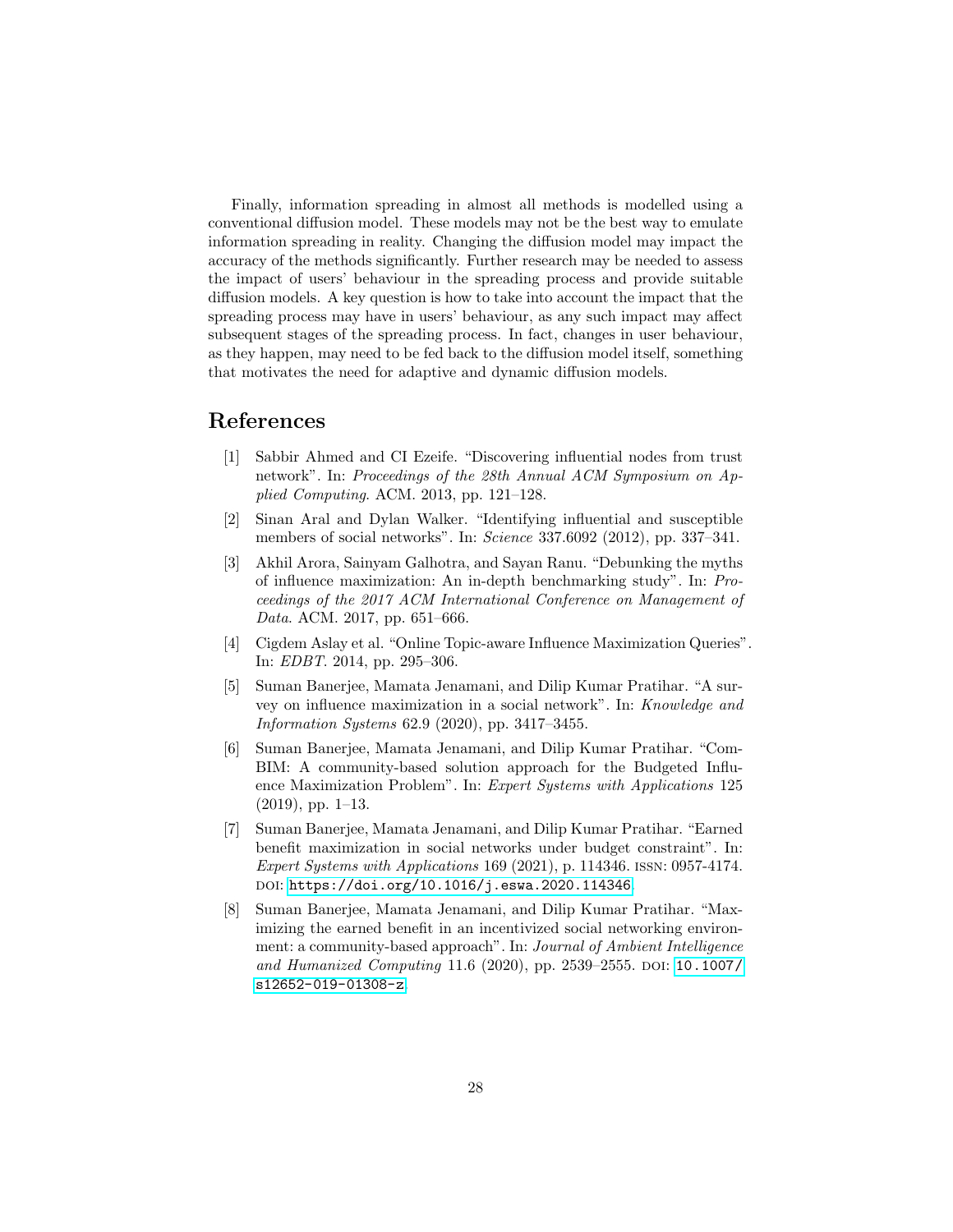- <span id="page-28-11"></span>[9] Suman Banerjee, Bithika Pal, and Mamata Jenamani. "Budgeted influence maximization with tags in social networks". In: International Conference on Web Information Systems Engineering. Springer. 2020, pp. 141–152. doi: [10.1007/978-3-030-62005-9\\_11](https://doi.org/10.1007/978-3-030-62005-9_11).
- <span id="page-28-8"></span>[10] Nicola Barbieri, Francesco Bonchi, and Giuseppe Manco. "Topic-aware social influence propagation models". In: Knowledge and information systems 37.3 (2013), pp. 555–584.
- <span id="page-28-12"></span>[11] Gema Bello-Orgaz, Jason J Jung, and David Camacho. "Social big data: Recent achievements and new challenges". In: Information Fusion 28 (2016), pp. 45–59.
- <span id="page-28-0"></span>[12] Ranran Bian et al. "Identifying Top-k Nodes in Social Networks: A Survey". In: ACM Computing Surveys (CSUR) 52.1 (2019), p. 22.
- <span id="page-28-3"></span>[13] Christian Borgs et al. "Influence maximization in social networks: Towards an optimal algorithmic solution". In: arXiv preprint arXiv:1212.0884 (2012).
- <span id="page-28-4"></span>[14] Christian Borgs et al. "Maximizing social influence in nearly optimal time". In: Proceedings of the 25th annual ACM-SIAM symposium on Discrete algorithms. SIAM. 2014, pp. 946–957.
- <span id="page-28-2"></span>[15] Allan Borodin, Yuval Filmus, and Joel Oren. "Threshold models for competitive influence in social networks". In: International workshop on internet and network economics. Springer. 2010, pp. 539–550.
- <span id="page-28-10"></span>[16] Sergey Brin and Lawrence Page. "Reprint of: The anatomy of a largescale hypertextual web search engine". In: Computer networks 56.18 (2012), pp. 3825–3833.
- <span id="page-28-5"></span>[17] Antonio Caliò and Andrea Tagarelli. "Attribute based diversification of seeds for targeted influence maximization". In: Information Sciences 546  $(2021)$ , pp. 1273–1305. ISSN: 0020-0255. DOI: https://doi.org/10. [1016/j.ins.2020.08.093](https://doi.org/https://doi.org/10.1016/j.ins.2020.08.093).
- <span id="page-28-6"></span>[18] Antonio Calio et al. "Topology-driven diversity for targeted influence maximization with application to user engagement in social networks". In: IEEE Transactions on Knowledge and Data Engineering 30.12 (2018), pp. 2421–2434.
- <span id="page-28-1"></span>[19] Tim Carnes et al. "Maximizing influence in a competitive social network: a follower's perspective". In: Proceedings of the 9th international conference on Electronic commerce. ACM. 2007, pp. 351–360.
- <span id="page-28-9"></span>[20] Shubo Chen and Kejing He. "Influence maximization on signed social networks with integrated pagerank". In: 2015 IEEE International Conference on Smart. IEEE. 2015, pp. 289–292.
- <span id="page-28-7"></span>[21] Shuo Chen et al. "Online topic-aware influence maximization". In: Proceedings of the VLDB Endowment 8.6 (2015), pp. 666–677.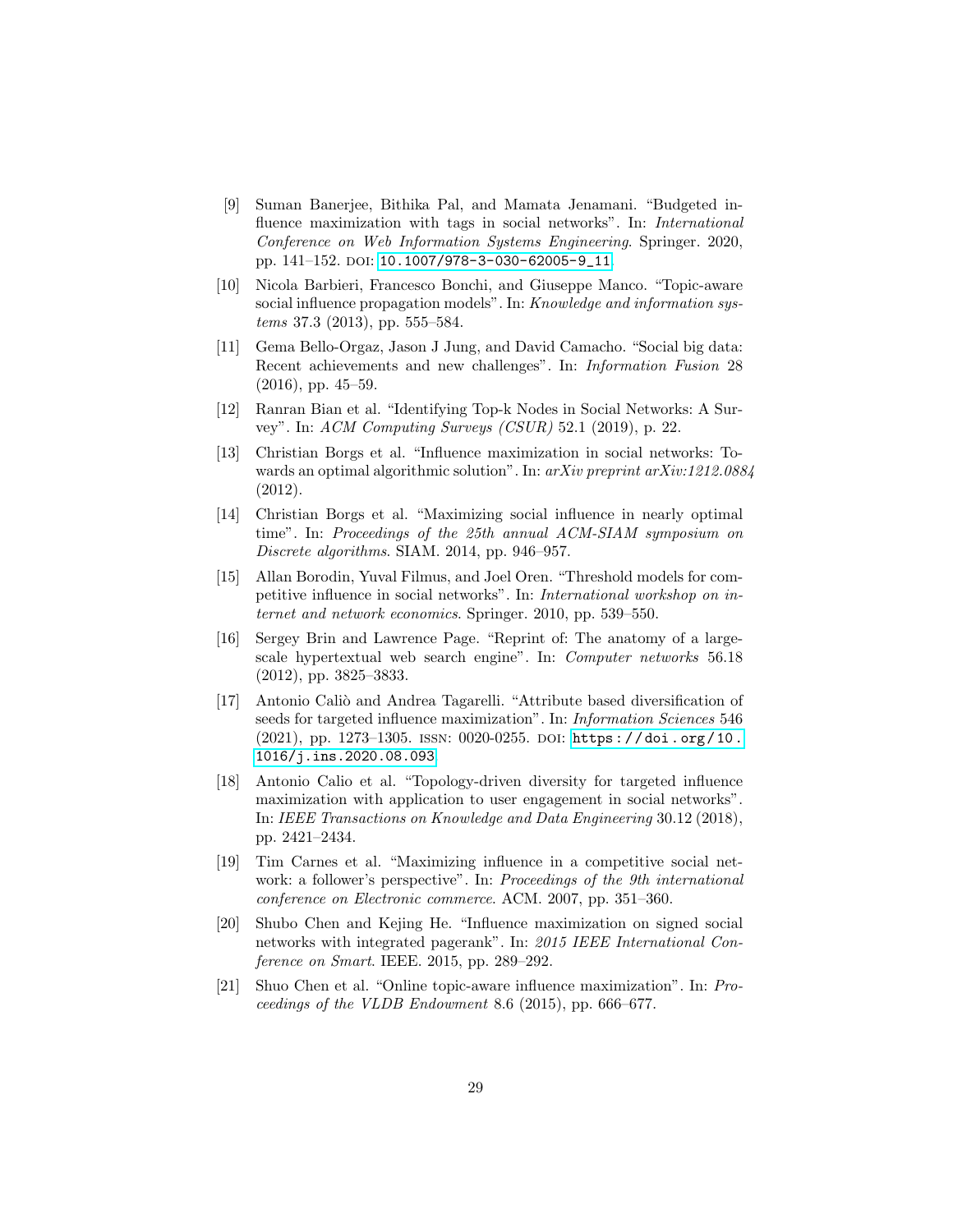- <span id="page-29-1"></span>[22] Wei Chen, Laks VS Lakshmanan, and Carlos Castillo. "Information and influence propagation in social networks". In: Synthesis Lectures on Data Management 5.4 (2013), pp. 1–177.
- <span id="page-29-5"></span>[23] Wei Chen, Tian Lin, and Cheng Yang. "Real-time topic-aware influence maximization using preprocessing". In: Computational social networks 3.1 (2016), p. 8.
- <span id="page-29-3"></span>[24] Wei Chen, Chi Wang, and Yajun Wang. "Scalable influence maximization for prevalent viral marketing in large-scale social networks". In: Proceedings of the 16th ACM SIGKDD international conference on Knowledge discovery and data mining. ACM. 2010, pp. 1029–1038.
- <span id="page-29-4"></span>[25] Wei Chen, Yajun Wang, and Siyu Yang. "Efficient influence maximization in social networks". In: Proceedings of the 15th ACM SIGKDD international conference on Knowledge discovery and data mining. ACM. 2009, pp. 199–208.
- <span id="page-29-6"></span>[26] Wei Chen et al. "Influence maximization in social networks when negative opinions may emerge and propagate". In: Proceedings of the 2011 SIAM international conference on data mining. SIAM. 2011, pp. 379–390.
- <span id="page-29-9"></span>[27] Xuanhao Chen et al. "Community-based influence maximization in locationbased social network". In: World Wide Web 24.6 (2021), pp. 1903–1928. doi: [10.1007/s11280-021-00935-x](https://doi.org/10.1007/s11280-021-00935-x).
- <span id="page-29-7"></span>[28] Ronald Chiesse et al. "Evaluation of Epidemic Seeding Strategies under Variable Node Costs". In: WPerformance 2014 Workshop, XXXIV Congresso Nacional da Sociedade Brasileira de Computação (CSBC), Brazil. 2014.
- <span id="page-29-11"></span>[29] Salvatore Cuomo and Francesco Maiorano. "Social network data analysis and mining applications for the Internet of Data". In: Concurrency and Computation: Practice and Experience 30.15 (2018). e4527 cpe.4527, e4527. DOI: [https :](https://onlinelibrary.wiley.com/doi/pdf/10.1002/cpe.4527) //doi.org/10.1002/cpe.4527. eprint: https : [/ / onlinelibrary . wiley . com / doi / pdf / 10 . 1002 / cpe . 4527](https://onlinelibrary.wiley.com/doi/pdf/10.1002/cpe.4527). url: <https://onlinelibrary.wiley.com/doi/abs/10.1002/cpe.4527>.
- <span id="page-29-2"></span>[30] Kousik Das, Sovan Samanta, and Madhumangal Pal. "Study on centrality measures in social networks: a survey". In: Social Network Analysis and Mining 8.1 (2018), p. 13.
- <span id="page-29-0"></span>[31] Pedro Domingos and Matt Richardson. "Mining the network value of customers". In: Proceedings of the 7th ACM SIGKDD international conference on Knowledge discovery and data mining. ACM. 2001, pp. 57– 66.
- <span id="page-29-8"></span>[32] Nan Du et al. "Budgeted influence maximization for multiple products". In: arXiv preprint arXiv:1312.2164 (2013).
- <span id="page-29-10"></span>[33] Russell Eberhart and James Kennedy. "A new optimizer using particle swarm theory". In: MHS'95. Proceedings of the 6th International Symposium on Micro Machine and Human Science. Ieee. 1995, pp. 39–43.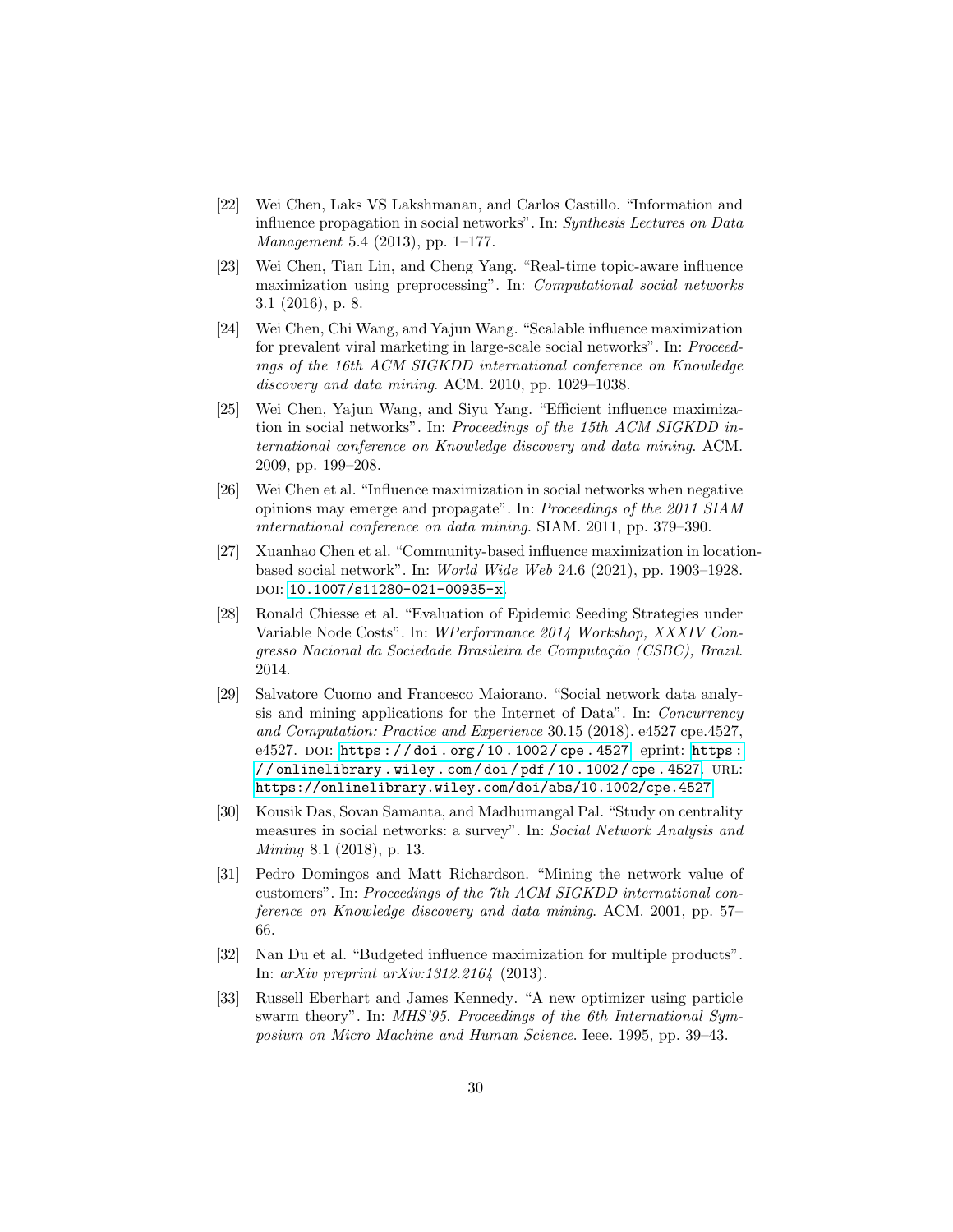- <span id="page-30-4"></span>[34] Linton C Freeman. "A set of measures of centrality based on betweenness". In: Sociometry (1977), pp. 35–41.
- <span id="page-30-3"></span>[35] Linton C Freeman. "Centrality in social networks conceptual clarification". In: Social networks 1.3 (1978), pp. 215–239.
- <span id="page-30-1"></span>[36] Mohammed Ali Al-Garadi et al. "Analysis of online social network connections for identification of influential users: Survey and open research issues". In: ACM Computing Surveys (CSUR) 51.1 (2018), p. 16.
- <span id="page-30-7"></span>[37] Aristides Gionis, Evimaria Terzi, and Panayiotis Tsaparas. "Opinion maximization in social networks". In: Proceedings of the 2013 SIAM International Conference on Data Mining. SIAM. 2013, pp. 387–395.
- <span id="page-30-12"></span>[38] Jennifer Golbeck, Cristina Robles, and Karen Turner. "Predicting personality with social media". In: CHI'11 extended abstracts on human factors in computing systems. ACM. 2011, pp. 253–262.
- <span id="page-30-11"></span>[39] Jennifer Golbeck et al. "Predicting personality from twitter". In: 2011 IEEE 3rd international conference on privacy, security, risk and trust and 2011 IEEE third international conference on social computing. IEEE. 2011, pp. 149–156.
- <span id="page-30-5"></span>[40] Jacob Goldenberg, Barak Libai, and Eitan Muller. "Using complex systems analysis to advance marketing theory development: Modeling heterogeneity effects on new product growth through stochastic cellular automata". In: Academy of Marketing Science Review 9.3 (2001), pp. 1– 18.
- <span id="page-30-6"></span>[41] Mark Granovetter. "Threshold models of collective behavior". In: American journal of sociology 83.6 (1978), pp. 1420–1443.
- <span id="page-30-10"></span>[42] Yue Gu et al. "Efficient Budget-Distance-Aware Influence Maximization in Geo-Social Network". In: International Conference on Wireless Algorithms, Systems, and Applications. Springer. 2021, pp. 282–290. DOI: [10.1007/978-3-030-86137-7\\_31](https://doi.org/10.1007/978-3-030-86137-7_31).
- <span id="page-30-0"></span>[43] Adrien Guille et al. "Information diffusion in online social networks: A survey". In: ACM Sigmod Record 42.2 (2013), pp. 17–28.
- <span id="page-30-8"></span>[44] Evren Güney. "On the optimal solution of budgeted influence maximization problem in social networks". In: Operational Research 19.3 (2019), pp. 817–831.
- <span id="page-30-2"></span>[45] Nesrine Hafiene, Wafa Karoui, and Lotfi Ben Romdhane. "Influential nodes detection in dynamic social networks: A survey". In: Expert Systems with Applications 159 (2020), p. 113642. ISSN: 0957-4174. DOI: [https:](https://doi.org/https://doi.org/10.1016/j.eswa.2020.113642) [//doi.org/10.1016/j.eswa.2020.113642](https://doi.org/https://doi.org/10.1016/j.eswa.2020.113642).
- <span id="page-30-9"></span>[46] Kai Han et al. "Efficient and Effective Algorithms for Revenue Maximization in Social Advertising". In: Proceedings of the 2021 International Conference on Management of Data. New York, NY, USA: Association for Computing Machinery, 2021, pp. 671–684. isbn: 9781450383431.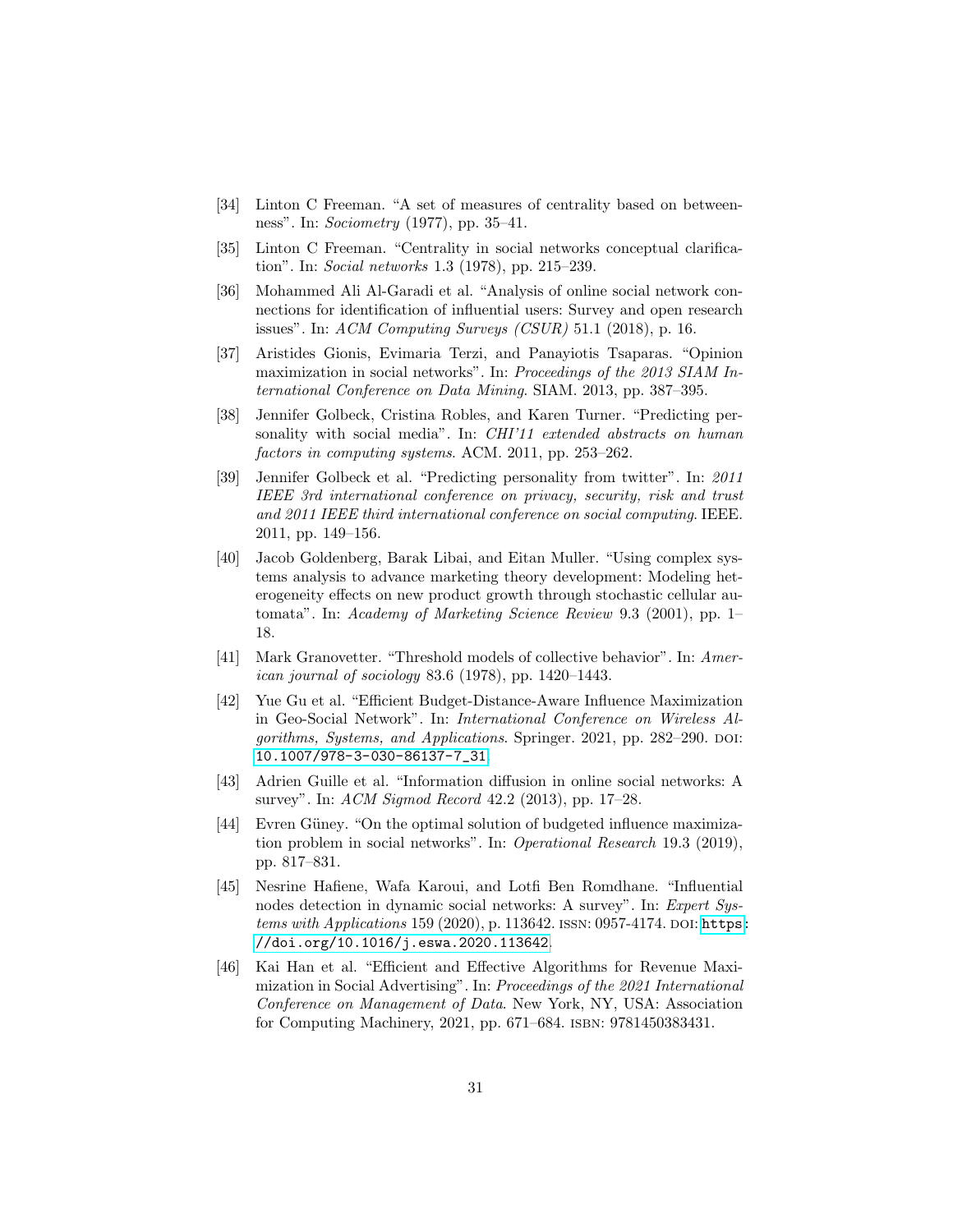- <span id="page-31-9"></span>[47] Shuo Han et al. "Balanced seed selection for budgeted influence maximization in social networks". In: Pacific-Asia Conference on Knowledge Discovery and Data Mining. Springer. 2014, pp. 65–77.
- <span id="page-31-6"></span>[48] Jing Selena He, Harneet Kaur, and Manasvi Talluri. "Positive opinion influential node set selection for social networks: Considering both positive and negative relationships". In: Wireless Communications, Networking and Applications. Springer, 2016, pp. 935–948.
- <span id="page-31-3"></span>[49] Qiang He et al. "Dynamic Opinion Maximization in Social Networks". In: IEEE Transactions on Knowledge and Data Engineering (2021), pp. 1–1. DOI: [10.1109/TKDE.2021.3077491](https://doi.org/10.1109/TKDE.2021.3077491).
- <span id="page-31-2"></span>[50] Qiang He et al. "Multi-stage opinion maximization in social networks". In: Neural Computing and Applications 33.19 (2021), pp. 12367–12380. DOI: [10.1007/s00521-021-05840-y](https://doi.org/10.1007/s00521-021-05840-y).
- <span id="page-31-7"></span>[51] Qiang He et al. "Positive opinion maximization in signed social networks". In: Information Sciences 558 (2021), pp. 34–49. issn: 0020-0255. doi: [https://doi.org/10.1016/j.ins.2020.12.091](https://doi.org/https://doi.org/10.1016/j.ins.2020.12.091).
- <span id="page-31-8"></span>[52] Qiang He et al. "Reinforcement Learning based Dynamic Opinion Maximization Framework in Signed Social Networks". In: IEEE Transactions on Cognitive and Developmental Systems (2022), pp. 1–1. DOI: [10.1109/](https://doi.org/10.1109/TCDS.2022.3141952) [TCDS.2022.3141952](https://doi.org/10.1109/TCDS.2022.3141952).
- <span id="page-31-4"></span>[53] Maryam Hosseini-Pozveh et al. "Maximizing the spread of positive influence in signed social networks". In: Intelligent Data Analysis 20.1 (2016), pp. 199–218.
- <span id="page-31-10"></span>[54] Mohammad Hosseinpour, Mohammad Reza Malek, and Christophe Claramunt. "Socio-spatial influence maximization in location-based social networks". In: Future Generation Computer Systems 101 (2019), pp. 304– 314. ISSN: 0167-739X. DOI: https://doi.org/10.1016/j.future. [2019.06.024](https://doi.org/https://doi.org/10.1016/j.future.2019.06.024).
- <span id="page-31-11"></span>[55] Mahdi Jalili and Matjaˇz Perc. "Information cascades in complex networks". In: Journal of Complex Networks 5.5 (2017), pp. 665–693.
- <span id="page-31-0"></span>[56] Myriam Jaouadi and Lotfi Ben Romdhane. "Influence Maximization Problem in Social Networks: An Overview". In: 2019 IEEE/ACS 16th International Conference on Computer Systems and Applications (AICCSA). 2019, pp. 1–8. doi: [10.1109/AICCSA47632.2019.9035366](https://doi.org/10.1109/AICCSA47632.2019.9035366).
- <span id="page-31-5"></span>[57] Weijia Ju et al. "A new algorithm for positive influence maximization in signed networks". In: Information Sciences 512 (2020), pp. 1571–1591. issn: 0020-0255. doi: [https://doi.org/10.1016/j.ins.2019.10.061](https://doi.org/https://doi.org/10.1016/j.ins.2019.10.061).
- <span id="page-31-1"></span>[58] Xiangyu Ke, Arijit Khan, and Gao Cong. "Finding Seeds and Relevant Tags Jointly: For Targeted Influence Maximization in Social Networks". In: Proceedings of the 2018 International Conference on Management of Data. SIGMOD '18. Houston, TX, USA: Association for Computing Machinery, 2018, pp. 1097-1111. ISBN: 9781450347037. DOI: [10.1145/](https://doi.org/10.1145/3183713.3199670) [3183713.3199670](https://doi.org/10.1145/3183713.3199670).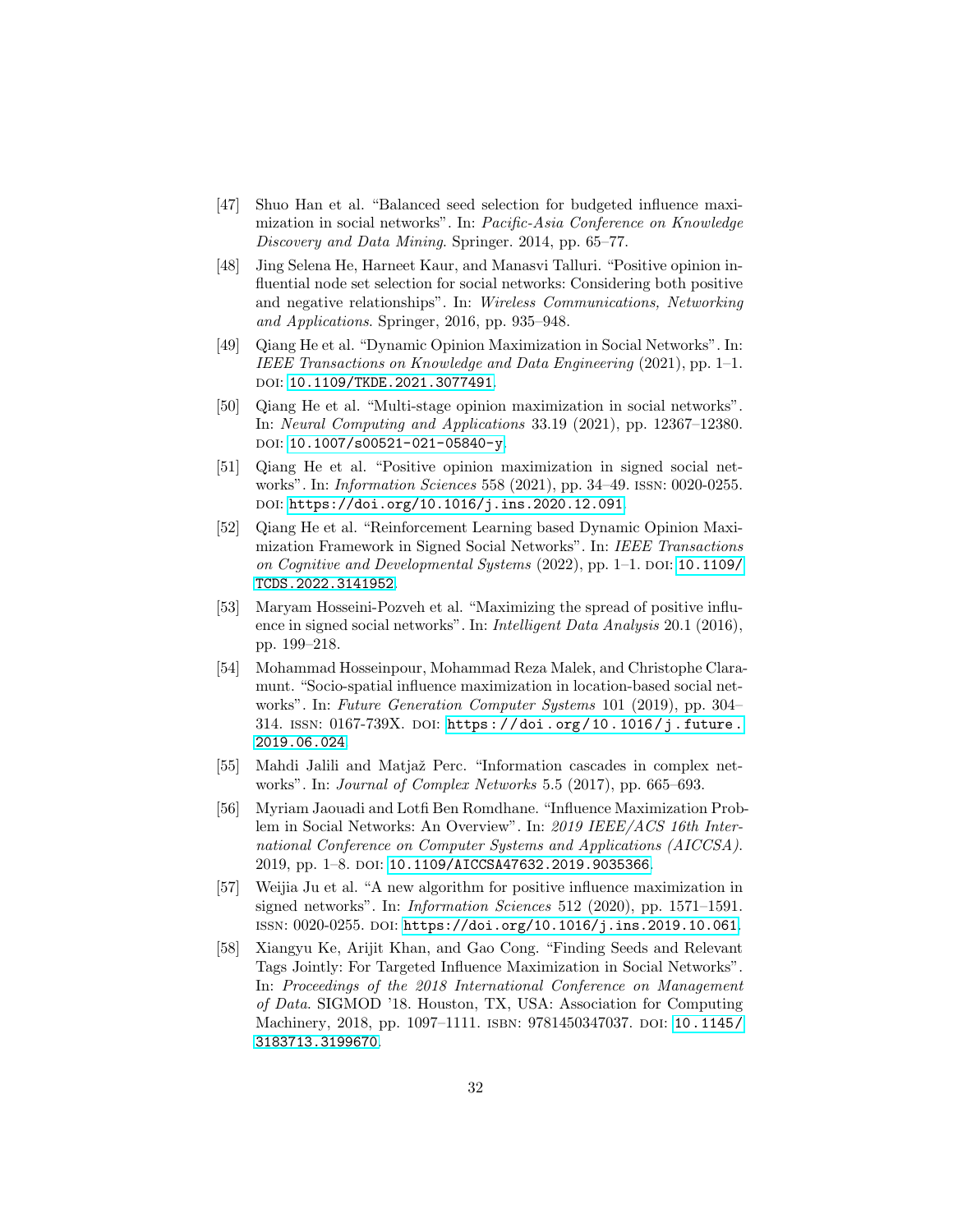- <span id="page-32-0"></span>[59] David Kempe, Jon Kleinberg, and Eva Tardos. "Maximizing the spread ´ of influence through a social network". In: Proceedings of the 9th ACM SIGKDD international conference on Knowledge discovery and data mining. ACM. 2003, pp. 137–146.
- <span id="page-32-1"></span>[60] Maksim Kitsak et al. "Identification of influential spreaders in complex networks". In: Nature physics 6.11 (2010), p. 888.
- <span id="page-32-5"></span>[61] WeiHua Lei, Qun Yang, and Huanhuan Wang. "Positive influence maximization algorithm based on three degrees of influence". In: International Conference on Intelligent Data Engineering and Automated Learning. Springer. 2016, pp. 503–514.
- <span id="page-32-6"></span>[62] Dong Li et al. "Polarity related influence maximization in signed social networks". In: PloS one 9.7 (2014), e102199.
- <span id="page-32-7"></span>[63] Dong Li et al. "Positive influence maximization in signed social networks based on simulated annealing". In: Neurocomputing 260 (2017), pp. 69– 78.
- <span id="page-32-10"></span>[64] Guoliang Li et al. "Efficient location-aware influence maximization". In: Proceedings of the 2014 ACM SIGMOD international conference on Management of data. ACM. 2014, pp. 87–98.
- <span id="page-32-2"></span>[65] Fa-Hsien Li, Cheng-Te Li, and Man-Kwan Shan. "Labeled influence maximization in social networks for target marketing". In: 2011 IEEE 3rd international conference on privacy, security, risk and trust and 2011 IEEE third international conference on social computing. IEEE. 2011, pp. 560–563.
- <span id="page-32-9"></span>[66] Jianxin Li et al. "Holistic influence maximization for targeted advertisements in spatial social networks". In: 2018 IEEE 34th International Conference on Data Engineering (ICDE). IEEE. 2018, pp. 1340–1343.
- <span id="page-32-3"></span>[67] Lingfei Li et al. "Targeted influence maximization under a multifactorbased information propagation model". In: Information Sciences 519 (2020), pp. 124–140. issn: 0020-0255. doi: [https://doi.org/10.1016/](https://doi.org/https://doi.org/10.1016/j.ins.2020.01.040) [j.ins.2020.01.040](https://doi.org/https://doi.org/10.1016/j.ins.2020.01.040).
- <span id="page-32-8"></span>[68] Shasha Li, Kai Han, and Jiahao Zhang. "Exploring Influence Maximization in Location-Based Social Networks". In: International Conference on Collaborative Computing: Networking, Applications and Worksharing. Springer. 2018, pp. 92–111.
- <span id="page-32-11"></span>[69] Xiao Li et al. "Community-based seeds selection algorithm for location aware influence maximization". In: Neurocomputing 275 (2018), pp. 1601– 1613.
- <span id="page-32-4"></span>[70] Yanhua Li et al. "Influence diffusion dynamics and influence maximization in social networks with friend and foe relationships". In: Proceedings of the 6th ACM international conference on Web search and data mining. ACM. 2013, pp. 657–666.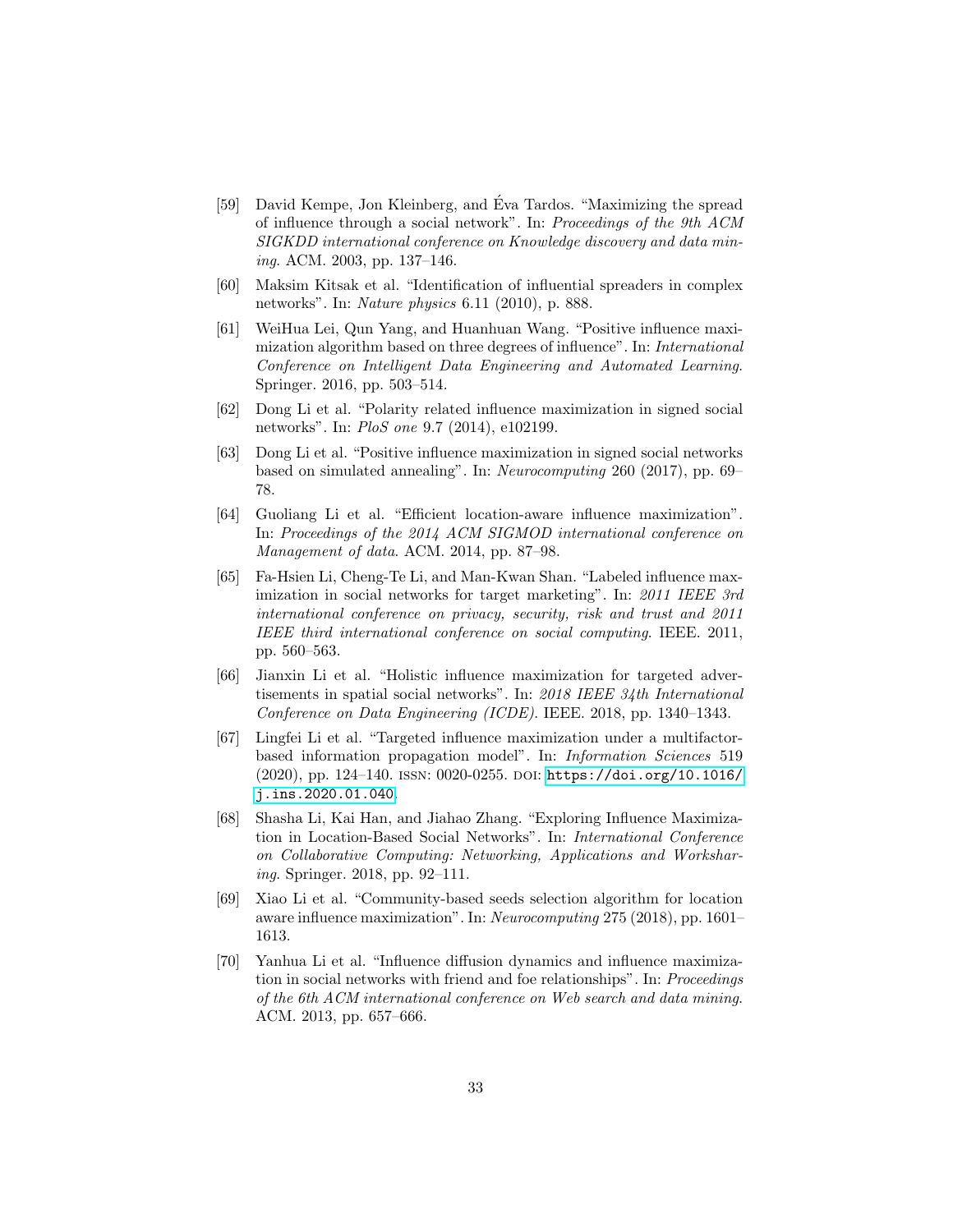- <span id="page-33-5"></span>[71] Yiqing Li et al. "Conformity-Aware Influence Maximization with User Profiles". In: 2018 10th International Conference on Wireless Commu-nications and Signal Processing (WCSP). 2018, pp. 1–6. DOI: [10.1109/](https://doi.org/10.1109/WCSP.2018.8555685) [WCSP.2018.8555685](https://doi.org/10.1109/WCSP.2018.8555685).
- <span id="page-33-7"></span>[72] Yuchen Li, Dongxiang Zhang, and Kian-Lee Tan. "Real-time targeted influence maximization for online advertisements". In: Proceedings of the VLDB Endowment 8.10 (2015), pp. 1070–1081.
- <span id="page-33-1"></span>[73] Yuchen Li et al. "Influence maximization on social graphs: A survey". In: IEEE Transactions on Knowledge and Data Engineering 30.10 (2018), pp. 1852–1872.
- <span id="page-33-11"></span>[74] Wenxin Liang et al. "Influence Maximization in Signed Social Networks With Opinion Formation". In: IEEE Access 7 (2019), pp. 68837–68852. doi: [10.1109/ACCESS.2019.2918810](https://doi.org/10.1109/ACCESS.2019.2918810).
- <span id="page-33-9"></span>[75] Wenxin Liang et al. "Influence Maximization in Signed Social Networks with Opinion Formation". In: IEEE Access (2019).
- <span id="page-33-6"></span>[76] Shixi Liu et al. "Identifying effective influencers based on trust for electronic word-of-mouth marketing: A domain-aware approach". In: Information sciences 306 (2015), pp. 34–52.
- <span id="page-33-4"></span>[77] Pranay Lohia et al. "Ranking Marginal Influencers in a Target-Labeled Network". In: Proceedings of the 7th ACM IKDD CoDS and 25th CO-MAD. CoDS COMAD 2020. Hyderabad, India: Association for Computing Machinery, 2020, pp. 254–260. isbn: 9781450377386. doi: [10.1145/](https://doi.org/10.1145/3371158.3371197) [3371158.3371197](https://doi.org/10.1145/3371158.3371197).
- <span id="page-33-2"></span>[78] Linyuan L¨u et al. "The H-index of a network node and its relation to degree and coreness". In: Nature communications 7 (2016), p. 10168.
- <span id="page-33-0"></span>[79] Linyuan Lü et al. "Vital nodes identification in complex networks". In: Physics Reports 650 (2016), pp. 1–63.
- <span id="page-33-12"></span>[80] Wei Lu and Laks VS Lakshmanan. "Profit maximization over social networks". In: 2012 IEEE 12th International Conference on Data Mining. IEEE. 2012, pp. 479–488.
- <span id="page-33-13"></span>[81] Lev Manovich. "Trending: The promises and the challenges of big social data". In: Debates in the digital humanities 2 (2011), pp. 460–475.
- <span id="page-33-3"></span>[82] Anastasia Mochalova and Alexandros Nanopoulos. "A targeted approach to viral marketing". In: Electronic Commerce Research and Applications 13.4 (2014), pp. 283–294.
- <span id="page-33-10"></span>[83] Rezvan Mohamadi-Baghmolaei, Niloofar Mozafari, and Ali Hamzeh. "Trust based latency aware influence maximization in social networks". In: Engineering Applications of Artificial Intelligence 41 (2015), pp. 195–206.
- <span id="page-33-8"></span>[84] Ali Nazemian and Fattaneh Taghiyareh. "Influence maximization in independent cascade model with positive and negative word of mouth". In: 6th International Symposium on Telecommunications (IST). IEEE. 2012, pp. 854–860.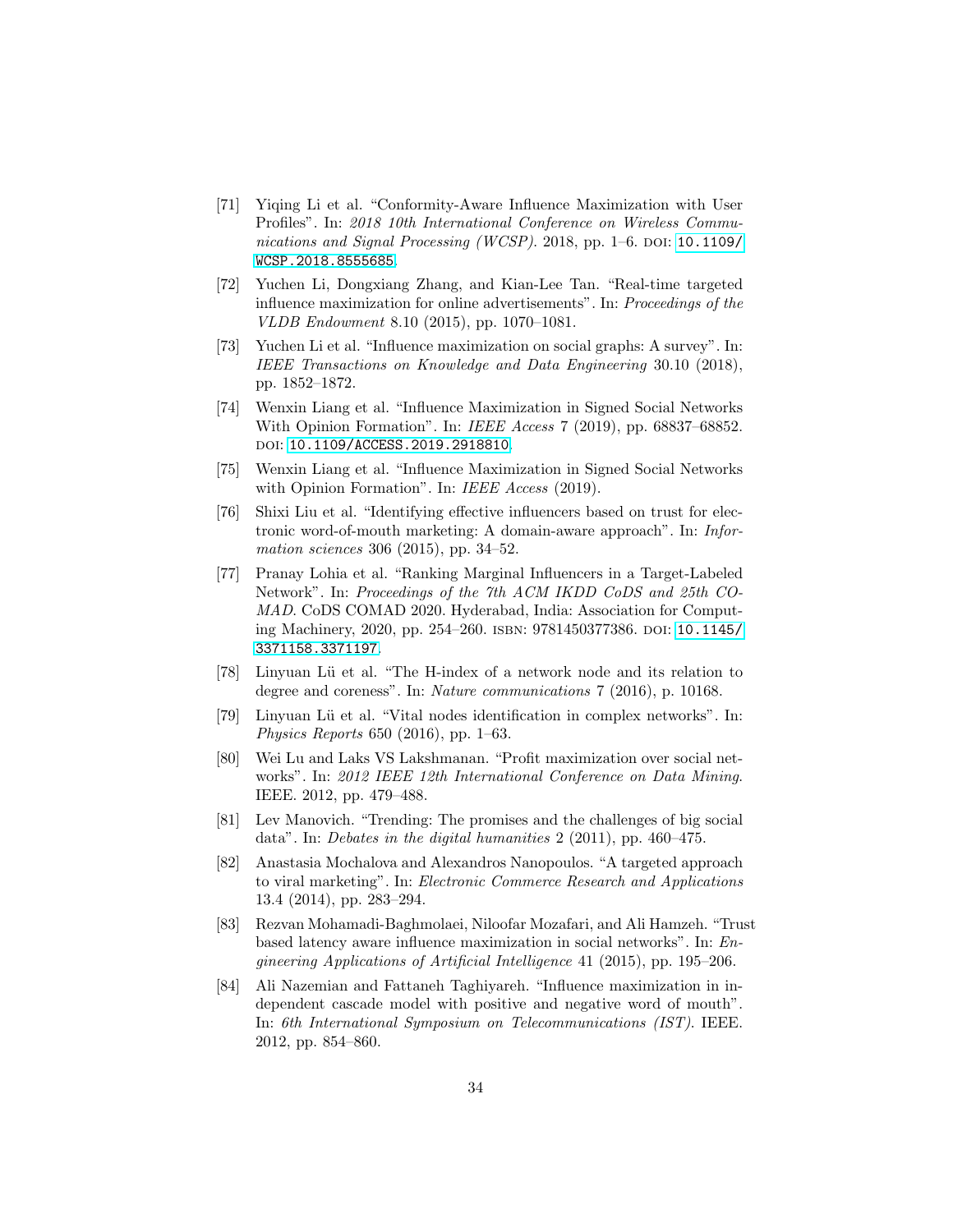- <span id="page-34-11"></span>[85] Hung T Nguyen, Thang N Dinh, and My T Thai. "Cost-aware targeted viral marketing in billion-scale networks". In: IEEE INFOCOM 2016-The 35th Annual IEEE International Conference on Computer Communications. IEEE. 2016, pp. 1–9.
- <span id="page-34-9"></span>[86] Huy Nguyen and Rong Zheng. "On budgeted influence maximization in social networks". In: IEEE Journal on Selected Areas in Communications 31.6 (2013), pp. 1084–1094.
- <span id="page-34-5"></span>[87] Madhavan R. Padmanabhan et al. "Influence Maximization in Social Networks With Non-Target Constraints". In: 2018 IEEE International Conference on Big Data. 2018, pp. 771–780. DOI: [10.1109/BigData.](https://doi.org/10.1109/BigData.2018.8621973) [2018.8621973](https://doi.org/10.1109/BigData.2018.8621973).
- <span id="page-34-2"></span>[88] Sancheng Peng et al. "Influence analysis in social networks: a survey". In: Journal of Network and Computer Applications 106 (2018), pp. 17–32.
- <span id="page-34-0"></span>[89] Matthew Richardson and Pedro Domingos. "Mining knowledge-sharing sites for viral marketing". In: Proceedings of the 8th ACM SIGKDD international conference on Knowledge discovery and data mining. ACM. 2002, pp. 61–70.
- <span id="page-34-3"></span>[90] Gert Sabidussi. "The centrality index of a graph". In: Psychometrika 31.4 (1966), pp. 581–603.
- <span id="page-34-8"></span>[91] Mahsa Shafaei and Mahdi Jalili. "Community structure and information cascade in signed networks". In: New Generation Computing 32.3-4 (2014), pp. 257–269.
- <span id="page-34-1"></span>[92] Shashank Sheshar Singh et al. "A survey on information diffusion models in social networks". In: International Conference on Advanced Informatics for Computing Research. Springer. 2018, pp. 426–439.
- <span id="page-34-6"></span>[93] Shashank Sheshar Singh et al. "C2IM: Community based context-aware influence maximization in social networks". In: Physica A: Statistical Mechanics and its Applications 514 (2019), pp. 796–818.
- <span id="page-34-12"></span>[94] Chonggang Song, Wynne Hsu, and Mong Li Lee. "Targeted influence maximization in social networks". In: Proceedings of the 25th ACM International on Conference on Information and Knowledge Management. ACM. 2016, pp. 1683–1692.
- <span id="page-34-10"></span>[95] RC de Souza et al. "Efficient Network Seeding under Variable Node Cost and Limited Budget for Social Networks". In: Information Sciences 514 (2020), pp. 369–384.
- <span id="page-34-4"></span>[96] Balaji V Srinivasan et al. "Topic-based targeted influence maximization". In: 2014 Sixth International Conference on Communication Systems and Networks (COMSNETS). IEEE. 2014, pp. 1–6.
- <span id="page-34-7"></span>[97] Ajitesh Srivastava, Charalampos Chelmis, and Viktor K Prasanna. "Social influence computation and maximization in signed networks with competing cascades". In: 2015 IEEE/ACM International Conference on Advances in Social Networks Analysis and Mining (ASONAM). IEEE. 2015, pp. 41–48.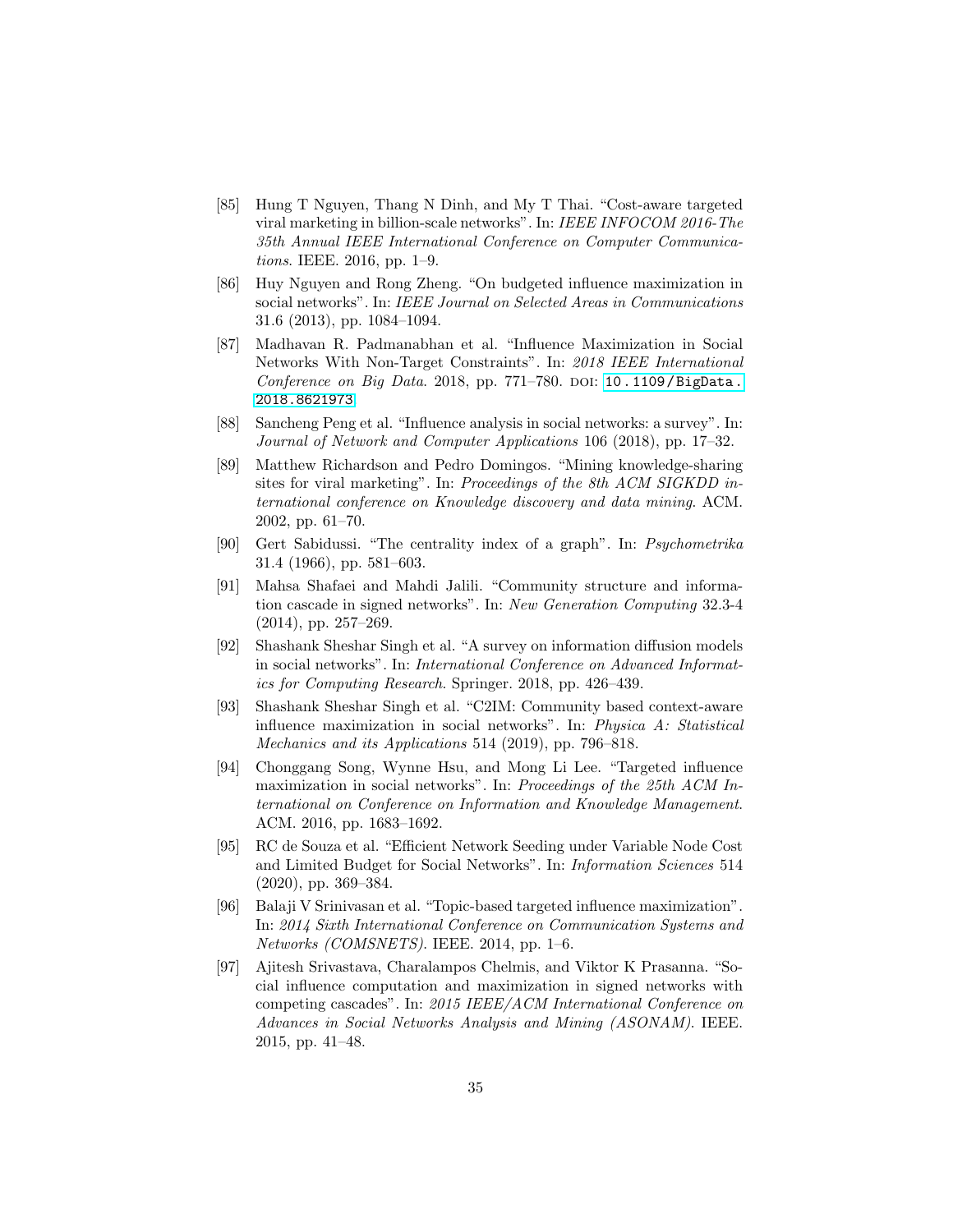- <span id="page-35-12"></span>[98] Sen Su et al. "Location-aware targeted influence maximization in social networks". In: Journal of the Association for Information Science and Technology 69.2 (2018), pp. 229–241.
- <span id="page-35-8"></span>[99] Jing Tang, Xueyan Tang, and Junsong Yuan. "Profit maximization for viral marketing in online social networks: Algorithms and analysis". In: IEEE Transactions on Knowledge and Data Engineering 30.6 (2017), pp. 1095–1108.
- <span id="page-35-1"></span>[100] Youze Tang, Xiaokui Xiao, and Yanchen Shi. "Influence maximization: Near-optimal time complexity meets practical efficiency". In: Proceedings of the 2014 ACM SIGMOD international conference on Management of data. ACM. 2014, pp. 75–86.
- <span id="page-35-0"></span>[101] V Tejaswi, PV Bindu, and P Santhi Thilagam. "Diffusion models and approaches for influence maximization in social networks". In: 2016 International Conference on Advances in Computing, Communications and Informatics (ICACCI). IEEE. 2016, pp. 1345–1351.
- <span id="page-35-2"></span>[102] V Tejaswi, PV Bindu, and P Santhi Thilagam. "Target specific influence maximization: An approach to maximize adoption in labeled social networks". In: 2017 9th International Conference on Communication Systems and Networks (COMSNETS). IEEE. 2017, pp. 542–547.
- <span id="page-35-3"></span>[103] Shan Tian et al. "Deep reinforcement learning-based approach to tackle topic-aware influence maximization". In: Data Science and Engineering 5.1 (2020), pp. 1–11. DOI: [10.1007/s41019-020-00117-1](https://doi.org/10.1007/s41019-020-00117-1).
- <span id="page-35-6"></span>[104] Feng Wang, Guojun Wang, and Dongqing Xie. "Maximizing the spread of positive influence under LT-MLA model". In: Asia-Pacific Services Computing Conference. Springer. 2016, pp. 450–463.
- <span id="page-35-4"></span>[105] Feng Wang et al. "Maximizing positive influence spread in online social networks via fluid dynamics". In: Future Generation Computer Systems 86 (2018), pp. 1491–1502.
- <span id="page-35-5"></span>[106] Huanhuan Wang et al. "Maximizing positive influence in signed social networks". In: International Conference on Cloud Computing and Security. Springer. 2015, pp. 356–367.
- <span id="page-35-11"></span>[107] Liang Wang et al. "Influence Spread in Geo-Social Networks: A Multiobjective Optimization Perspective". In: IEEE Transactions on Cybernetics (2019).
- <span id="page-35-10"></span>[108] Xiaoyang Wang et al. "Distance-aware influence maximization in geosocial network." In: *ICDE*. 2016, pp. 1–12.
- <span id="page-35-9"></span>[109] Xiaoyang Wang et al. "Efficient distance-aware influence maximization in geo-social networks". In: IEEE Transactions on Knowledge and Data Engineering 29.3 (2016), pp. 599–612.
- <span id="page-35-7"></span>[110] Yufeng Wang et al. "PPRank: economically selecting initial users for influence maximization in social networks". In: IEEE Systems Journal 11.4 (2015), pp. 2279–2290.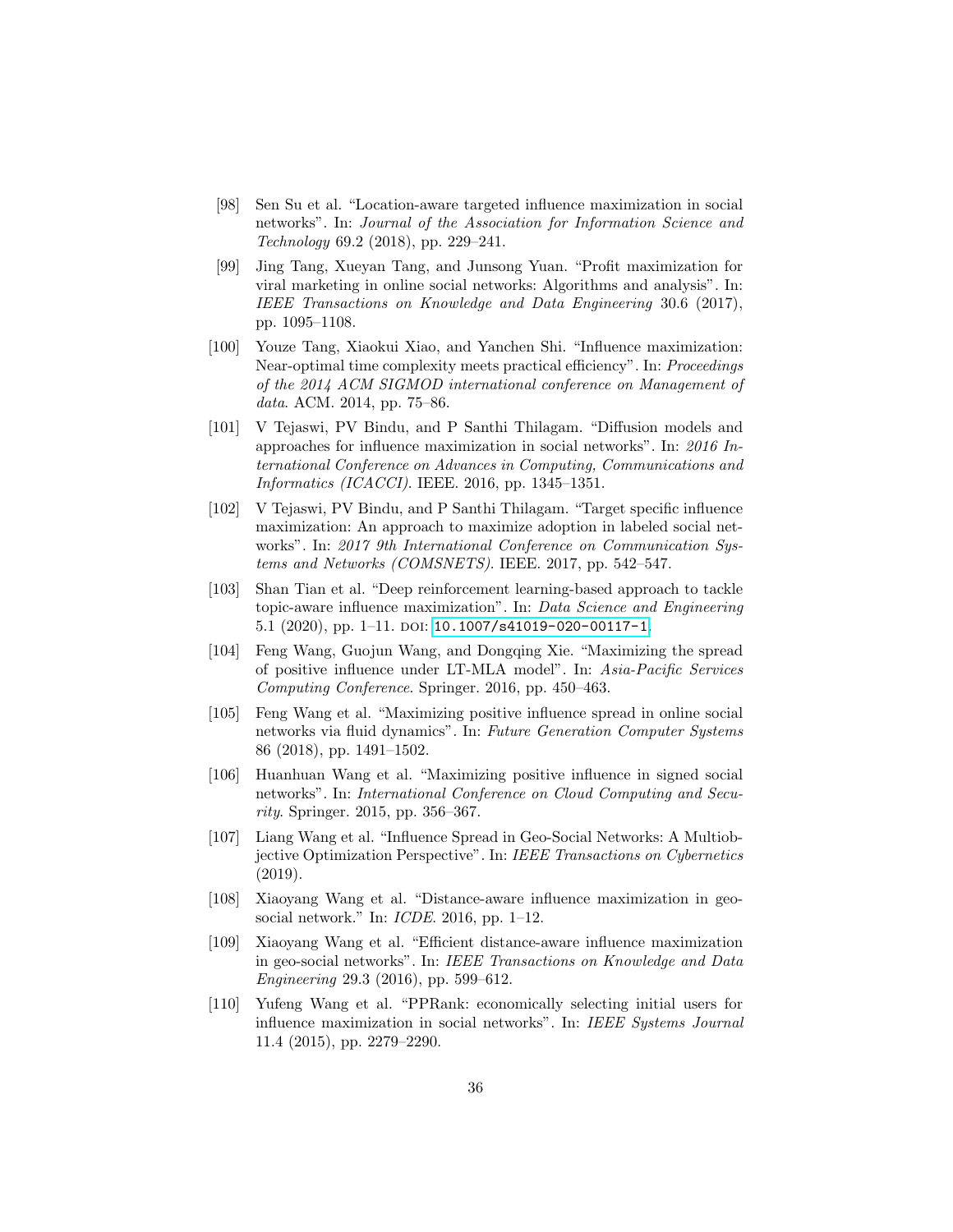- <span id="page-36-4"></span>[111] Yu-Ting Wen, Wen-Chih Peng, and Hong-Han Shuai. "Maximizing social influence on target users". In: Pacific-Asia Conference on Knowledge Discovery and Data Mining. Springer. 2018, pp. 701–712.
- <span id="page-36-3"></span>[112] Scott White and Padhraic Smyth. "Algorithms for estimating relative importance in networks". In: Proceedings of the 9th ACM SIGKDD international conference on Knowledge discovery and data mining. ACM. 2003, pp. 266–275.
- <span id="page-36-11"></span>[113] Yongjian Yang et al. "Exploring influence maximization in online and offline double-layer propagation scheme". In: Information Sciences 450 (2018), pp. 182–199.
- <span id="page-36-0"></span>[114] Yu Yang and Jian Pei. "Influence Analysis in Evolving Networks: A Survey". In: IEEE Transactions on Knowledge and Data Engineering (2019).
- <span id="page-36-8"></span>[115] Qilian Yu et al. "Fast budgeted influence maximization over multi-action event logs". In: IEEE Access 6 (2018), pp. 14367–14378.
- <span id="page-36-2"></span>[116] Ahmad Zareie and Amir Sheikhahmadi. "EHC: Extended H-index Centrality measure for identification of users' spreading influence in complex networks". In: Physica A: Statistical Mechanics and its Applications 514 (2019), pp. 141–155.
- <span id="page-36-1"></span>[117] Ahmad Zareie, Amir Sheikhahmadi, and Adel Fatemi. "Influential nodes ranking in complex networks: An entropy-based approach". In: Chaos, Solitons & Fractals 104 (2017), pp. 485–494.
- <span id="page-36-6"></span>[118] Ahmad Zareie, Amir Sheikhahmadi, and Mahdi Jalili. "Identification of influential users in social networks based on users' interest". In: Information Sciences 493 (2019), pp. 217–231.
- <span id="page-36-7"></span>[119] Huiyuan Zhang, Thang N Dinh, and My T Thai. "Maximizing the spread of positive influence in online social networks". In: 2013 IEEE 33rd International Conference on Distributed Computing Systems. IEEE. 2013, pp. 317–326.
- <span id="page-36-10"></span>[120] Huiyuan Zhang et al. "Profit maximization for multiple products in online social networks". In: IEEE INFOCOM 2016-The 35th Annual IEEE International Conference on Computer Communications. IEEE. 2016, pp. 1–9.
- <span id="page-36-5"></span>[121] Jingyu Zhou, Yunlong Zhang, and Jia Cheng. "Preference-based mining of top-K influential nodes in social networks". In: Future Generation Computer Systems 31 (2014), pp. 40–47.
- <span id="page-36-12"></span>[122] Tao Zhou et al. "Location-based influence maximization in social networks". In: Proceedings of the 24th ACM International on Conference on Information and Knowledge Management. ACM. 2015, pp. 1211–1220.
- <span id="page-36-9"></span>[123] Jianming Zhu et al. "Profit Maximization Under Group Influence Model in Social Networks". In: International Conference on Computational Data and Social Networks. Springer. 2019, pp. 108–119.